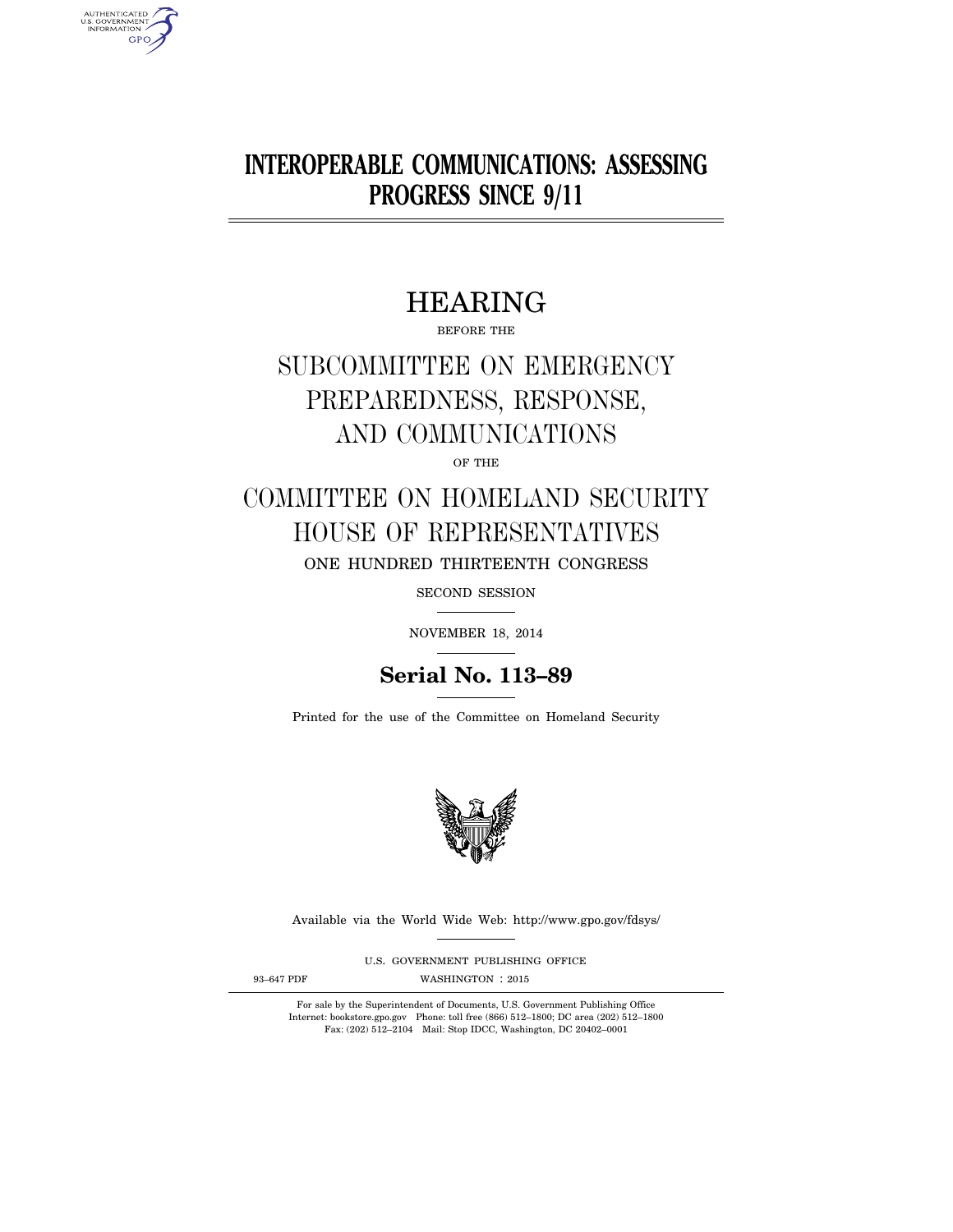# COMMITTEE ON HOMELAND SECURITY

MICHAEL T. MCCAUL, Texas, *Chairman* 

LAMAR SMITH, Texas PETER T. KING, New York MIKE ROGERS, Alabama PAUL C. BROUN, Georgia CANDICE S. MILLER, Michigan, *Vice Chair*  PATRICK MEEHAN, Pennsylvania JEFF DUNCAN, South Carolina TOM MARINO, Pennsylvania JASON CHAFFETZ, Utah STEVEN M. PALAZZO, Mississippi LOU BARLETTA, Pennsylvania RICHARD HUDSON, North Carolina STEVE DAINES, Montana SUSAN W. BROOKS, Indiana SCOTT PERRY, Pennsylvania MARK SANFORD, South Carolina CURTIS CLAWSON, Florida

BENNIE G. THOMPSON, Mississippi LORETTA SANCHEZ, California SHEILA JACKSON LEE, Texas YVETTE D. CLARKE, New York BRIAN HIGGINS, New York CEDRIC L. RICHMOND, Louisiana WILLIAM R. KEATING, Massachusetts RON BARBER, Arizona DONDALD M. PAYNE, JR., New Jersey BETO O'ROURKE, Texas FILEMON VELA, Texas ERIC SWALWELL, California **VACANCY VACANCY** 

BRENDAN P. SHIELDS, *Staff Director*  JOAN O'HARA, *Acting Chief Counsel*  MICHAEL S. TWINCHEK, *Chief Clerk*  I. LANIER AVANT, *Minority Staff Director* 

### SUBCOMMITTEE ON EMERGENCY PREPAREDNESS, RESPONSE, AND COMMUNICATIONS

SUSAN W. BROOKS, Indiana, *Chairwoman* 

PETER T. KING, New York STEVEN M. PALAZZO, Mississippi, *Vice Chair*  SCOTT PERRY, Pennsylvania MARK SANFORD, South Carolina MICHAEL T. MCCAUL, Texas *(ex officio)* 

DONALD M. PAYNE, JR., New Jersey YVETTE D. CLARKE, New York BRIAN HIGGINS, New York BENNIE G. THOMPSON, Mississippi *(ex officio)* 

KERRY KINIRONS, *Subcommittee Staff Director*  DEBORAH JORDAN, *Subcommittee Clerk*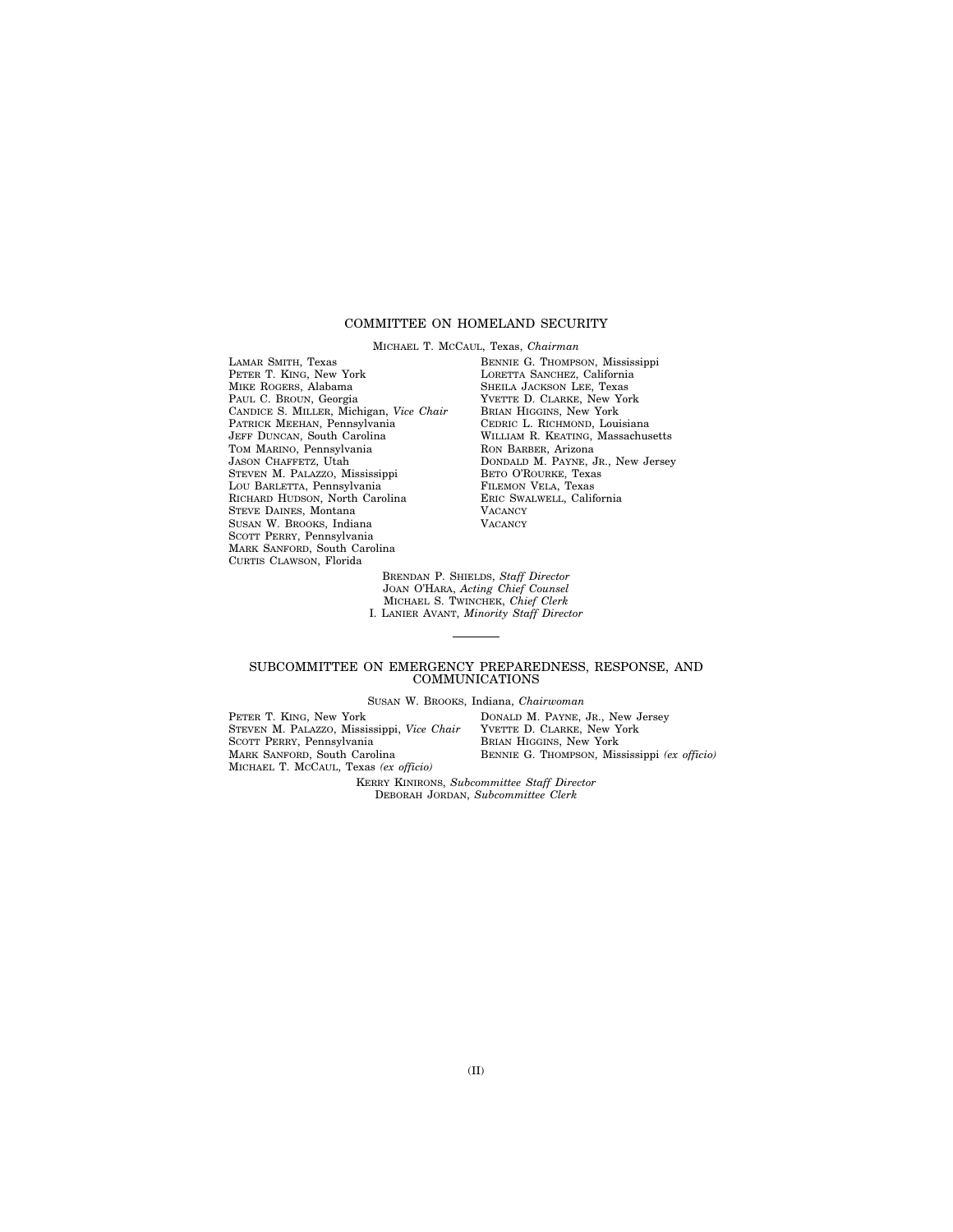# C O N T E N T S

# **STATEMENTS**

| The Honorable Susan W. Brooks, a Representative in Congress From the<br>State of Indiana, and Chairwoman, Subcommittee on Emergency Prepared-<br>ness, Response, and Communications:             |                     |
|--------------------------------------------------------------------------------------------------------------------------------------------------------------------------------------------------|---------------------|
|                                                                                                                                                                                                  | 1<br>$\mathfrak{D}$ |
| The Honorable Donald M. Payne, Jr., a Representative in Congress From<br>the State of New Jersey, and Ranking Member, Subcommittee on Emer-<br>gency Preparedness, Response, and Communications: |                     |
|                                                                                                                                                                                                  | 3                   |
| The Honorable Bennie G. Thompson, a Representative in Congress From                                                                                                                              | 5                   |
| the State of Mississippi, and Ranking Member, Committee on Homeland                                                                                                                              | 6                   |
| WITNESSES                                                                                                                                                                                        |                     |
| Rear Admiral Ronald Hewitt, USCG (Ret.), Director, Office of Emergency<br>Communications, U.S. Department of Homeland Security:                                                                  |                     |
| Mr. TJ Kennedy, Acting General Manager, First Responder Network Author-                                                                                                                          | 7<br>8              |
| ity:                                                                                                                                                                                             |                     |
|                                                                                                                                                                                                  | 12                  |
| Mr. Mark A. Grubb, Director, Delaware Department of Safety and Homeland                                                                                                                          | 13                  |
| Security, Division of Communications:                                                                                                                                                            | 18                  |
|                                                                                                                                                                                                  |                     |

Prepared Statement ............................................................................................. 20

Page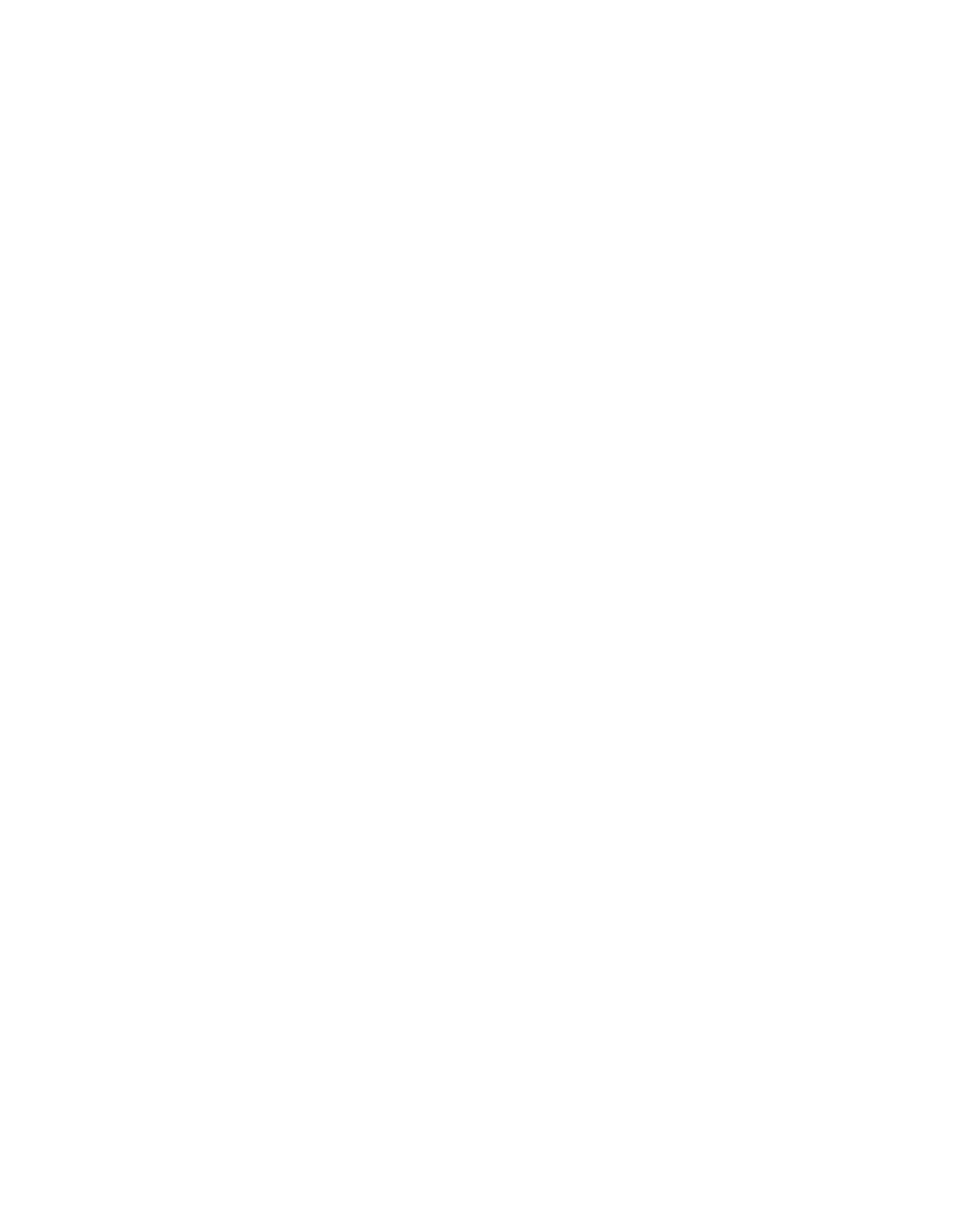# **INTEROPERABLE COMMUNICATIONS: ASSESSING PROGRESS SINCE 9/11**

# **Tuesday, November 18, 2014**

U.S. HOUSE OF REPRESENTATIVES,<br>SUBCOMMITTEE ON EMERGENCY PREPAREDNESS,<br>RESPONSE, AND COMMUNICATIONS,<br>COMMITTEE ON HOMELAND SECURITY,<br>*Washington, DC.* 

The subcommittee met, pursuant to call, at 10:23 a.m., in Room 311, Cannon House Office Building, Hon. Susan W. Brooks [Chairwoman of the subcommittee] presiding.

Present: Representatives Brooks and Payne.

Mrs. BROOKS. The Subcommittee on Emergency Preparedness, Response, and Communications will come to order. The subcommittee is meeting today to receive testimony regarding the state of interoperable communications.

Good morning. I first want to thank our witnesses for their flexibility in scheduling this hearing. We had originally planned to hold this hearing in September, if you recall, but we had to postpone it due to a joint session of Congress with the president of Ukraine. I appreciate you working with me and our staff to reschedule this important hearing today. Also want to thank you for accommodating us with respect to the delay this morning.

Unfortunately, communication challenges persisted during Hurricane Katrina. But we know much has changed since 9/11 and Hurricane Katrina, because it exposed significant gaps in communications capabilities. Congress then established the Office of Emergency Communications, known as OEC, in the Post-Katrina Emergency Management Reform Act to coordinate Federal interoperable communications programs and conduct outreach to support emergency response providers.

OEC has worked with States on the development of State-wide communication interoperability plans and, in 2008, issued the first National Emergency Communications Plan, which included goals for achieving communications capabilities at the State and local levels.

The Federal Emergency Management Agency's Grant Programs Directorate reports that States and localities have invested more than \$5 billion in preparedness grant funding to enhance their communications capabilities. These grants have been used by the States for planning, training, exercises, equipment, and to fund State-wide interoperability coordinator positions.

Congress finally addressed the 9/11 Commission's recommendation to allocate the D Block to public safety with the passage of the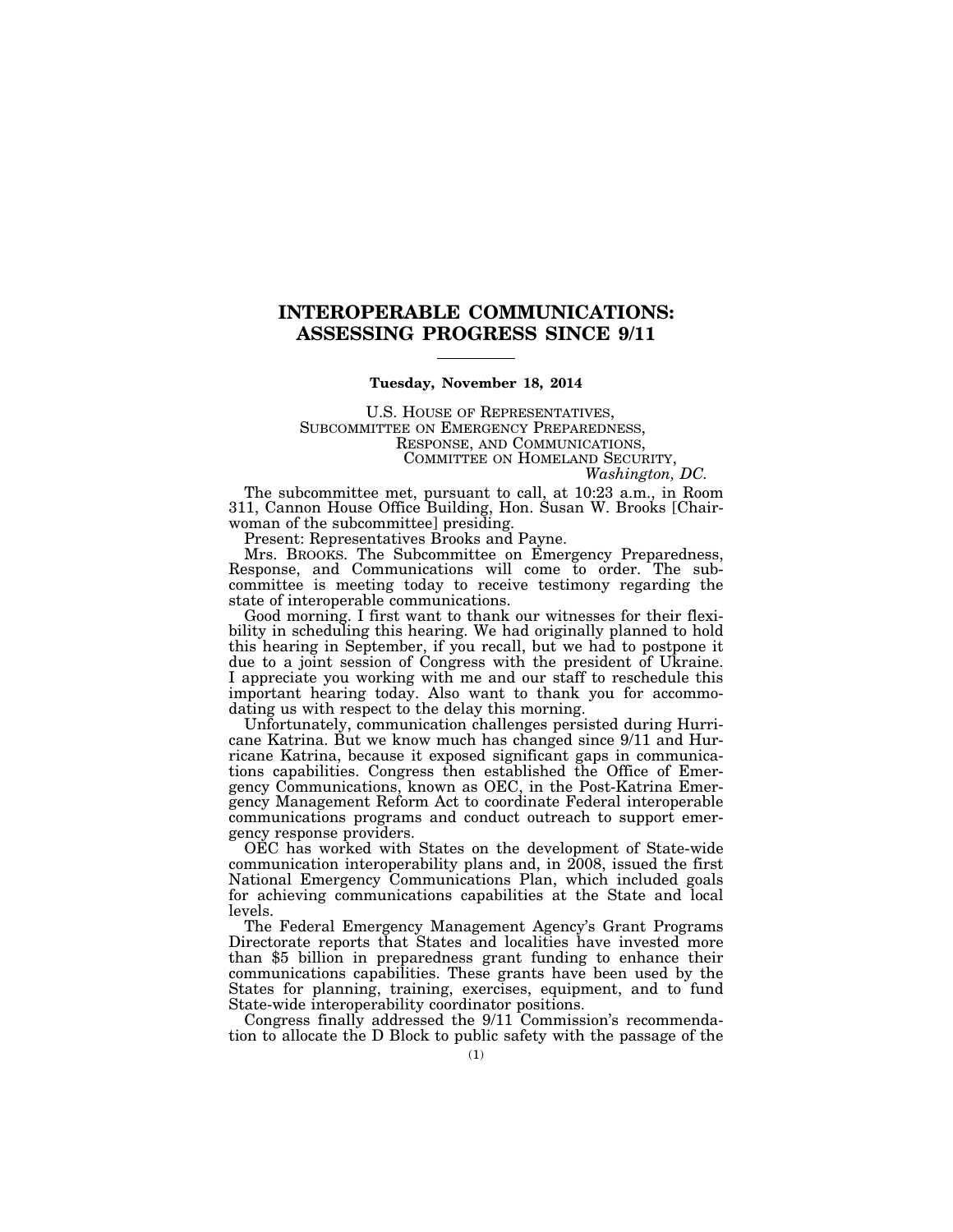Middle Class Tax Relief and Job Creation Act of 2012, establishing the First Responder Network Authority, known as FirstNet. This was long overdue, and as I discussed with former 9/11 Commissioner Chairman Tom Kean at a hearing the Committee on Homeland Security held earlier this year on the 10-year anniversary of the release of the report.

These are all important steps. In fact, they have been critically important steps, but we know that challenges still remain and more work must be done. Despite all of these programs, all of these investments, interoperable communications continue to be a challenge during disaster response, as evidenced during the response in Hurricane Sandy and the Navy Yard shooting. We must continue to work to ensure first responders have the tools they need to communicate.

I am pleased that, at the urging of myself and Ranking Member Payne, last week OEC released an updated National Emergency Communications Plan that takes into account the changes in technology since the first plan. I am looking forward today to hearing from Admiral Hewitt about this new plan—and congratulations on the release of the plan—the outreach he conducted with stakeholders during the plan's development, and upcoming efforts to implement the plan's five goals.

I am also looking forward to hearing more about FirstNet's efforts to engage with States on the development of the Nation-wide public safety broadband network. This is a huge undertaking. I am interested in learning about the progress to date and the plans for the future.

I want to thank our witnesses for being here today as we collaboratively work together to ensure our Nation's first responders have the tools they need to communicate both in their daily service and when disaster strikes.

We thank each of you for your service to our country, for your service to your communities.

### [The statement of Chairwoman Brooks follows:]

#### STATEMENT OF CHAIRWOMAN SUSAN W. BROOKS

I first want to thank our witnesses for their flexibility in the scheduling of this hearing. We had originally planned to hold it in September, but had to postpone it due to a joint session of Congress with the president of Ukraine. I appreciate you working with me and my staff to reschedule this important hearing today.

As you well know, the 9/11 Commission report examined the communications failures first responders experienced at the World Trade Center, Pentagon, and in Shanksville, Pennsylvania and recommended the allocation of radio spectrum to public safety for the creation of an interoperable public safety communications network. Unfortunately, communications challenges persisted during Hurricane Katrina.

Much has changed since 9/11 and Hurricane Katrina exposed significant gaps in communications capabilities.

Congress established the Office of Emergency Communications (OEC) in the Post-Katrina Emergency Management Reform Act to coordinate Federal interoperable communications programs and conduct outreach to support emergency response providers.

OEC has worked with States on the development of State-wide Communication Interoperability Plans and in 2008 issued the first National Emergency Communications Plan, which included goals for achieving communications capabilities at the State and local levels.

The Federal Emergency Management Agency's Grant Programs Directorate reports that States and localities have invested more than \$5 billion in preparedness grant funding to enhance their communications capabilities. These grants have been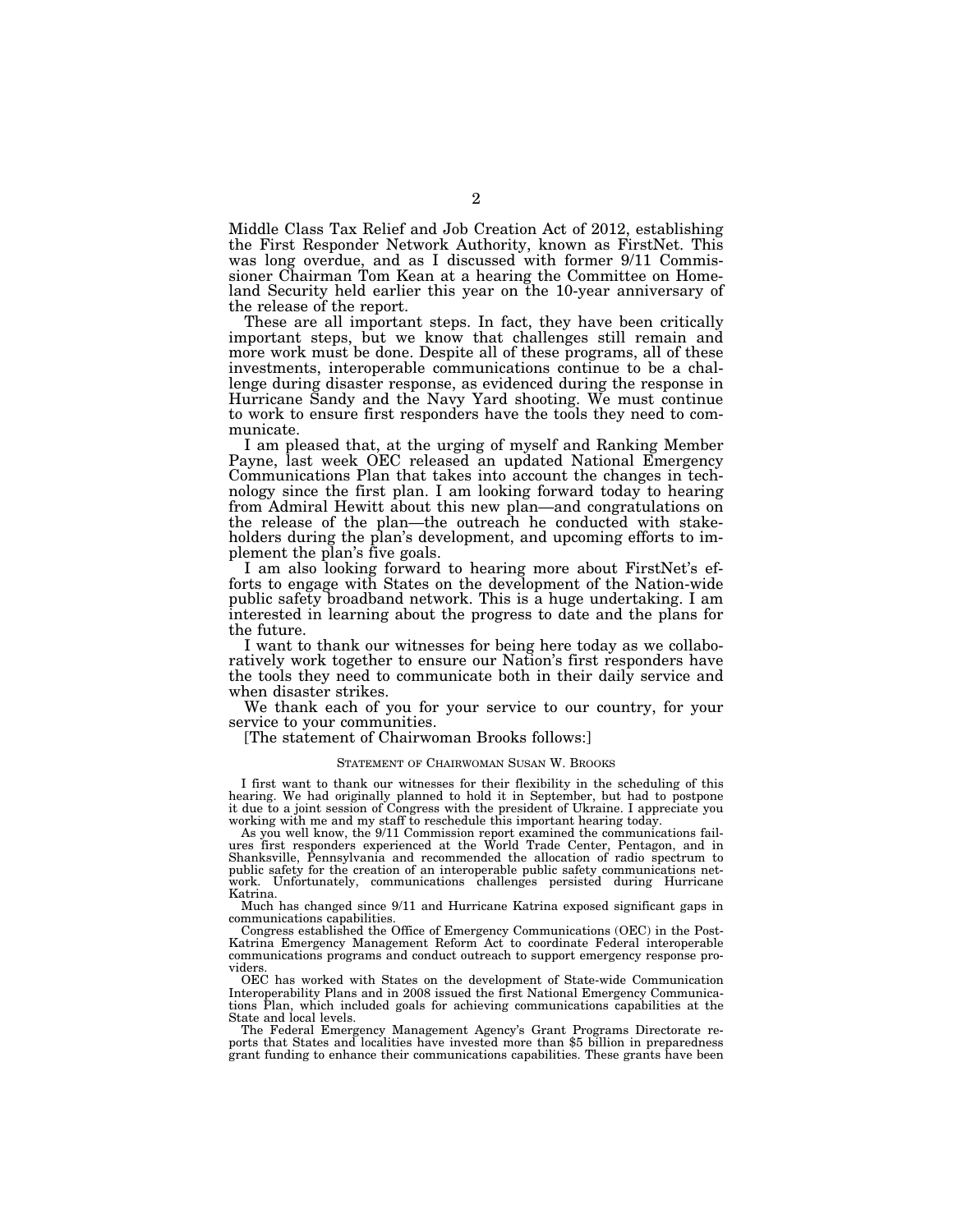used for planning, training, exercises, equipment, and to fund State-wide Interoperability Coordinator positions.

Congress finally addressed the 9/11 Commission's recommendation to allocate the D Block to public safety with the passage of the Middle Class Tax Relief and Job Creation Act of 2012, establishing the First Responder Network Authority (FirstNet). This was long overdue, as I discussed with former 9/11 Commission Chairman Tom Kean at a hearing the Committee on Homeland Security held earlier this year on the 10-year anniversary of the release of their report.

These are all important steps. But we know that challenges remain and more work must be done.

Despite all these programs and investments, interoperable communications continues to be a challenge during disaster response, as evidenced during the response to Hurricane Sandy and the Navy Yard shooting. We must continue to work to ensure first responders have the tools they need to communicate.

I am pleased that, at the urging of myself and Ranking Member Payne, last week OEC released an updated National Emergency Communications Plan that takes into account the changes in technology since the first plan. I am looking forward to hearing from Admiral Hewitt about this new plan, the outreach he conducted with stakeholders during the plan's development, and upcoming efforts to implement the plan's five goals.

I am also looking forward to hearing more about FirstNet's efforts to engage with States on the development of the Nation-wide public safety broadband network. This is a huge undertaking and I am interested in learning about the progress to date and the plans for the future.

I want to thank our witnesses for being here today as we collaboratively work together to ensure our Nation's first responders have the tools they need to communicate both in their daily service and when disaster strikes.

Mrs. BROOKS. With that, I now recognize the gentleman from New Jersey, Mr. Payne, for any opening statements he may have.

Mr. PAYNE. Thank you, and good morning. I would first like to thank Chairwoman Brooks for holding today's hearing on interoperable communications. I believe it will be our last hearing together, but I want to thank you for your leadership and your cooperation, working in a bipartisan manner on these issues.

Representing New Jersey's 10th Congressional District, our constituents were among the first to respond to the attacks on the Twin Towers on September 11. On that terrible day, first responders from multiple jurisdictions across disciplines heroically put themselves in harm's way to save others. Responding to a disaster of this scale was hard enough. The absence of reliable, effective communications during the response further complicated matters.

In the years since 9/11, the Federal Government, along with the State and local governments, has made significant investments toward achieving interoperability. During Hurricane Sandy, the response we saw was an improvement in cross-discipline communications. Police officers were able to communicate with firefighters across New York and with other officials in New Jersey, closing airports.

However, cross-jurisdiction communications challenges were evident. Specifically, emergency officials that came to provide mutual aid could not communicate with local first responders on their own radios. After the storm, the Department of Homeland Security, in coordination with the National Council of State-wide Interoperability Coordinators, ''NCSWIC,'' convened a panel to identify lessons learned.

Among the recommendations generated were: Increased crossborder exercises and aligning State-wide interoperability coordinators with the communications emergency support function leads.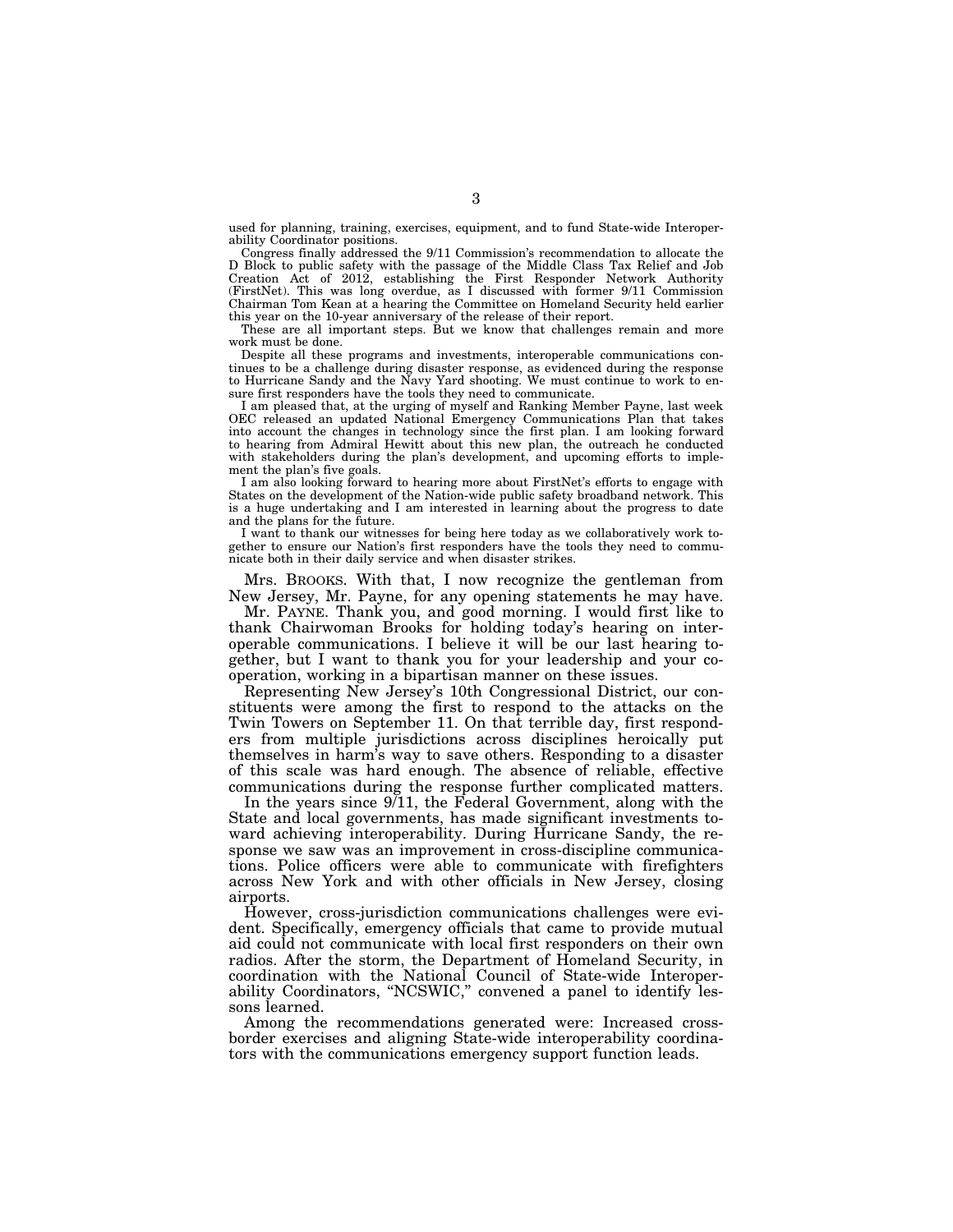Although challenges remain, I was pleased to shine a positive light on the progress made, when in June, at my invitation, the subcommittee convened a hearing to look at Super Bowl XLVIII, which was held outside of Newark, New Jersey. At that hearing, the committee learned about the significant progress that has been made in addressing the lessons learned from Hurricane Sandy.

Indeed, interoperability communications was one area that many Federal officials and local first responders highlighted. I want to thank the Office of Emergency Communications for its assistance in helping first responders in New Jersey, and their partners in New York, plan, coordinate, and execute effective interoperability plans for that event.

That said, the progress made is in jeopardy. In recent years, States could rely on Interoperable Emergency Communications Grant Program to support their State-wide Interoperability Coordinators, SWIC, and other communication governance structures. But that program has been eliminated. Other sources for Federal support are scarce, particularly since the State Homeland Security Grant Program and Urban Areas Security Initiative are not funded at the levels they once were.

When I joined this panel last year, I was surprised to learn that my State of New Jersey did not have a SWIC. Now, I understand that a SWIC has been named, but it is one of many hats worn by this official.

The challenge of funding SWIC is not unique to New Jersey. Other States are facing the same funding challenge and, as a result, there is very real risk that important governance structures that have taken over a decade to build will be abandoned.

That is why today I am introducing the State-wide Interoperable Communications Enhancement Act, or the SWIC Enhancement Act. This legislation will ensure that States maintain the progress we have made towards achieving interoperability by preserving the governing structures necessary to make the communications technology work. These structures are key to achieving interoperability using existing technology and the networks and to realizing the full potential of the National public safety broadband network.

Before I close, I want to make clear: Interoperability challenges are not unique to State and local governments. Federal agencies share the same struggles. In November 2012, the Department of Homeland Security Office of Inspector General reported that DHS lacked a cross-component interoperable communications capability.

I introduced H.R. 4289, the DHS Interoperability Communications Act—with Chairwoman Brooks—to require the Department to put in place the policies and governance structure necessary to achieve interoperability between the Department's components. H.R. 4289 was passed unanimously by the House of Representatives earlier this year, and I am hopeful that the Senate will consider the bill before this Congress closes.

I want to thank the witnesses for being here today, and I look forward to your testimony. With that, Madam Chairwoman, I yield back.

[The statement of Ranking Member Payne follows:]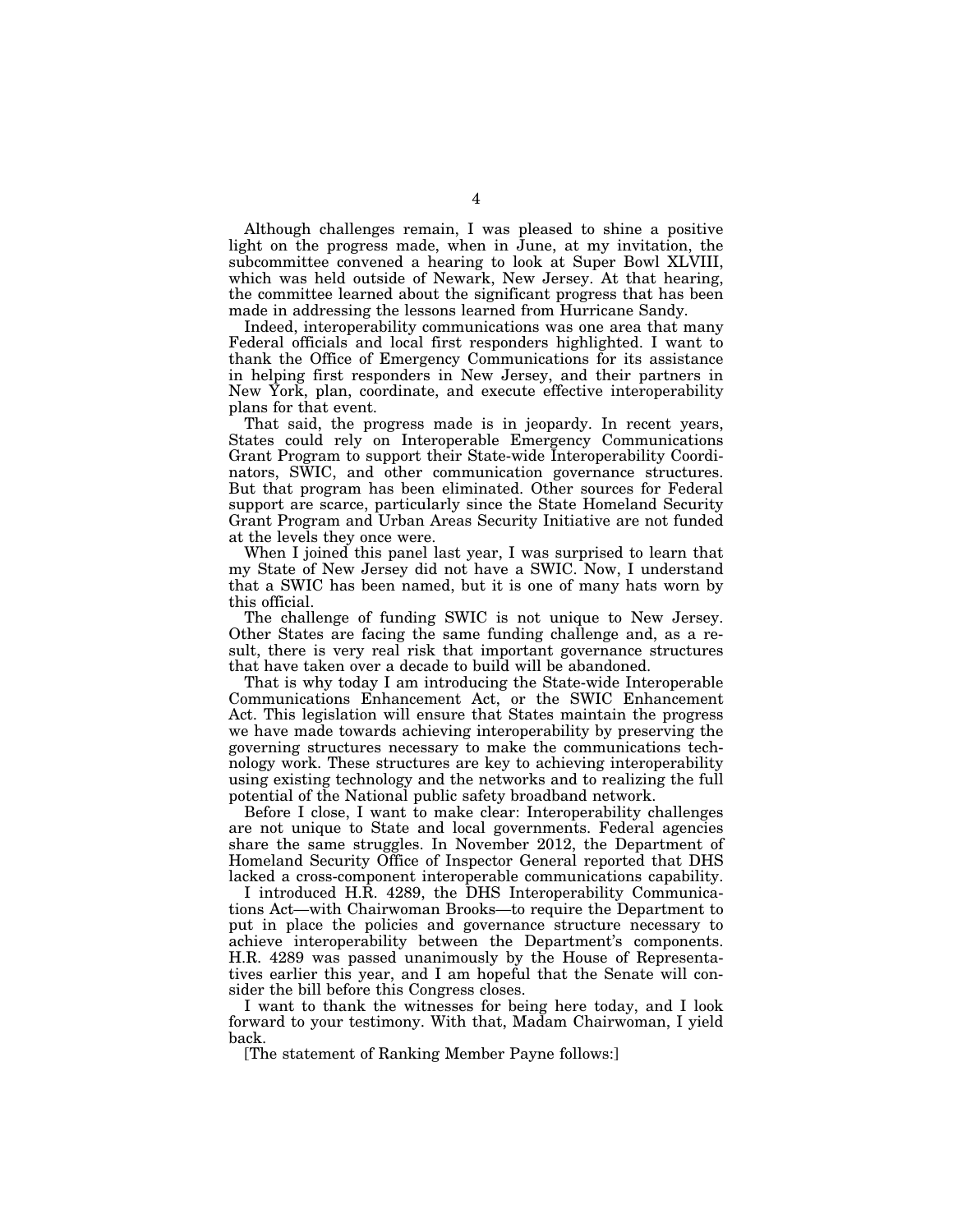# STATEMENT OF RANKING MEMBER DONALD M. PAYNE, JR.

#### NOVEMBER 18, 2014

I would like to thank Chairwoman Brooks for holding today's hearing on interoperable communications. Representing New Jersey's 10th Congressional District, I have constituents who were among first to respond to the attacks on the Twin Towers on September 11. On that terrible day, first responders from multiple jurisdictions—across disciplines—heroically put themselves in harm's way to save others.

Responding to a disaster of this scale was hard enough. The absence of reliable, effective communications during the response further complicated matters. In the years since 9/11, the Federal Government—along with State and local governments—has made significant investments toward achieving interoperability.

During the Hurricane Sandy response, we saw improvement in cross-discipline communication.

Police officers were able to communicate with firefighters across New York and with officials in New Jersey closing airports. However, cross-jurisdiction communications challenges were evident.

Specifically, emergency officials that came to provide mutual aid could not communicate with local first responders on their own radios.

After the storm, the Department of Homeland Security, in coordination with the National Council of State-wide Interoperability Coordinators (NCSWIC), convened a panel to identify lessons learned.

Among the recommendations generated were: Increased cross-border exercises and aligning State-wide Interoperability Coordinators with the Communications Emergency Support Function leads.

Although challenges remained, I was pleased to shine a positive light on the progress made, when in June, at my invitation, the subcommittee convened a hearing to look at Super Bowl XLVIII (48), which was held just outside Newark, New Jersey.

At that hearing, the Committee learned about the significant progress that has been made in addressing the lessons learned from Hurricane Sandy. Indeed, interoperable communications was one area that many Federal officials and local first responders highlighted.

I want to thank the Office of Emergency Communications for its assistance in helping first responders in New Jersey, and their partners in New York, plan for, coordinate, and execute effective interoperability plans for that event. That said, the progress made is in jeopardy.

In recent years, States could rely on the Interoperable Emergency Communications Grant Program to support their State-wide Interoperability Coordinators (SWIC) and other communications governance structures. But that program has been eliminated.

And other sources for Federal support are scarce particularly since the State Homeland Security Grant Program and the Urban Area Security Initiative are not funded at the levels they once were.

When I joined this panel last year, I was surprised to learn that my home State of New Jersey did not have a SWIC. Now, I understand that a SWIC has been named, but it is one of many hats worn by this official.

The challenge of funding SWIC is not unique to New Jersey.

Other States are facing the same funding challenge and, as a result, there is a very real risk that important governance structures that have taken over a decade to build will be abandoned.

That is why, today, I am introducing the State-wide Interoperable Communications Enhancement Act, or the SWIC Enhancement Act.

This legislation will ensure that States maintain the progress we have made toward achieving interoperability by preserving the governance structures necessary to make the communications technology work.

These structures are key to achieving interoperability using existing technology and networks and to realizing the full potential of the Nation-wide Public Safety Broadband Network.

Before I close, I want to make clear: Interoperability challenges are not unique to State and local governments. Federal agencies share the same struggles.

In November 2012, the Department of Homeland Security Office of Inspector General reported that DHS lacked a cross-component interoperable communications capability.

I introduced H.R. 4289, the DHS Interoperable Communications Act—with Chairwoman Brooks—to require the Department to put into place the policies and govern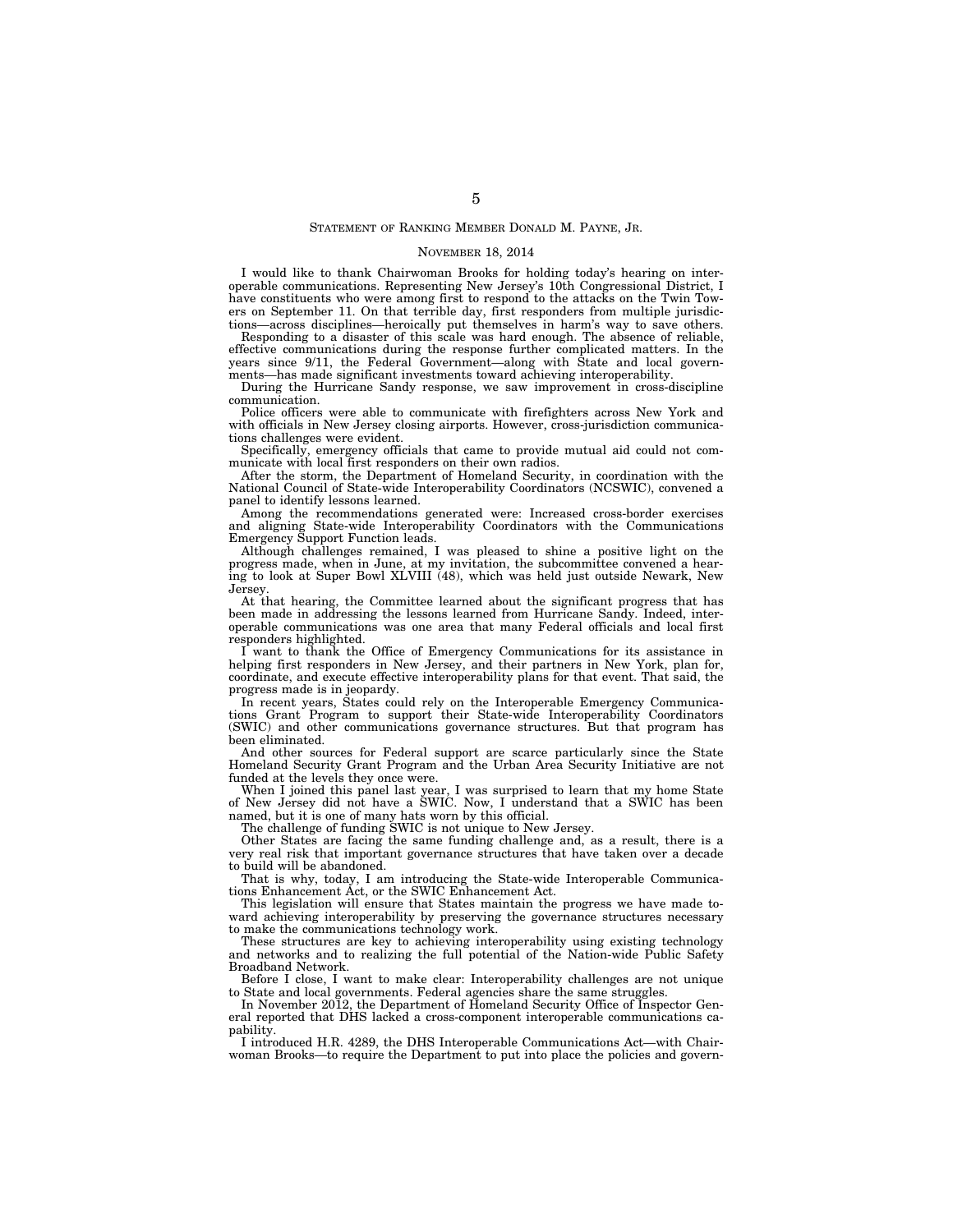ance structure necessary achieve interoperability between the Department's components.

H.R. 4289, was passed unanimously by the House earlier this year and I am hopeful that the Senate will consider the bill before this Congress closes.

Mrs. BROOKS. Other Members of our subcommittee are reminded that opening statements may be submitted for the record.

# [The statement of Ranking Member Thompson follows:]

### STATEMENT OF RANKING MEMBER BENNIE G. THOMPSON

As a former volunteer firefighter, I know that operable and interoperable communications are essential to ensuring that first responders can do their jobs safely and effectively. After the September 11 attacks, however, the 9/11 Commission identified interoperable communications among our Nation's most significant vulnerabilities in disaster response.

Despite initial Federal investments in the years following the attacks, interoperable communications challenges plagued the response to Hurricane Katrina, exacerbating the devastation.

In response to continued interoperability challenges realized during the storm, Congress created the Office of Emergency Communications at the Department of Homeland Security to bolster State and local capabilities to plan, coordinate, train, and evaluate interoperable communications efforts.

Since its inception, the Office of Emergency Communications has worked to help State and local governments build the governance infrastructures necessary to develop robust interoperable communications capabilities.

An essential component of that governance infrastructure are State-wide Interoperability Coordinators, or SWICs. SWICs have spearheaded efforts to develop State Communications Interoperability Plans, coordinate communications projects, and maintain governance structures.

With guidance from OEC, SWICs—together with State-wide Interoperable Governing Bodies—have built the communications teams that facilitated successful results to events from the Boston Marathon bombings to the tornadoes in Moore, Oklahoma.

Although this progress is encouraging, I was troubled that the 2014 National Preparedness Report indicated that 1 in 7 territories identified operational communications as an area at greatest risk of decline.

Since being appointed to serve on the then-Select Committee on Homeland Security during the 108th Congress, I have made helping the Nation resolve its interoperability challenges one of my top priorities.

Over a decade—and billions of dollars of investment—later, we have not yet made Nation-wide interoperability a reality. But we have made progress. Losing ground is not an option. In this austere budget environment, we simply cannot afford to go backward.

That is why I am pleased to support Ranking Member Payne, Jr.'s State-wide Interoperability Coordinator Enhancement Act. The SWIC Enhancement Act will ensure that States preserve the planning and coordination infrastructure that has been developed with previous Federal grant investments.

I look forward to working with Ranking Member Payne, Jr. to make sure Congress does its part to preserve the progress made toward achieving interoperability, and to ensure that the progress made is leveraged as technology evolves.

Along those lines, I am eager to learn about the progress FirstNet is making in its effort to build out the Nation-wide Public Safety Broadband Network.

If executed well, the new Network has the potential to resolve challenges that have undermined previous interoperability efforts—while being flexible enough to integrate new technologies.

I understand that FirstNet has completed a series of State consultations, and its recent Request for Information and Public Notice garnered significant public participation.

I am eager to learn about the State consultation process, and about the feedback to the RFI and Public Notice. In particular, I am interested to learn about feedback related to financing the Nation-wide Public Safety Broadband Network.

With all the time, money, and resources invested into this project at the Federal, State, and local level, sustainability is key to its success. Additionally, I am interested in learning how FirstNet is coordinating with the Office of Emergency Communications to conduct outreach to State and local stakeholders.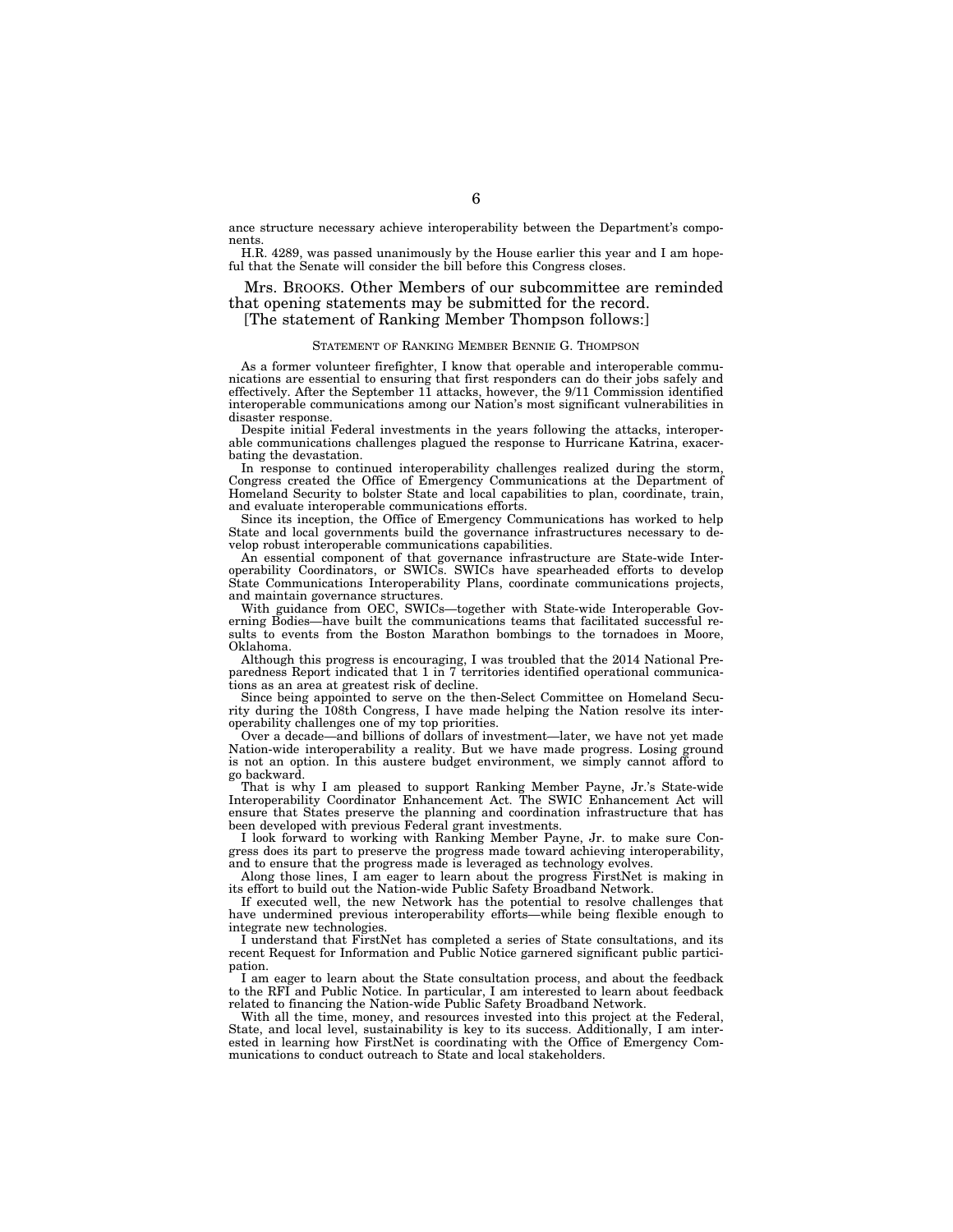Mrs. BROOKS. We are pleased to have a very distinguished panel before us today on this important topic. Now, to begin those introductions, Rear Admiral Ronald Hewitt assumed the duties as director of the Department of Homeland Security's Office of Emergency Communications on November 13, 2012. TJ Kennedy is currently serving as acting general manager of the First Responder Network Authority, assuming the position after the position of General Manager Bill D'Agostino. He joined FirstNet as its deputy general manager on July 29, 2013. Mark Grubb serves as the director of the Delaware Division of Communications and is responsible for the operation and maintenance of Delaware's State-wide 700- and 800 megahertz public safety radio systems. In this capacity, he serves as the State-wide interoperability coordinator, SWIC. He also serves as the chair in the National Council of State-wide Interoperability Coordinators and is testifying on their behalf today.

Thank you for getting up at 5:30 and coming here to Washington, DC, today. So we want to welcome you all. The witnesses' full written statements will appear in the record, and the Chairwoman now recognizes Admiral Hewitt for 5 minutes.

# **STATEMENT OF REAR ADMIRAL RONALD HEWITT, USCG (RET.), DIRECTOR, OFFICE OF EMERGENCY COMMUNICA-TIONS, U.S. DEPARTMENT OF HOMELAND SECURITY**

Admiral HEWITT. Thank you, Chairwoman Brooks, Ranking Member Payne, and distinguished Members of the subcommittee. It is a pleasure for me to be here today to provide you an overview of what the Office of Emergency Communications has done since our creation 7 years ago to improve emergency communications interoperability Nation-wide.

We released the National Emergency Communications Plan in 2008, which was the first strategic plan developed by public safety and was the roadmap we used for the past 6 years. The plan stressed the fundamental factors for successful interoperability, which include governance, planning, standard operating procedures, training, and exercises.

To implement the goals of the plan, State-wide interoperability coordinators and State-wide interoperability governance bodies were established in all 56 States and territories. These governance bodies were instrumental in developing State-wide communications interoperability plans that were aligned to the National plan. We also provided over 1,000 technical assistance visits and trained over 5,000 communications leaders and technical technicians to help implement the State plans.

These efforts have helped save lives. Just last year, our Nation faced another tragedy when two improvised explosive devices detonated near the finish line of the Boston Marathon. Sadly, the bombs killed 3 people and injured nearly 300 more, but nearly all the after-action reports agreed that greater number of lives could have been lost if not for the successful response to the bombings, which included effective emergency communications.

Our role in preparing for the event began in 2010, when as part of Goal 1 assessment of the National plan, OEC observed that communications capabilities during the marathon that year. Our assessment recommended integrating communications into the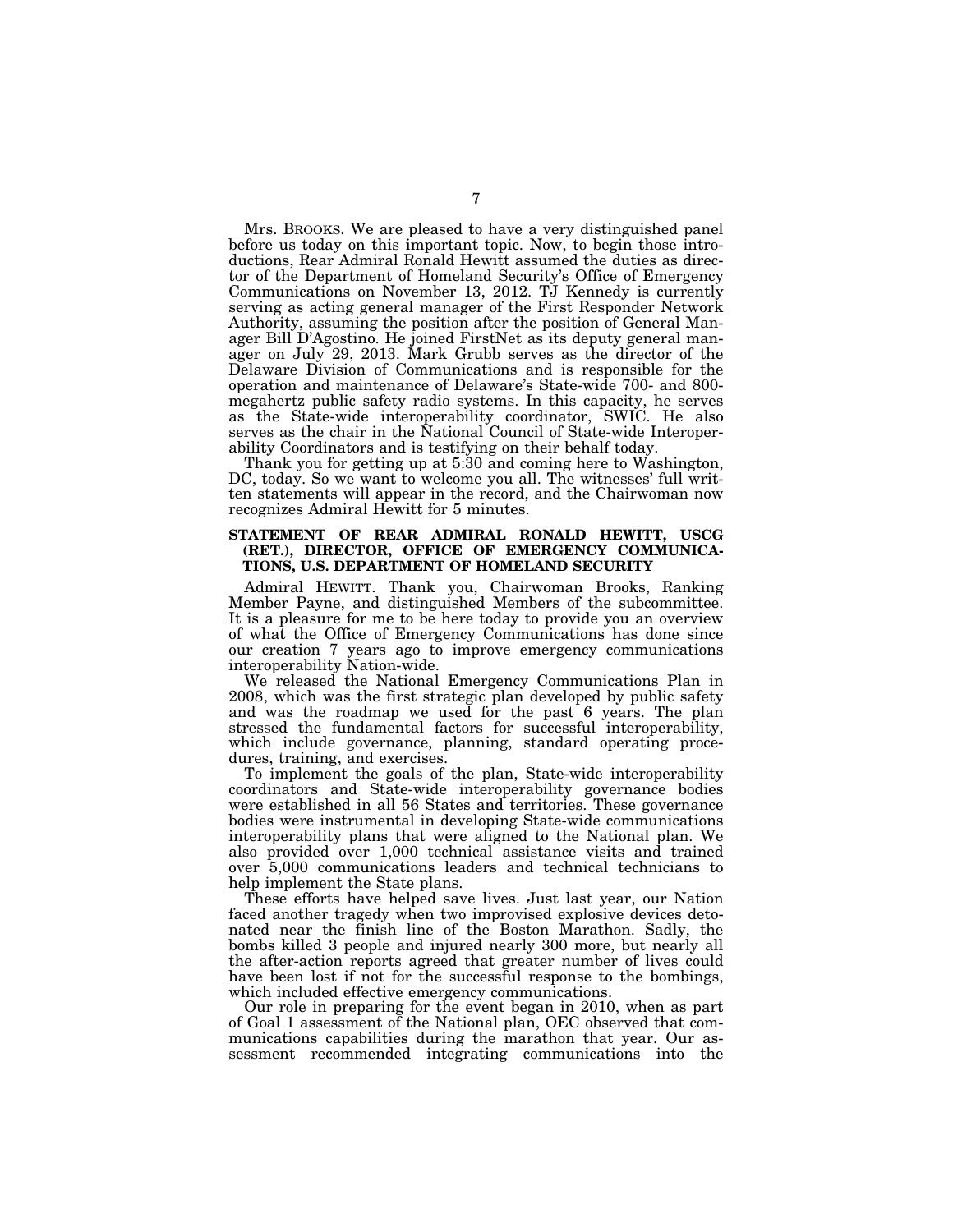event's overall command-and-control functions. We provided technical assistance and trained additional communications unit leaders and technicians. We also facilitated State-wide planning workshops to ensure the public safety entities understood the need and the roadmap to achieve interoperability. This focus on the fundamentals came into play immediately, as the responders treated the wounded, moved people to safety, and secured the area using public safety radio systems that kept up with the demand throughout the event.

But even with these program successes, we cannot become complacent, because the emergency communications landscape is changing. Next-generation 9–1–1 will bring text and information services to the Nation's public safety answering points or 9–1–1 centers. FEMA is improving public alerts and warnings to provide geographic-specific information to citizens. One of the most exciting changes that will impact the way first responders communicate is the Nation-wide public safety broadband network. I am honored to sit next to my fellow panelist, TJ Kennedy, from FirstNet today.

To account for all these changes, the public safety community updated the National Emergency Communications Plan, and I am pleased to announce that the Secretary of the Department of Homeland Security signed the plan earlier this month. The 2014 plan will be the road map to achieve emergency communications interoperability in this new landscape.

Similarly to the way we executed the 2008 plan, we rely on my fellow panelist, Mark Grubb, and all his fellow State-wide interoperability coordinator to update their governance structures and their State plans to align with the 2014 National plan. Additionally, we will update our technical assistance, training programs, and Federal grant guidance to ensure these plans are successfully implemented.

In conclusion, we will continue to concentrate on the fundamentals of governance, planning, standard operating procedures, training, and exercises, for effective emergency communications, even with technology 100 years from now, can never exist without them. This subcommittee and committee have been excellent partners in this effort, and I look forward to continuing the conversation with you about how best to continue the National effort.

Once again, I thank you, Chairwoman Brooks, Ranking Member Payne, and Members of this subcommittee for allowing me to testify today.

[The prepared statement of Admiral Hewitt follows:]

#### PREPARED STATEMENT OF RONALD HEWITT

#### NOVEMBER 18, 2014

Thank you, Chairman Brooks, Ranking Member Payne, and distinguished Members of the subcommittee. It is a pleasure to discuss the Department of Homeland Security's (DHS) collaborative efforts to improve interoperable communications for emergency response providers and Government officials. Thirteen years after the at-tacks of September 11, 2001, there still is no shortage of reminders of the need for an effective and efficient emergency response framework to manage incidents and restore essential services in the aftermath of a disaster.

A top priority for DHS continues to be improving the communications capabilities of those who are the first to arrive at the scene of a disaster site—the Nation's emergency responders. Public safety personnel must have access to reliable and instantaneous communications at all times to effectively coordinate response and re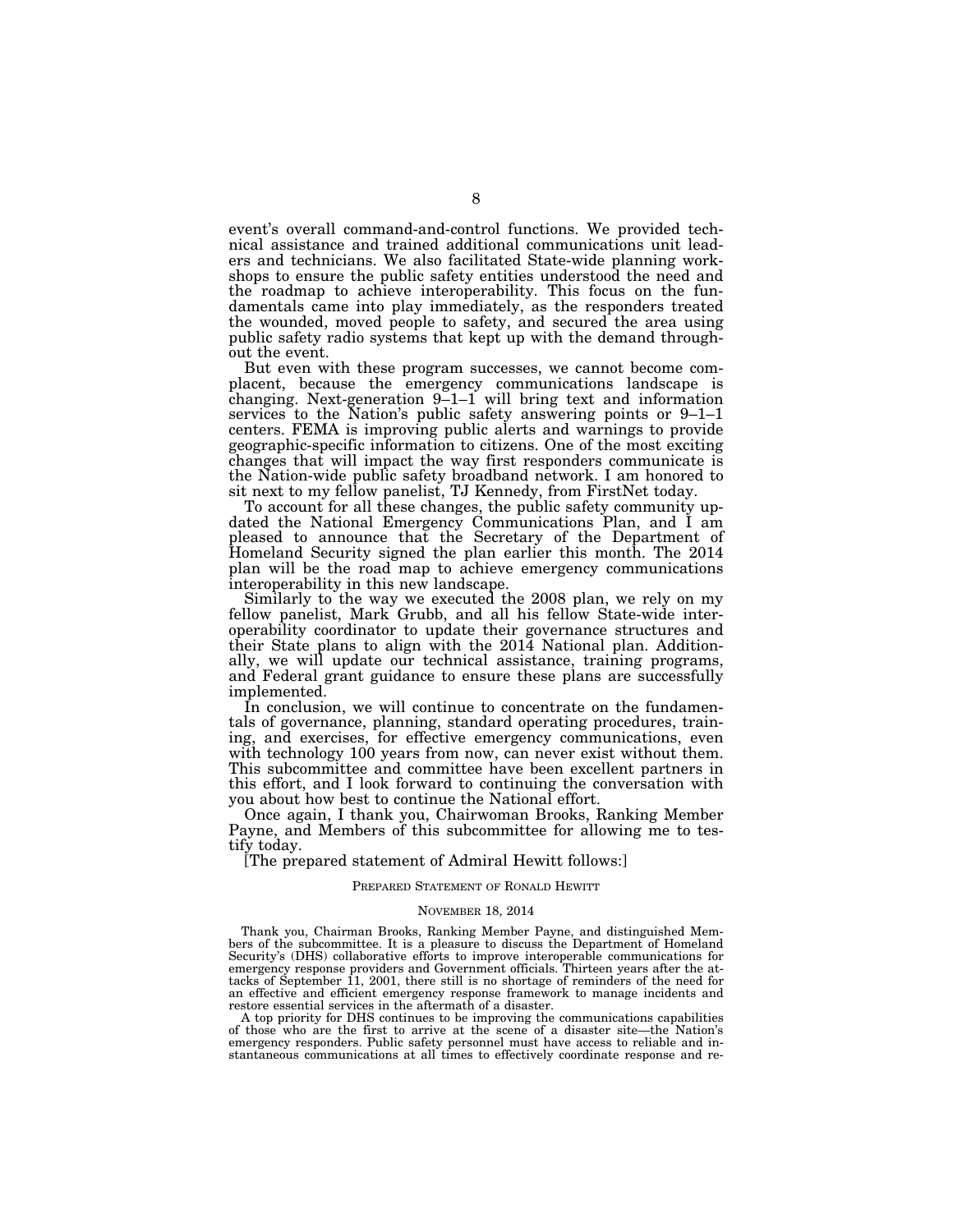covery operations. The Department recognizes that establishing emergency communications is not solely a technology problem that can be solved by equipment alone. All of the critical factors for a successful interoperability solution—governance, standard operating procedures, training and exercises, the integration of systems into daily operations, in addition to technology—must continue to be addressed through the collective work of our programs.

Further, DHS believes that effective emergency communications require continued partnering with the millions of emergency responders who are the first to arrive on the scene of an incident, as well as the communications industry, non-governmental organizations, the general public, and citizens of affected communities. In addition, we continue to work closely and collaboratively with FirstNet as they pursue their mission of establishing a Nation-wide interoperable broadband network dedicated to public safety which will be an integral part of the continued evolution of effective public safety communications. We look forward to discussing our respective efforts and key accomplishments to make the Nation more secure and resilient to the threats and hazards which pose the greatest risk.

#### OFFICE OF EMERGENCY COMMUNICATIONS

The Office of Emergency Communications (OEC) was established within the National Protection and Programs Directorate's (NPPD) Office of Cybersecurity and Communications (CS&C) as part of the Congressional response to the communications challenges faced during the September 11, 2001 terrorist attacks and Hurricane Katrina in 2005. Since its inception, OEC has been focused on improving the communication capabilities of the Nation's emergency responders. To that end, OEC coordinates policy and assists in the development and implementation of operable and interoperable emergency communications capabilities for emergency responders at all levels of government, including Federal, State, local, Tribal, and territorial.

Since 2007, OEC has made progress in several key areas that enable emergency responders to interoperate in an all-hazards environment. In 2008, OEC led the development of the first National Emergency Communications Plan (NECP). The Secretary recently signed an updated NECP that outlines wholesale updates to the initial plan and accounts for the significant changes that have taken place within the emergency communications landscape in the past 6 years.

As an integral part of the development of the second NECP, earlier this year, OEC completed a comprehensive Nation-wide planning effort with more than 350 stakeholders from the emergency response community, which included significant feedback and coordination with the SAFECOM Executive Committee, the SAFECOM Emergency Response Council, and the National Public Safety Telecommunications Council. These stakeholder groups are comprised of National public safety association members, State and local emergency responders, and representatives within Federal agencies, and collectively represent the interests of millions of emergency responders, as well as the State and local governments served by public safety communications. Owing to this collaborative effort between OEC and our partners from the very beginning, the updated NECP encapsulates broad stakeholder input and is slated to gain wide acceptance within the public safety community.

#### OEC ACCOMPLISHMENTS

OEC has addressed National gaps in the emergency communications mission areas of planning, coordination, and training. OEC pursued a number of strategies to bring the Nation up to a baseline level of communications capability, characterized as a State where emergency response providers and Government officials can effectively communicate as needed and when authorized. OEC leveraged the Interoperable Emergency Communications Grant Program to help States and territories establish critical State-wide Interoperability Coordinators and governance structures such as the State-wide Interoperability Governance Board. These personnel and associated governance structures form the focal point and foundation for emergency communications efforts at the State and local level. Their on-going efforts remain vital even as their original grant funding mechanisms have been reduced.

Once established, State-wide Interoperability Coordinators and governing bodies were integral to building out the first State-wide Communications Interoperability Plans, which defined a roadmap for each jurisdiction to improve interoperability and emergency communications. In support of these efforts, OEC also provided technical assistance to every State and territory to assist in the implementation of their respective State-wide plan. The creation of State-wide Interoperability Coordinators and governing bodies represent an investment by Congress to create a State and local infrastructure to address these issues. To make the most of this investment,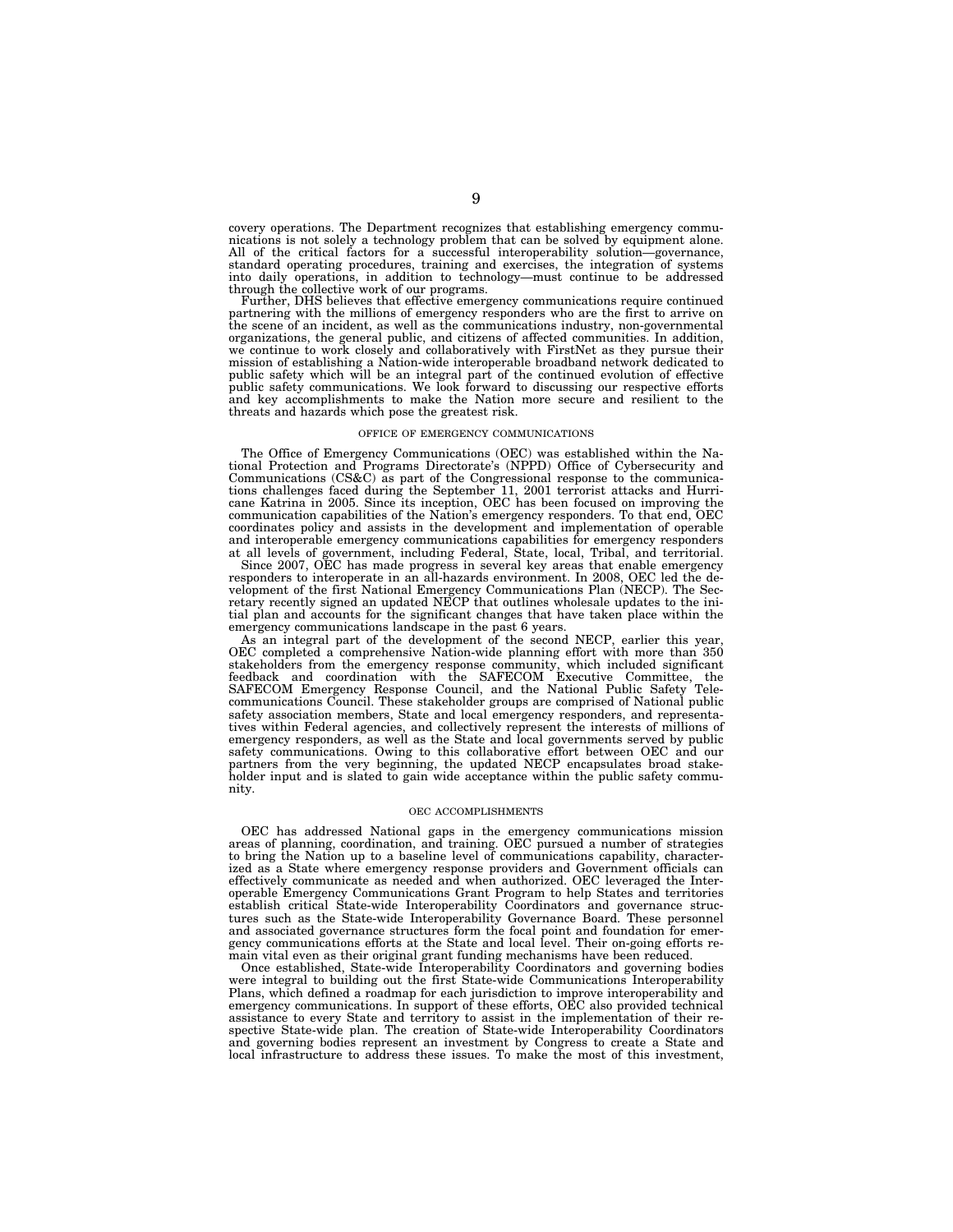these positions and these governing bodies should lead the way in ensuring that planning, coordination, training, and exercise at the State and local level, continue to drive efforts to incorporate new technologies into response-level emergency communications.

At the Federal level, OEC led the effort to establish the Congressionally-mandated Emergency Communications Preparedness Center to coordinate guidance for all agencies funding interoperability and emergency communications. By leveraging<br>the SAFECOM Executive Committee and Emergency Response Council, OEC<br>worked to ensure the adoption of new policies, plans, and standard opera ority Services program were available for emergency response providers and Gov-ernment officials from all levels of government when those personnel relied on commercial telecommunications services.

As a result of these efforts and OEC's continued focus on the fundamentals of planning, coordination, and training: interoperable emergency communications has improved Nation-wide over the last 7 years. To catalogue key successes:

- 
- OEC has conducted more than  $1,000$  technical assistance workshops since 2007.<br>• OEC has trained over  $5,000$  emergency response providers and Government officials in communications positions that support the National Incident Manage-
- There are now more than 430,000 Government Emergency Telecommunications<br>Service and Wireless Priority Services users.
- Service and Wireless Priority Services users. As part of implementing the first NECP, OEC evaluated the response-level com-munications capabilities of 60 urban areas and more than 2,800 county-level ju
	- risdictions.1 OEC found: Most jurisdictions demonstrated consistent communications capabilities dur-ing events, with 74% of reporting counties indicating ''established'' or ''ad-
	- vanced'' level communications during routine incidents and events. Nation-wide, the percentage of jurisdictions reporting formal interoperability standard operating procedures—those that are published and actively used by jurisdictions during incident responses—increased from 51 percent of respondents in 2006 to 86 percent in 2011.

We are proud of these accomplishments and the progress that they represent for our Nation's preparedness in emergency communications. No list of accomplishments, however, can ever compare to seeing such work put to use during an actual event like the Boston Marathon bombings.

#### *Emergency Communications During the Response to the Boston Marathon Bombings*

The tragic events of the 2013 Boston Marathon killed 3 people and injured nearly 300 more. However, nearly all of the after-action reports agree that a greater number of lives could have been lost if not for the successfully coordinated and executed emergency response, enabled by functional and interoperable communications. In the immediate aftermath of the bombings, brave emergency responders and Government officials relied on their training to quickly organize a chaotic situation, medical personnel triaged on the scene and later in hospitals, while ordinary citizens performed heroic feats for their fellow citizens. Emergency communications worked during the marathon bombings, due to the diligent efforts of Federal, State, and local emergency response providers and Government officials. OEC's role was to assist our partners in planning, coordinating, training, and exercising emergency response protocols before the Boston Marathon occurred.

In 2010, as a part of the NECP implementation, which focused on assessing emergency communications capabilities at the Nation's major urban areas, OEC assessed the Boston area's communications capabilities during that year's Boston Marathon. OEC's assessment recommended further integrating communications into the event's overall command-and-control functions. OEC provided technical assistance to the region to train additional communications unit leaders and provided DHS grant funding to train more communications unit technicians. The region also participated in several OEC-facilitated State-wide planning workshops, helping to ensure that public safety entities understood how to leverage existing resources and capabilities.

Prior to the 2013 Boston Marathon and based on a recommendation from the 2010 OEC assessment, the region also created a comprehensive event communications plan. The new communications unit itself added a medical command-and-control radio network.

<sup>&</sup>lt;sup>1</sup>The NECP defines response-level communications as the capacity of individuals with primary operational leadership responsibility to manage resources and make timely decisions dur-ing an incident.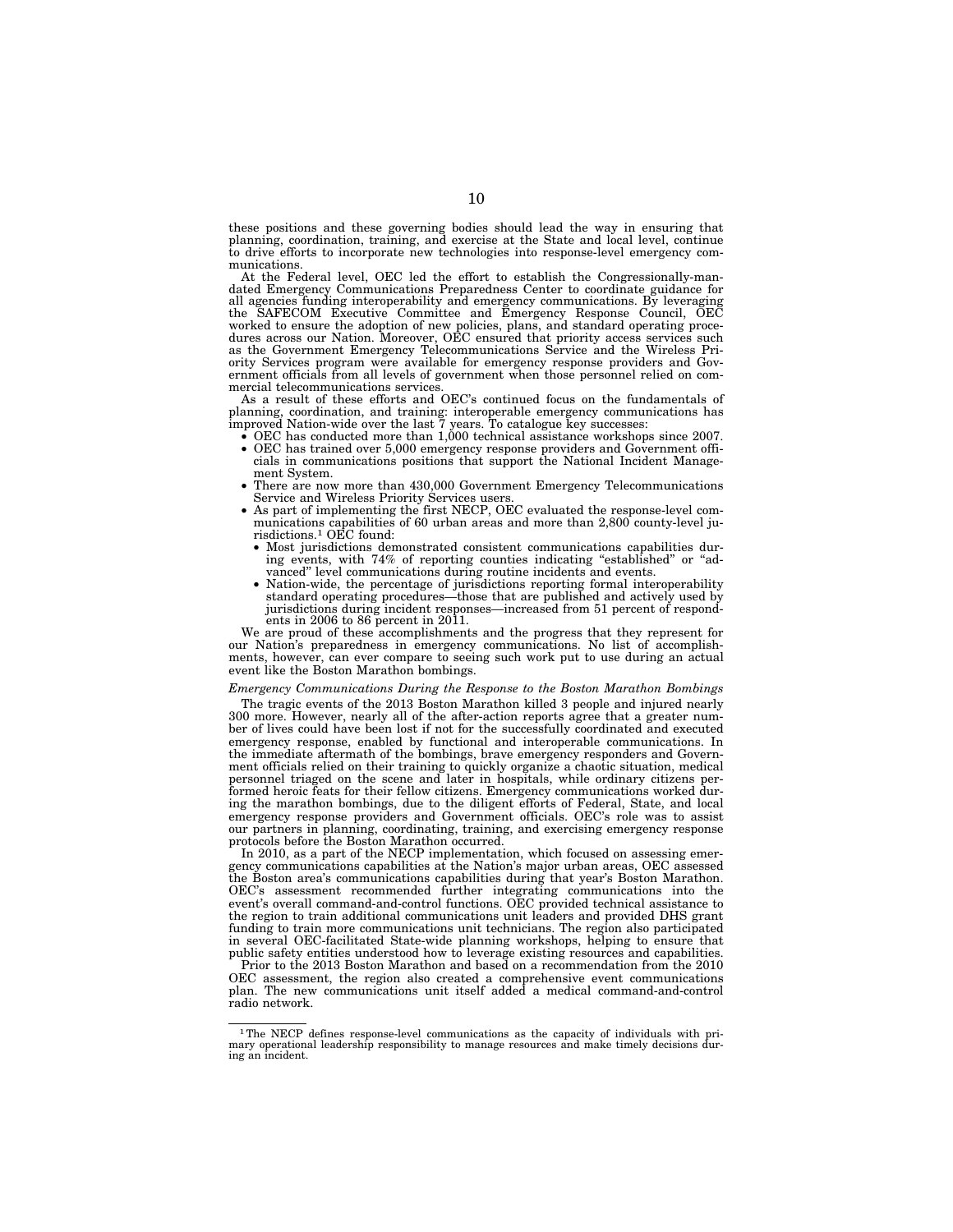This focus on the fundamentals of successful emergency communications—planning, coordination, training, and exercise—ultimately paid dividends as responders from all levels of government and across responder jurisdictions communicated seamlessly during the bombing incident response.

#### THE FUTURE OF EMERGENCY COMMUNICATIONS

Importantly, the response to the Boston Marathon bombings illustrated a rapidly changing landscape for emergency communications, one that involves not just tradi-tional land mobile radio use by first responders, but also citizen communications

- and increased use of broadband or internet technologies. For example:<br>• The Boston Police Department was able to use alerts and warnings in conjunction with social media like Twitter to communicate with the public.
	- Tools, like Google's People Finder, allowed the exchange of information from cit-<br>izen to citizen.
	- The FBI received information through video streams, pictures, and general tips.<br>• Public Safety Answering Points were able to utilize "Reverse 9–1–1" with the general public.

#### *First Responder Network Authority*

One of the most exciting of these new entrants into our Nation's emergency communications landscape is the Nation-wide public safety broadband network being developed by the First Responder Network Authority (FirstNet), and I am honored today to sit next to my fellow panelist, TJ Kennedy, acting general manager of FirstNet. OEC supports the DHS role as a board member of FirstNet, an independent authority within the Department of Commerce's National Telecommunications and Information Administration responsible for the development, deploy-ment, and maintenance of a Nation-wide broadband network for public safety use. Since the establishment of FirstNet in February 2012, OEC has supported FirstNet

- The Public Safety Advisory Committee, originally composed from a subgroup of the SAFECOM program, in its advisory capacity for public safety, State, local,
- The Cyber Infrastructure Risk Assessment, which will guide cybersecurity and resiliency planning for the Nation-wide public safety broadband network;
- Nation-wide technical assistance and planning support for States, territories, and localities to assist them with preparing for FirstNet consultation in their jurisdictions; and
- The Emergency Communications Preparedness Center, which established a FirstNet Consultation Group to coordinate Federal activities, such as the collection of data related to the needs of Federal users and Federal assets that may be leveraged to deploy the network

The success of FirstNet's mission is critical for the advancement of emergency communications for first responders, and promises to elevate public safety entities' ability to execute their duties with cutting-edge broadband applications, services, and devices. We are pleased with FirstNet's progress, and look forward to our ongoing collaboration in the advancement of wireless broadband communications capabilities.

#### *Updated National Emergency Communications Plan*

Within the ever-changing emergency communications landscape, including FirstNet and some of the technologies seen during the Boston Marathon bombings, the recently-released 2014 National Emergency Communications Plan updates the previous National strategy for successful emergency communications. While designing the updated NECP, OEC conducted more than 30 stakeholder meetings including representatives from the Federal, State, local, Tribal, and territorial levels; industry; and representatives from other parts of DHS. To reflect changes in technology and our changing definition of emergency communications, OEC expanded the scope of its outreach by eliciting feedback from public safety answering point personnel, emergency management agencies, and other public safety organizations that had not been included in the initial outreach to inform the 2008 NECP. The updated plan addresses new players who contribute to emergency communications while continuing to drive the Nation toward the essential planning, coordination, training, and exercise elements.

OEC's outreach plan for updating the NECP was ambitious. OEC's implementation plan for the updated NECP will mirror that ambition. The implementation roadmap for the revised NECP includes updating State-wide planning workshops; providing technical assistance; revising Federal Government emergency communications grants guidance; updating the existing State governance structures to bring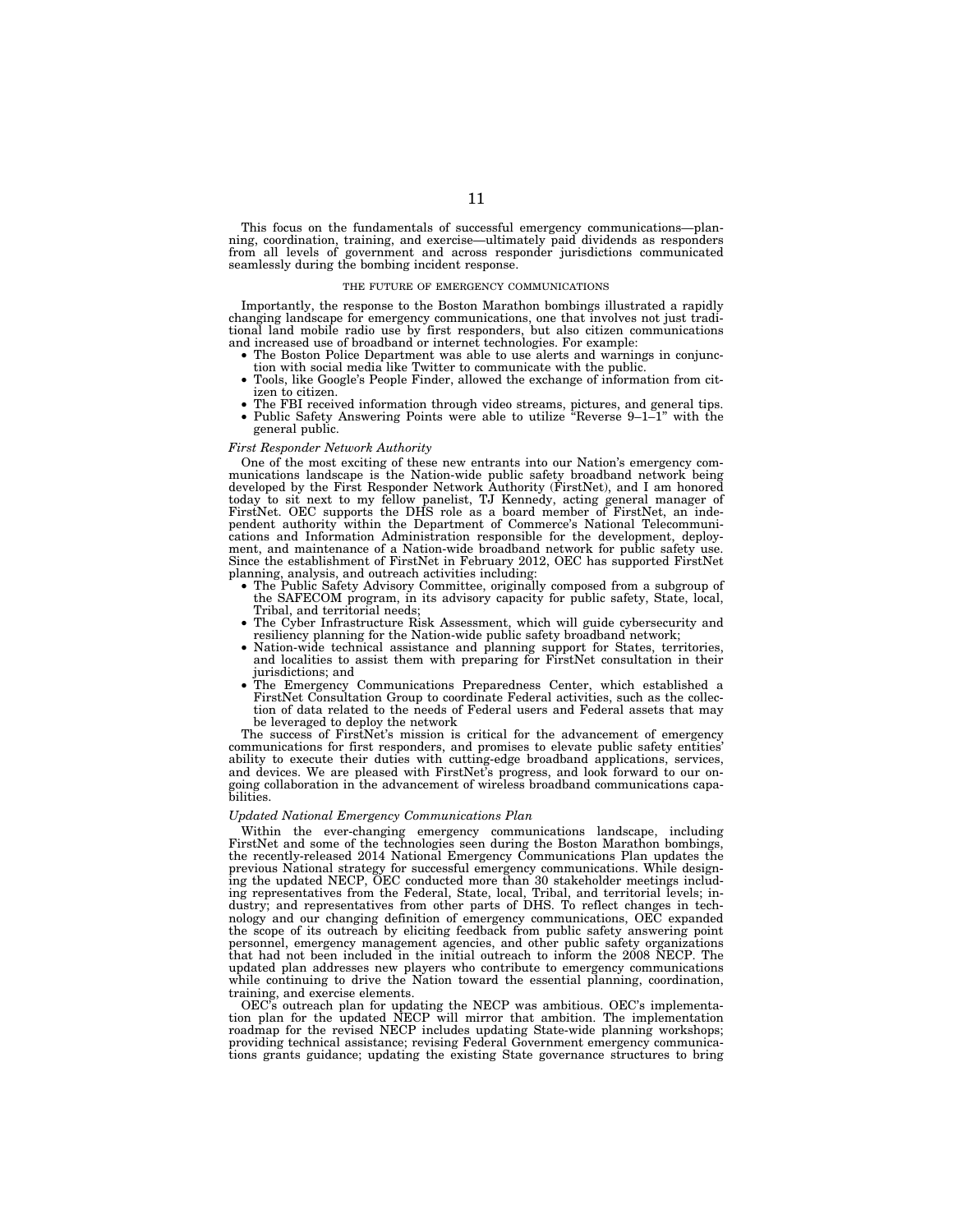in necessary players; and transitioning priority services such as Government Emergency Telecommunications Service and Wireless Priority Services to work within a digital or Internet Protocol infrastructure.

Finally, OEC is also focused on ensuring the core, existing communications infrastructure retains its capabilities. Land mobile radio continues to be the most prevalent method for emergency communications throughout much of our Nation. For example, even when FirstNet initially becomes operational for data, land mobile radio will still be needed to provide mission-critical voice until FirstNet can provide this capability.

#### **CONCLUSION**

Thank you, Chairman Brooks, Ranking Member Payne, and the Members of this committee. At OEC, we will continue to stress the fundamentals of planning, coordination, training, and exercise, through our revised National Emergency Communications Plan and associated activities. This committee has been an excellent partner in this effort and I look forward to continuing that dialogue. I am pleased to answer any questions that you may have about OEC and our leadership in emergency communications.

Mrs. BROOKS. Thank you, Admiral Hewitt. Congratulations again on the release of the plan.

The Chairwoman now recognizes Mr. Kennedy for 5 minutes.

# **STATEMENT OF TJ KENNEDY, ACTING GENERAL MANAGER, FIRST RESPONDER NETWORK AUTHORITY**

Mr. KENNEDY. Chairwoman Brooks, Ranking Member Payne, thank you for inviting me to testify today on behalf of the First Responder Network Authority. I am very honored to have the opportunity to brief you on FirstNet's progress and the development of an interoperable Nation-wide public safety broadband network.

It is also a pleasure to be here today with key players who have been supporting FirstNet as we move forward, director of the Office of Emergency Communications Ron Hewitt, as well as Mark Grubb representing not just the State-wide interoperability coordinators, but he is also one of the single points of contact for FirstNet, as each State has identified just as the Act has laid out. Mark has been integral in what is happening with our consultation efforts and has been a leading member of what is going on with FirstNet in the States and we look forward to his testimony here today.

As you are aware, FirstNet was borne out of the 9/11 Commission report. The goal was to solve communications problems that public safety faced that day. FirstNet's mission is to bring that priority wireless broadband communications to millions of first responders at the local, State, Tribal, and Federal levels. The goal of this important endeavor is to facilitate seamless communications between police, fire, and emergency medical service agencies at every level of government.

Over the past 13 years, we have proven that we can't fix this problem with old technology alone and that, instead, we need to leverage modern broadband technology and the advances that the technology sector can bring to voice, video, and data for every police officer, firefighter, and paramedic in the country.

Using a dedicated Nation-wide public safety wireless network, FirstNet will provide a ubiquitous solution to a decades-long communication challenge and help keep our communications and first responders safer with advanced broadband services, devices, and leveraging applications.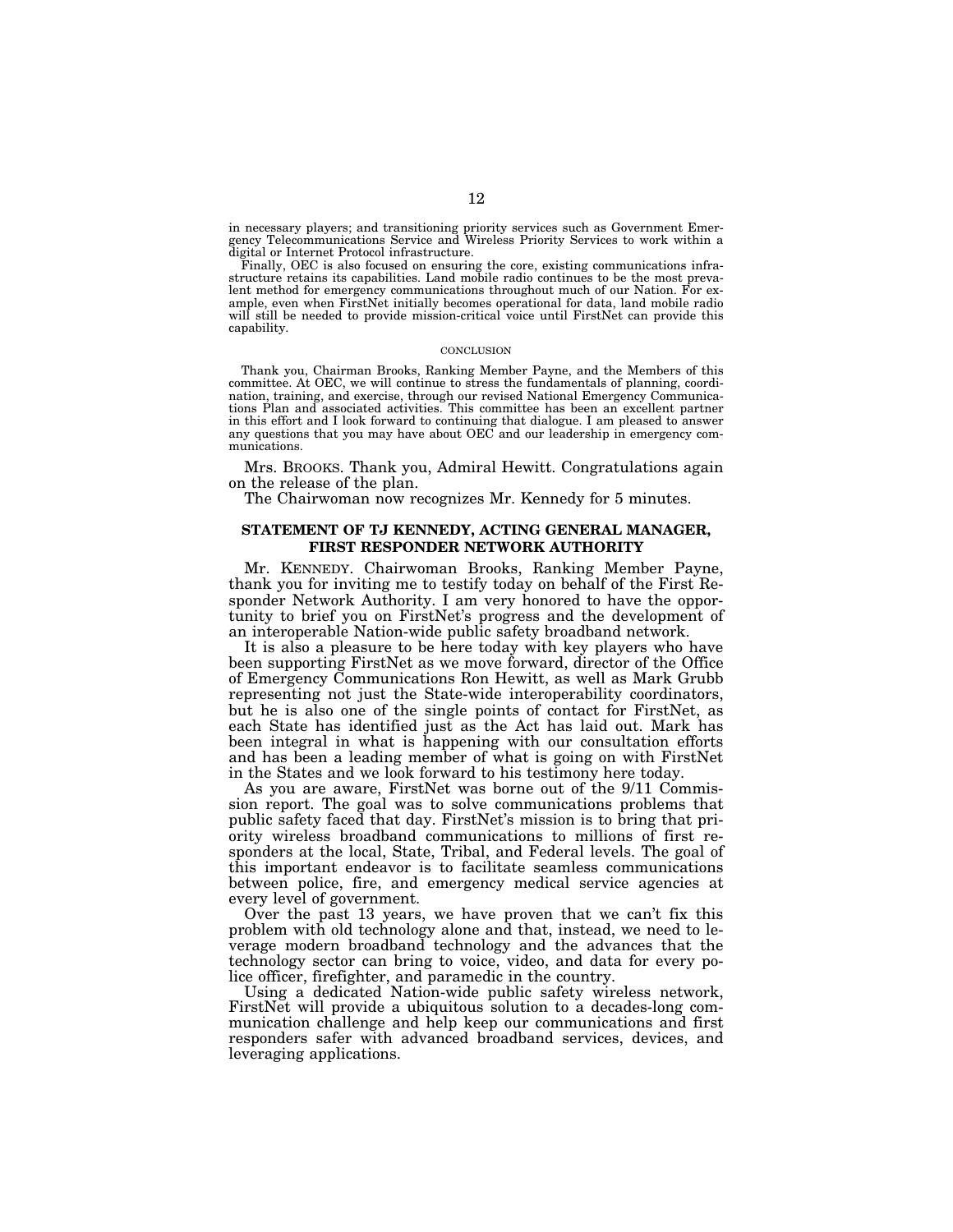FirstNet's goal of building a network to meet the needs of first responders is a matter of critical importance for all citizens of the United States. While the task ahead will not be easy, no project of National importance to public safety ever is.

FirstNet has been developing the leadership, staff, and team dedicated to this critical mission, and we have also been gaining insight and support from States, from public safety, and from other key stakeholders required to make this network a reality. This is public safety's network for the future that will allow police officers, firefighters, and EMTs to leverage the innovation taking place in the world today in wireless and mobile technology.

Over the past 12 months, we have seen dramatic progress at FirstNet. We have created a strategic program roadmap, and we are making progress against that plan each day. As we grow, it is important to remember that we develop a robust culture of public safety service, dedication to this important mission, and adaptability. All of these are central to our success that deal with innovation as it moves forward. Every person who joins the FirstNet team must be able to adopt these principles and work hard to meet this important public safety mission.

Our senior team has grown and is focused on the technical, business, and legal requirements to establish this important network. In September, we released a major request for information with our draft statement of objectives and a public notice and comment. We received impressive feedback from the public, from States, from vendors, from public safety agencies on both of these important and strategic steps for FirstNet, and we are working steadily towards the development of a comprehensive network solutions RFP.

Consultation is well underway, and we are covering a variety of areas, leveraging our key contacts with local, State, Tribal, and Federal partners.

In summary, we have accomplished a lot, yet much more remains to be completed. I believe that we are on the right path and that with a dedicated team working hard on the mission, we will make great strides in the year ahead. We are gaining momentum each day, and we are building a record of doing what we say we are going to do.

Our FirstNet team is passionate about this incredible mission to bring modern communication tools to law enforcement, fire, and emergency medical service personnel who respond to life-threatening emergencies across America and keep us safe and help us in our moments of greatest need. Thank you for allowing me to be here today, and I look forward to answering your questions.

[The prepared statement of Mr. Kennedy follows:]

### PREPARED STATEMENT OF TJ KENNEDY

### NOVEMBER 18, 2014

#### I. INTRODUCTION

Chairwoman Brooks, Ranking Member Payne, and Members of the subcommittee, thank you for inviting me to testify on behalf of the First Responder Network Authority (FirstNet). I am honored by the opportunity to brief you on FirstNet's progress in the development of an interoperable Nation-wide public safety broadband network (NPSBN).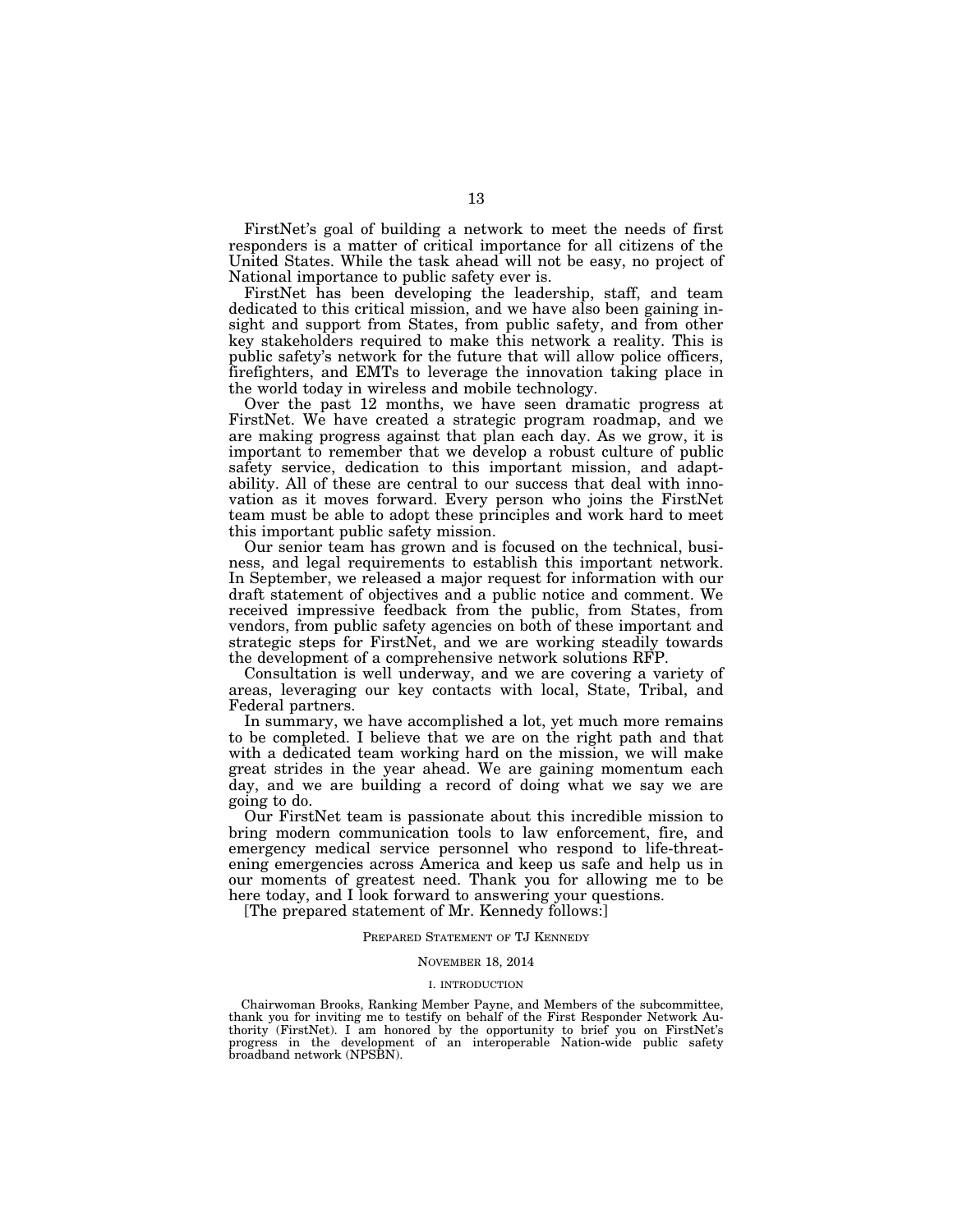It is also a pleasure to appear here today with the director of the Office of Emer-gency Communications (OEC) at the Department of Homeland Security (DHS), Mr. Ron Hewitt. He and his office have been tremendously helpful and supportive to FirstNet in sharing their expertise and experience.

Also with us today is Mr. Mark Grubb, representing the National Council of State-wide Interoperability Coordinators (NCSWIC). Mr. Grubb appears in his capacity as the State of Delaware's Governor-appointed FirstNet Single tact (SPOC). In this role, he is responsible for the coordination of outreach and education efforts within the State. Mr. Grubb has led a vigorous outreach effort within Delaware, and we are excited by his and his State's efforts.

#### II. BACKGROUND

The Middle Class Tax Relief and Job Creation Act of 2012 (Pub. L. 112–96) (Act) established FirstNet as an independent authority within the Department of Commerce's National Telecommunications and Information Administration (NTIA). Under the Act, FirstNet is tasked with building and operating a self-funding, sustainable, interoperable broadband network for public safety entities across the coun-try and within U.S. Territories. The NPSBN will fulfill a fundamental need of the public safety community as reflected in the recommendations of the 9/11 Commission: FirstNet will finally bring 21st Century priority wireless broadband communications to millions of first responders at the local, State, T els. Using a dedicated Nation-wide wireless network, FirstNet will help provide a ubiquitous solution to decades-long interoperability and communications challenges and help keep our communities and first responders safer with advanced broadband

services, devices, and applications. FirstNet's goal of building the Nation-wide public safety broadband network to meet the needs of first responders is a matter of critical importance for public safe-ty. While the task ahead will not be easy, FirstNet is developing the leadership, staff, and support from States, public safety, and other key stakeholders required to make this network a reality for first responders and the public who call on them for help in their time of need.

In August 2012 the Secretary of Commerce fulfilled the statutory requirement of naming the FirstNet Board. As required by law, the members have specialized knowledge, experience, and expertise needed to develop the network. Our first board chair Mr. Sam Ginn led the organization until last summer when our new chair, Ms. Sue Swenson, was appointed to the position. We are grateful for Mr. Ginn's leadership and are excited by the continued energy and focus Ms. Swenson brings.

Over the past 12 months, we have seen dramatic progress at FirstNet. We have grown from 4 to 83 full-time employees, and we have established our headquarters in Reston, VA. The leadership team includes myself as acting general manager, a chief financial officer, chief technology officer, chief information officer, chief admin-istrative officer, chief counsel, and other executives focused on the technical, business, and legal requirements essential to making the Nation-wide public safety broadband network a reality.

We have also opened a technical office in Boulder, Colorado, where much of our technical work is currently underway. At this facility, and through a coordinated relationship with the National Institute of Standards and Technology (NIST) and NTIA, we, among other things, are preparing to test various technologies to better understand how to ensure that the network is built efficiently and meets all of the goals of the act.

#### III. FIRSTNET'S ROADMAP TO A SUSTAINABLE NPSBN

With these foundational efforts underway, we have narrowed our focus on what it will take from outreach, technical, and financial perspectives to build and maintain a public safety broadband network long-term. Much of our planning is embodied in our ''FirstNet Strategic Program Roadmap,'' which was adopted by the FirstNet Board in March 2014. In that roadmap, FirstNet outlined the milestones it planned to accomplish over the next year, which include:

- beginning formal in-person State consultations;
- releasing a draft request for comprehensive network proposals for comment;
- releasing draft requests for certain network and equipment services proposals for comment; and
- initiating a public notice and comment process on certain program procedures, policies, and statutory interpretations.
- 
- FirstNet has made significant progress on these milestones: We distributed 56 State consultation packages on April 30, 2014. As of November 6, 2014, we have received 29 completed State checklists;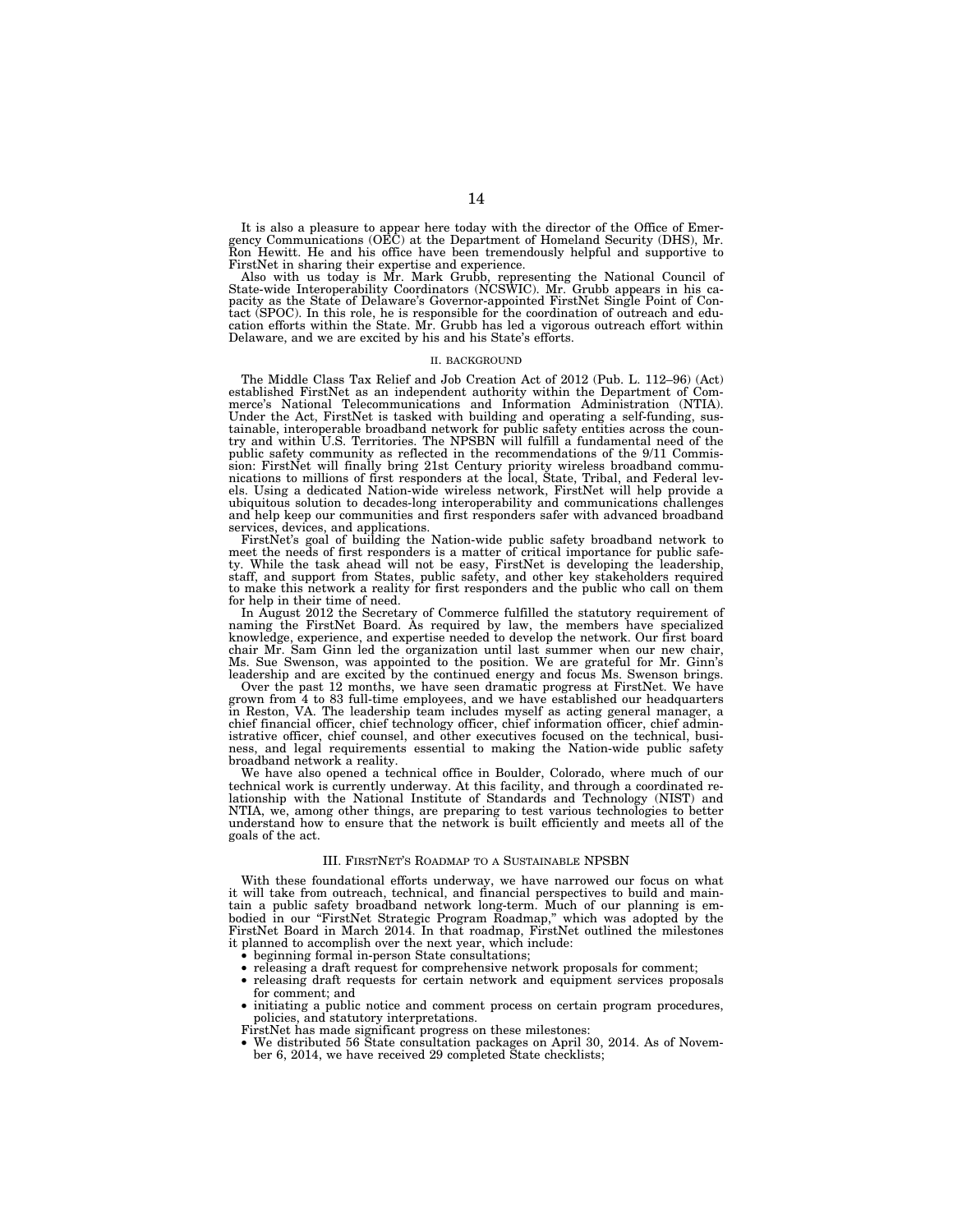- We have launched formal State consultations, meeting with 7 States since July, with an eighth State scheduled in December;
- We released and received approximately 122 responses to a Request for Information (RFI) with a draft Statement of Objectives (SOO) for our comprehensive Request for Proposals (RFP); and
- We released and received approximately 64 responses to a public notice for publication seeking comment on several key program policies and statutory interpretations.

I would like to briefly describe the progress we have made to date and highlight where these efforts are heading.

#### *A. State Consultations*

Our efforts to interact with the States, Tribes, local jurisdictions, and Federal departments and agencies are a centerpiece of the FirstNet mission and are an essential requirement of the Act. Our State and local planning consultation process, coordinated through the Governor-designated State single points of contact, ensures that FirstNet obtains key information from the public safety community of all 56 States and territories and understands their unique public safety operations. Our goal from this process is to develop a detailed State plan for each State's review. This plan will inform a State's opt-in or opt-out decision, as provided for in the Act, how the State radio access network (RAN) portion of the Nation-wide network will be developed.

In order to execute on this statutory requirement, FirstNet has built a consultation strategy that focuses on several key objectives, ensuring that the consultation process is:

- Iterative, giving States and other stakeholders opportunities to provide feedback and input throughout the process;
- Collaborative, so that we are working together with the States to collect information and data that will be useful for the deployment of the network;
- Focused on critical elements, ensuring that we maximize the States and taxpayers' investments in FirstNet; and
- Informing inputs to RFPs, the delivery of the State plans, and the design, construction, and operation of the network.

Through the State consultation process, FirstNet anticipates holding numerous inperson meetings with each of the 56 States and territories over the next year and beyond. We formally launched our State and local planning consultation process on April 30, 2014, when we sent each State an Initial Consultation Package (ICP). The ICP provided key information to State leaders on the consultation process and topics that would be discussed during the initial consultation meetings.

FirstNet also included a readiness checklist to help each State provide FirstNet information about its governance structure, on-going outreach to key public safety stakeholders, and other details the State believes are important as FirstNet and the State collaboratively plan the NPSBN.

In conjunction with the delivery of the ICP, FirstNet extended invitations to conduct pre-consultation teleconferences with each State and territory to provide clarity on the initial consultation topics, answer any questions the State may have about the process, and to begin the dialog between the States and FirstNet on the critical issues associated with the NPSBN. As of today 44 States and territories have held teleconferences with FirstNet for this purpose.

With this preparation effort under way, FirstNet held the first formal consultation pilot meeting in July 2014 with leaders from the State of Maryland, including members from the Governor's office and executive agencies, the Maryland State Police, staff from the Maryland legislature, and other public safety leaders throughout the State. We learned valuable lessons about the State's emergency broadband communications needs, the State's perspective on the planning and deployment of the NPSBN, and how we can build a strong partnership with Maryland going forward. As of today's hearing, we have completed an additional eight initial consultation meetings in Minnesota, Oregon, Washington, Montana, Utah, Puerto Rico, and Iowa. We have one additional meeting scheduled for this year in Florida. We have planned an aggressive State consultation meeting schedule in 2015 and look forward to updating this committee on our progress.

Additionally, over the past year, FirstNet has conducted focused outreach with individual Tribes, Tribal organizations, and Federal Tribal Government liaisons and is working with the Public Safety Advisory Committee to establish a Tribal Working Group. The intent and tone of these discussions has uniformly been positive. FirstNet will formulate a tribal outreach campaign in late 2014 that involves Indian Country through combined State and Federal level engagement.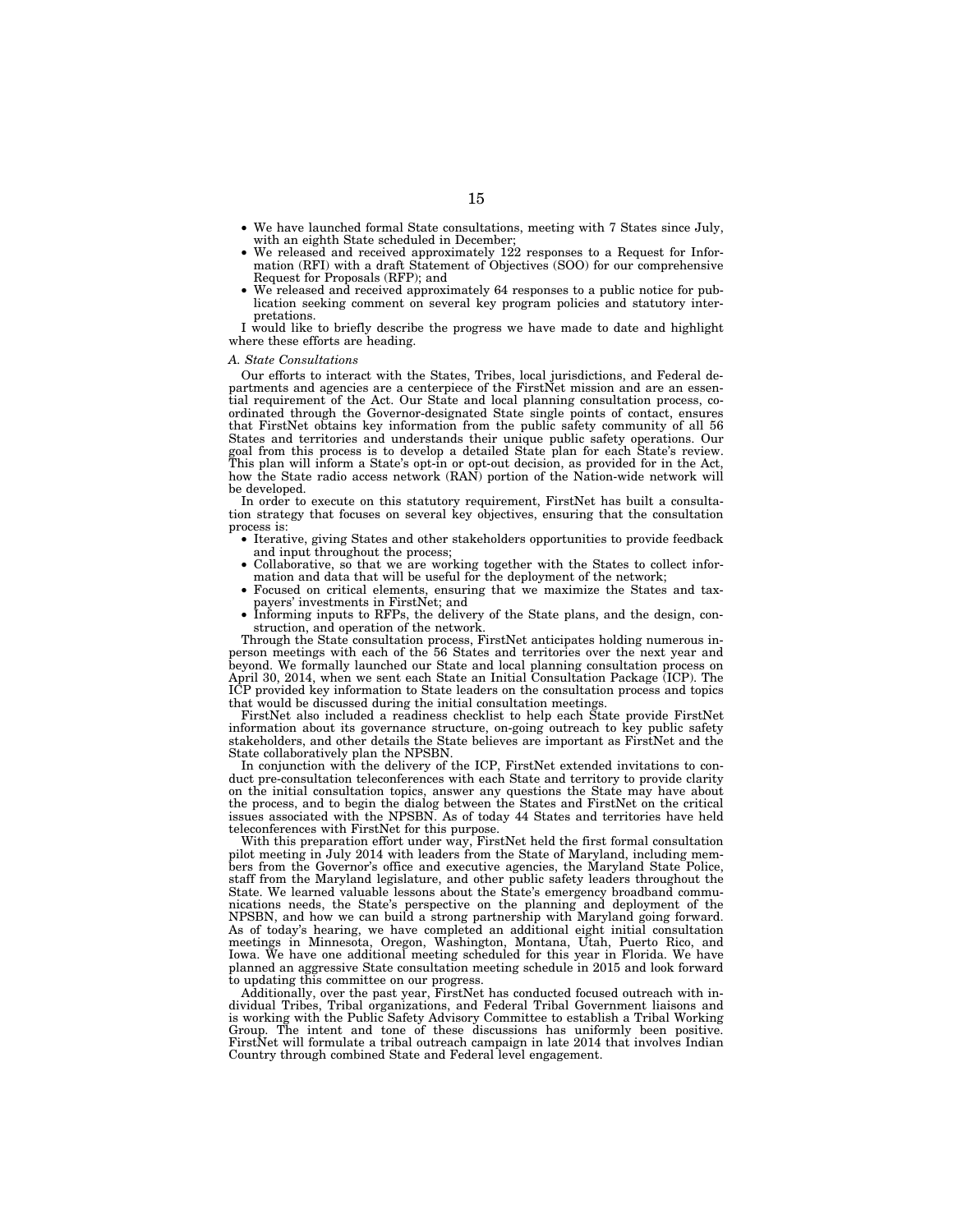While we are pleased with our progress, we know much more needs to be done to continue to cultivate our relationships with each State, territory, and Tribal nation, and we are working feverishly to meet our statutory obligation and roadmap goals. To that end, FirstNet is hiring 10 regional teams to ensure sufficient resources in support of our outreach and State consultation efforts. These FirstNet regions cover the same States, territories, and Tribal nations as the 10 Federal Emergency Management Agency (FEMA) regions. Our teams will span the Nation to participate in consultation meetings, join various regional and State governing body meetings and association conferences, and meet one-on-one with the State single points of contact and public safety agencies representing potential FirstNet network users. FirstNet expects to hire these 10 regional leads in late 2014 and early 2015, and bring on additional regional staff throughout 2015 as appropriate to meet our goals.

Complementing this effort is FirstNet's robust outreach and education strategy, committed to reaching the public safety community across all levels of government and through National and State associations. In the past year we have addressed over 24,000 stakeholders at various conferences, meetings, and speaking events, and we plan to dramatically exceed that number in 2015.

We are also working closely with Federal agencies to drive collaboration and potential use of the NPSBN. Recently, FirstNet formalized a relationship with the Emergency Communications Preparedness Center (ECPC) to increase outreach with Federal stakeholders. The ECPC is the Federal interagency group focused on interoperable and operable emergency communications, and is administered by the DHS OEC. FirstNet has participated in many ECPC meetings over the past year to keep members informed of FirstNet activities and to discuss how best to collaborate to ensure Federal input is incorporated into the State plans. A Federal outreach team will be staffed in late 2014 to continue working with the ECPC and to expand efforts to engage one-on-one with the departments and agencies on a regular basis to better understand the unique needs of agencies and expand awareness of FirstNet.

Additionally, FirstNet's Public Safety Advisory Committee (PSAC), chaired by Mr. Harlin McEwen, and composed of key public safety stakeholders, will continue to be a key resource as we pursue our mission. Public safety's input via the PSAC is vital at all stages of the network's development so that it will be tailored to the needs of the end-users—America's first responders and other public safety entities. Although there is plenty of work to do, we are excited about our mission, and confident that we are on the right path.

#### *B. Request for Information/Statement of Objectives*

As we engage States and public safety, FirstNet also is actively conducting extensive market research to gain as much insight as possible into the capabilities, opportunities, risks, and innovative business partnerships in the market today to support the construction of a Nation-wide public safety broadband network for public safety entities. FirstNet is seeking further input from the public this fall that will help shape the direction of our future procurements, including the planned comprehensive network RFP and the equipment and network services RFP

On September 17, the FirstNet Board released an RFI that included a full draft Statement of Objectives (SOO). The RFI sought input from industry on some of the key approaches FirstNet is considering before finalizing the draft comprehensive network RFP. The RFI included questions on network build-out, deployment, operations, and maintenance; cost considerations and financial sustainability; speed to market; system hardening and resiliency; user priority and preemption; customer care and marketing; and general compliance with the Act. The draft SOO will help industry better understand FirstNet's key program objectives in the creation, operation, and maintenance of the NPSBN. FirstNet is taking an objectives-based approach to our procurement, rather than a requirements-driven approach, in order to promote flexibility in achieving FirstNet's goals while helping FirstNet reduce the complexity we face in managing and integrating the diverse set of components needed to meet our mission. FirstNet will benefit from the creativity and expertise of respondents in identifying multiple ways to achieve a stated objective. FirstNet will use the comments it receives on the RFI and draft SOO to refine the acquisition approach and draft the comprehensive network RFP.

We have received more than 120 responses to the RFI and are very encouraged with the interest it has generated. All responses are being kept confidential, to provide the necessary assurances to the RFI responders to allow them to provide comprehensive and forthright solutions, facilitating FirstNet's ability to thoroughly develop the next step in the procurement phase, the draft RFP.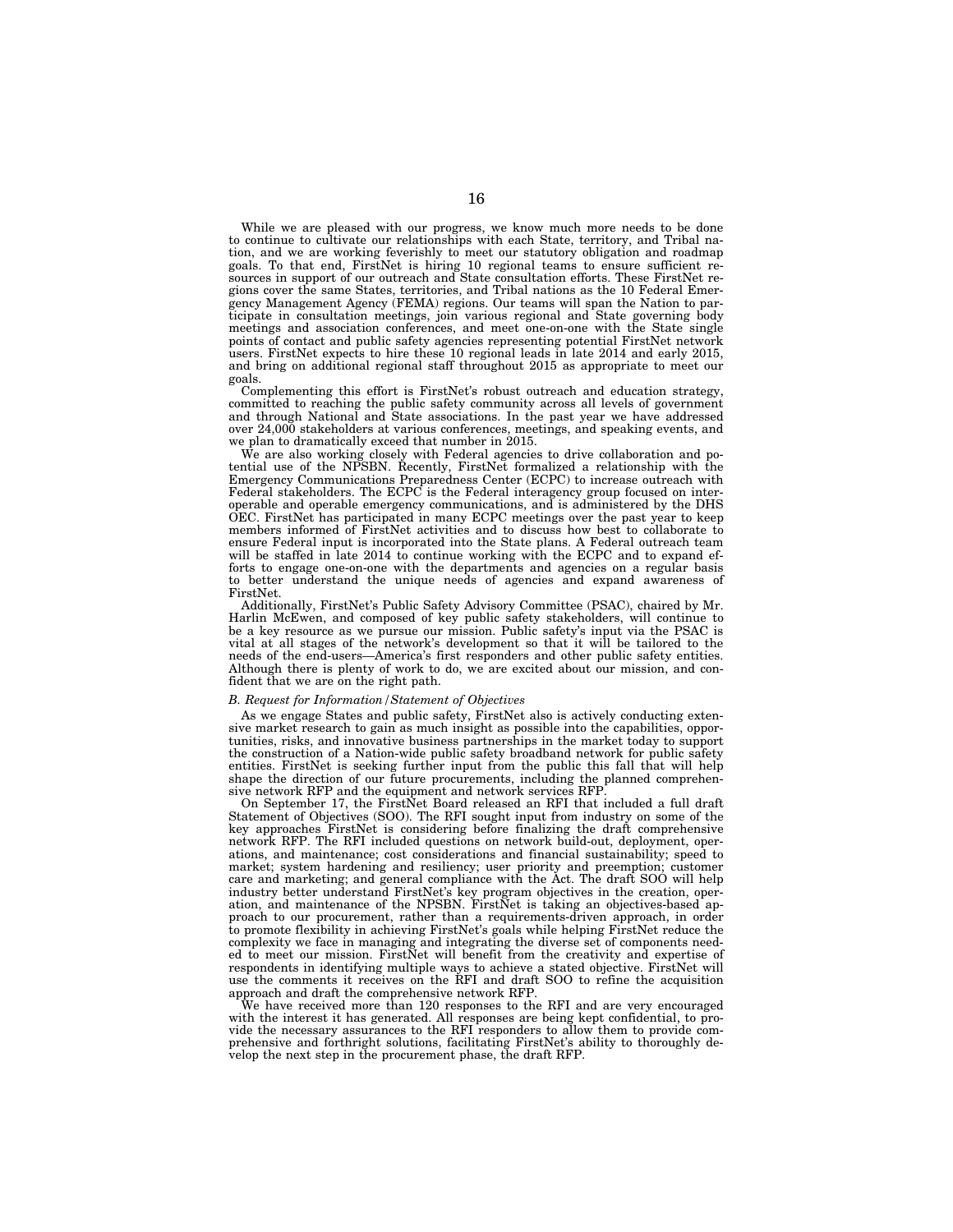As this committee knows well, FirstNet is statutorily required to engage in an open, transparent, and competitive RFP process, and the release of this latest RFI is an important step in meeting this obligation. This RFI/draft SOO continues FirstNet's market research efforts and acts as a precursor to the issuance of a draft RFP estimated in early 2015.

### *C. Public Notice and Comment*

FirstNet's Board coupled its September 2014 release of the RFI and draft SOO with a public notice. As a newly-created entity under a unique statutory construction, FirstNet is confronted with many complex legal issues and terms that will have a material impact on our RFPs and our operations going forward. This public notice sought comment on certain key interpretations of the Act to help inform our approach to our various RFPs and on-going operations. Specifically, the public notice sought comments on issues that include the definition of core and RAN; the definition of public safety entities—the ultimate primary users of the network; secondary users; rural area; user and other fees; and minimum technical requirements.

We were pleased to have received and are currently in the process of reviewing the more than 60 responses to the public notice. We received responses from a broad group of stakeholders including, commercial carriers and vendors, State, local, and Tribal governments, and various associations that represent public safety interests. The feedback on these topics will provide important inputs into the draft comprehensive network RFP and on FirstNet operations. Many of these issues could have significant impact on the economics of the NPSBN and the various solutions proposed by vendors. FirstNet needs to clearly define these terms prior to releasing the draft comprehensive network RFP so potential offerors have a common framework to submit responsive and competitive proposals. These responses are all public and can be viewed at *www.regulations.gov.* 

#### *D. Technical Development*

Other that looking at the development of our RFI and the technical components of a future RFP, the FirstNet technical team has been focusing on a number of core areas:

- standards development;
- testing and evaluation;
- modeling and simulation.

As mentioned before we have been working very closely with the team at PSCR to ensure the sharing of ideas and open data and to eliminate information silos.

#### *FirstNet utilizing PSCR for standards development*

Working directly with PSCR has allowed FirstNet to make significant progress on the world-wide standards body for LTE. The standards body through which we are working is 3GPP. According to the 3GPP website, "The 3rd Generation Partnership Project (3GPP) unites [Six] telecommunications standard development organizations (ARIB, ATIS, CCSA, ETSI, TTA, TTC), known as 'organizational partner' and provides their members with a stable environment to produce the Reports and Speci-fications that define 3GPP technologies.''1 As a result of this collaboration, FirstNet has helped to develop broad coalitions who have pushed for the prioritization of public safety standards development in LTE.

#### *Testing, evaluation, modeling, and simulation*

Through this effort we have validated certain key elements and features for priority and preemption within the LTE environment. Further refinement is required to fine-tune these elements and this is underway. In addition the Technical team has assisted in validating certain of the key assumptions within the FirstNet program roadmap released back in March, including relating to the modelling of cell site location Nation-wide and the amount of excess capacity of our spectrum that might available for secondary use.

#### *Next steps*

FirstNet will continue to work with PSCR throughout the development of the network. We have already seen tremendous benefit of our cooperative relationship and we are excited to achieve additional success. We will also be working very closely with the PSAC in order to help define the framework for priority and preemption on the network. Leveraging our public safety experts for this important task is crucial if we are to successfully reach a solution to this challenging topic.

<sup>1</sup> 3GPP website, ''About 3GPP'', *http://www.3gpp.org/about-3gpp/about-3gpp*.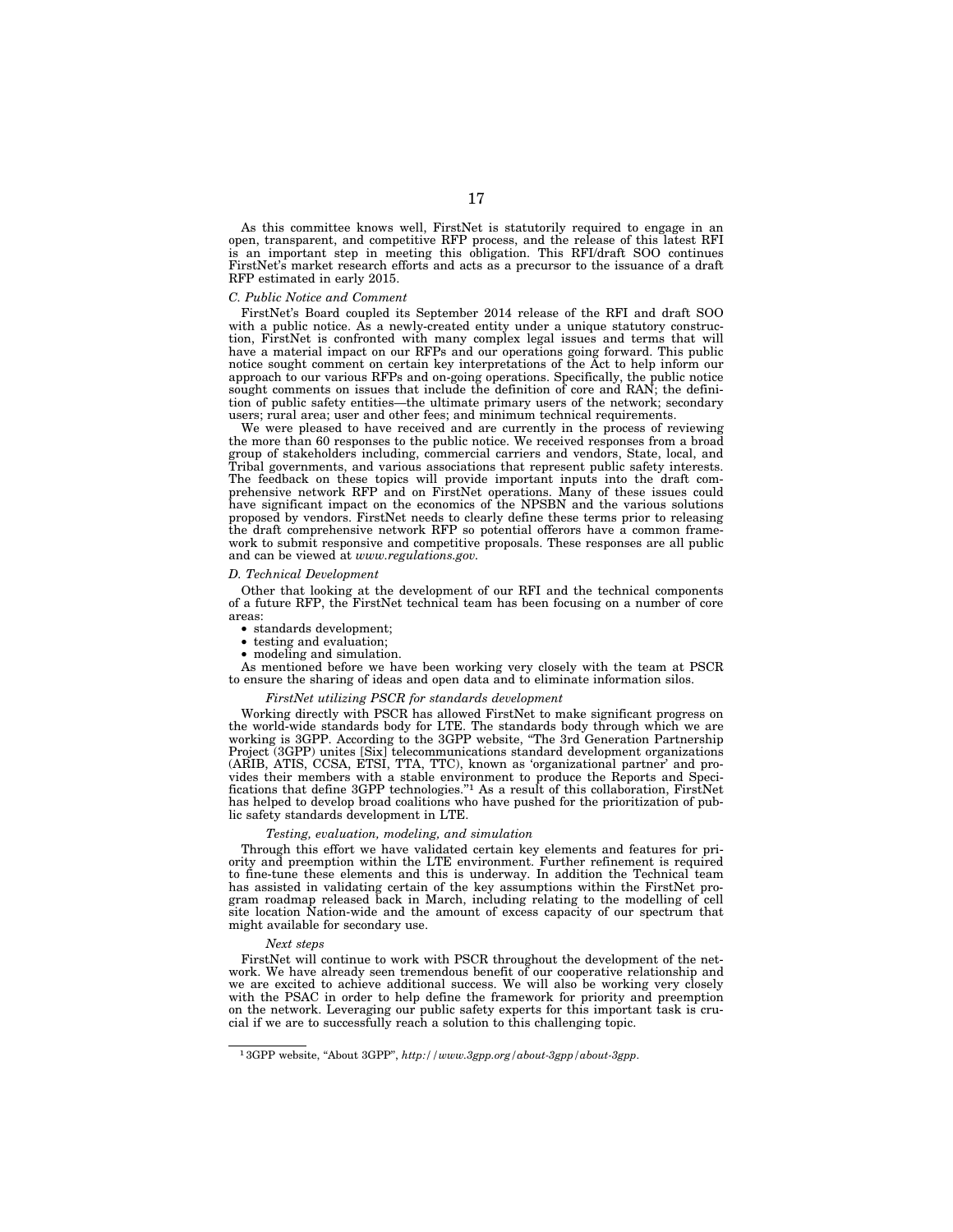#### IV. CONCLUSION

I am grateful to the committee for the opportunity to update you on FirstNet's progress. As you can see, FirstNet has dramatically advanced its efforts in the past 12 months to meet our statutory obligations, reach those who will use and benefit from our network, and develop a business plan that will provide a self-funding, innovative broadband service to first responders long-term.

We still have much to do to achieve our mission, and are moving forward with

- 
- 
- Deliver advanced, resilient public safety wireless broadband services;<br>• Minimize public safety user fees;<br>• Minimize the amount of capital and operating expenses incurred by FirstNet;<br>• Leverage synergies with existing
- Maximize the value of our excess network capacity to keep costs low for public
- safety. FirstNet has a difficult task ahead, but with the support of Congress, public safe-

ty, State and local jurisdictions, and the private sector, we will succeed in accomplishing our mission. This is a network that is urgently needed to increase the safe-<br>ty and capabilities of all public safety personnel an and we are committed to delivering it.

Thank you for your time. I would be pleased to answer any questions that you may have.

Mrs. BROOKS. Thank you, Mr. Kennedy.

The Chairwoman now recognizes Mr. Grubb for 5 minutes.

# **STATEMENT OF MARK A. GRUBB, DIRECTOR, DELAWARE DE-PARTMENT OF SAFETY AND HOMELAND SECURITY, DIVI-SION OF COMMUNICATIONS**

Mr. GRUBB. Good morning. Chairwoman Brooks, Ranking Member Payne, thank you for allowing me the opportunity to provide testimony today, and I would like to also thank the distinguished committee, and it is an honor to appear here with Mr. Kennedy and Admiral Hewitt.

As the emergency response community and State executives prepare to work with FirstNet on the build-out of the National Public Safety Broadband Network, we are also simultaneously coordinating the transition from 9–1–1 to next-gen 9–1–1. One of my additional duties in the State of Delaware is I am a Governor-appointed member of the Enhanced 9–1–1 Services Board, so I do have a wide look at all of the emergency response in the State of Delaware.

So these efforts will all enhance emergency communications for public safety, Government officials, and public, but they have also created a fast-evolving and more complex emergency communications landscape. With this evolution taking place, States and territories have a great opportunity to leverage their State-wide interoperability coordinator to ensure these capabilities are built out to the most efficient and effective manner possible.

Since September 11 and the implementation of the SWIC program, there are numerous examples of increased coordination intra- and inter-State. There have been significant improvements in State-wide communication systems, training, and education of first responders and communications staff and, most importantly, on-going coordination by the SWICs at every level, but our work is certainly not finished.

I think this point is certainly driven home by a recent quote from Oklahoma SWIC Nikki Cassingham after the tragedy of the Oklahoma tornadoes. I quote: "In conjunction with the State-wide Inter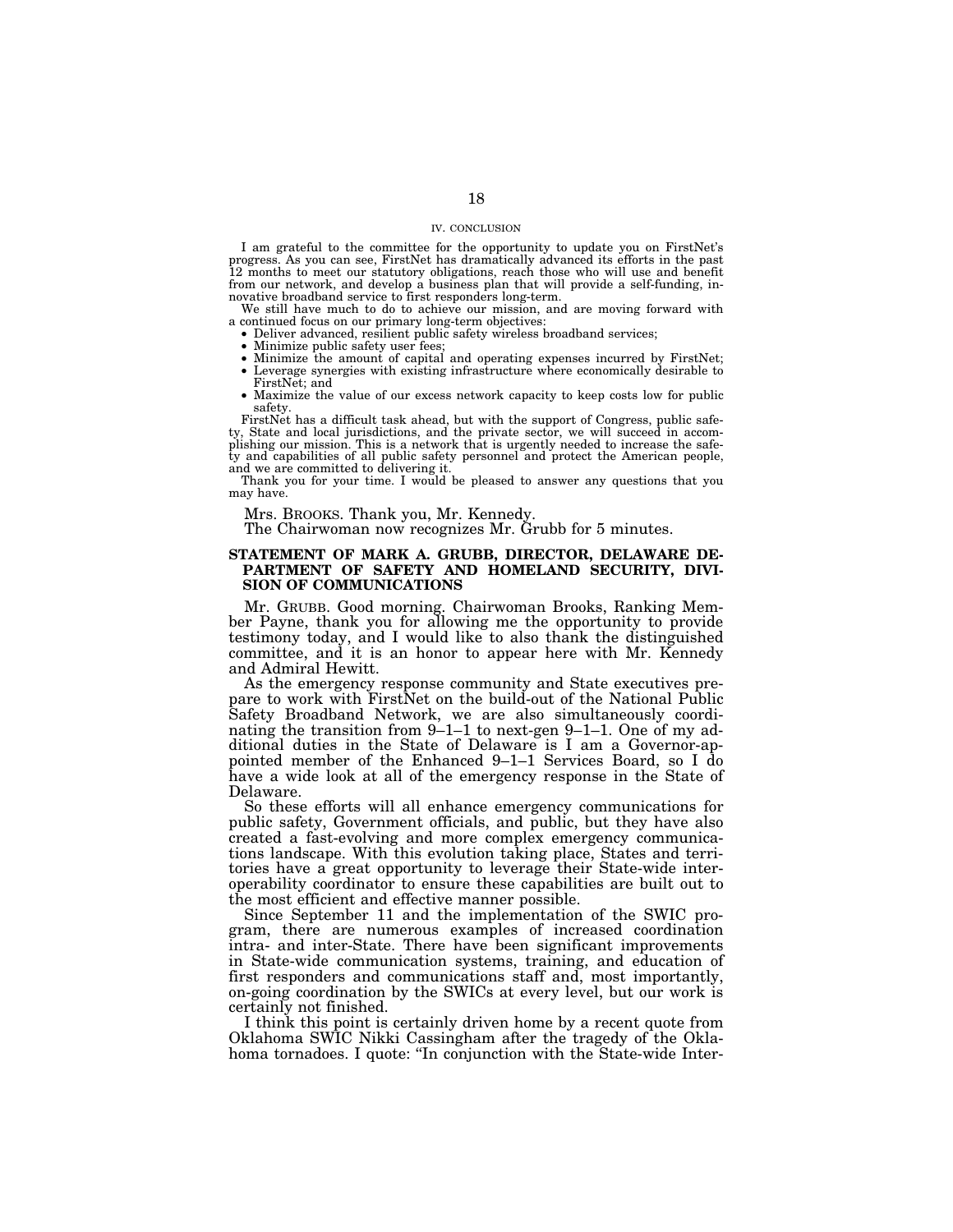operability governing body, the SWIC built the State-wide communications, or CONU, including the communications leader, or COML, and communications technician, or COMT, credentialing program from the ground up and has made significant efforts to expand and improve the program since its inception. The success of the Oklahoma's COML/COMT program was demonstrated most notably in the aftermath of the EF5 tornado that tore through the city of Moore, Oklahoma, on May 20, 2013. Two State-certified COMTs were among the first to arrive on the scene to assess infrastructure damage, while the lead COML issued cache radios, requested additional resources, and drafted the ICS–205 Communications Plan. The knowledge and experience of Oklahoma's certified COMLs and COMTs played an enormous role in the success of the communications response to this event.''

This is just one real-life example of improvements since 9/11 and is a direct result of the investments made by this committee. However, interoperability requires much more than just equipment; it is really about people in disparate agencies and jurisdictions including each other in their planning processes. In other words, it is about relationships and lines of communications.

As administrations change and people switch jobs, those relationships must be rebuilt, which require education and training. It is an on-going process, it is a very human process that must be maintained, year in and year out. It requires attention and dedication and, yes, it requires funding. If we don't have all of those things, we will not be able to maintain, much less improve upon, the interoperability progress we have made since 9/11.

With the current absence of SWIC funding, we are losing ground. The SWIC position was created with the support of the Department of Homeland Security's Office of Emergency Communications, and States used funding from the Interoperable Emergency Communications Grant Program to keep SWIC on staff. With IECGP funding now expired, many States are struggling to continue to fund the SWIC position and even keep the interoperability body operating.

Reinstating grant funding similar to IECGP is vital to the continued success of SWICs and interoperability. SWICs play an important role, but we could not do it without the support of the Office of Emergency Communications. South Dakota's SWIC, Jeff Pierce, said it best, when he said: "I have been involved in providing communications for the State of South Dakota for almost 35 years. In that time, the SWIC program and those initiatives implemented by OEC to promote interoperability have advanced public safety communications far beyond what technical developments have.''

In conclusion, robust communications are a must for first responders in every State. A strong SWIC and appropriate levels of funding can help make that a reality by bringing people together, continuing a strategic vision for interoperability, and working toward the best solution for a State's citizens. Let us not forget the painful lessons learned from a lack of interoperable communications during 9/11. It is in every State's best interest to make effective use of this crucial position.

As you know, nothing in Government gets done unless there is a champion, especially with communications interoperability, a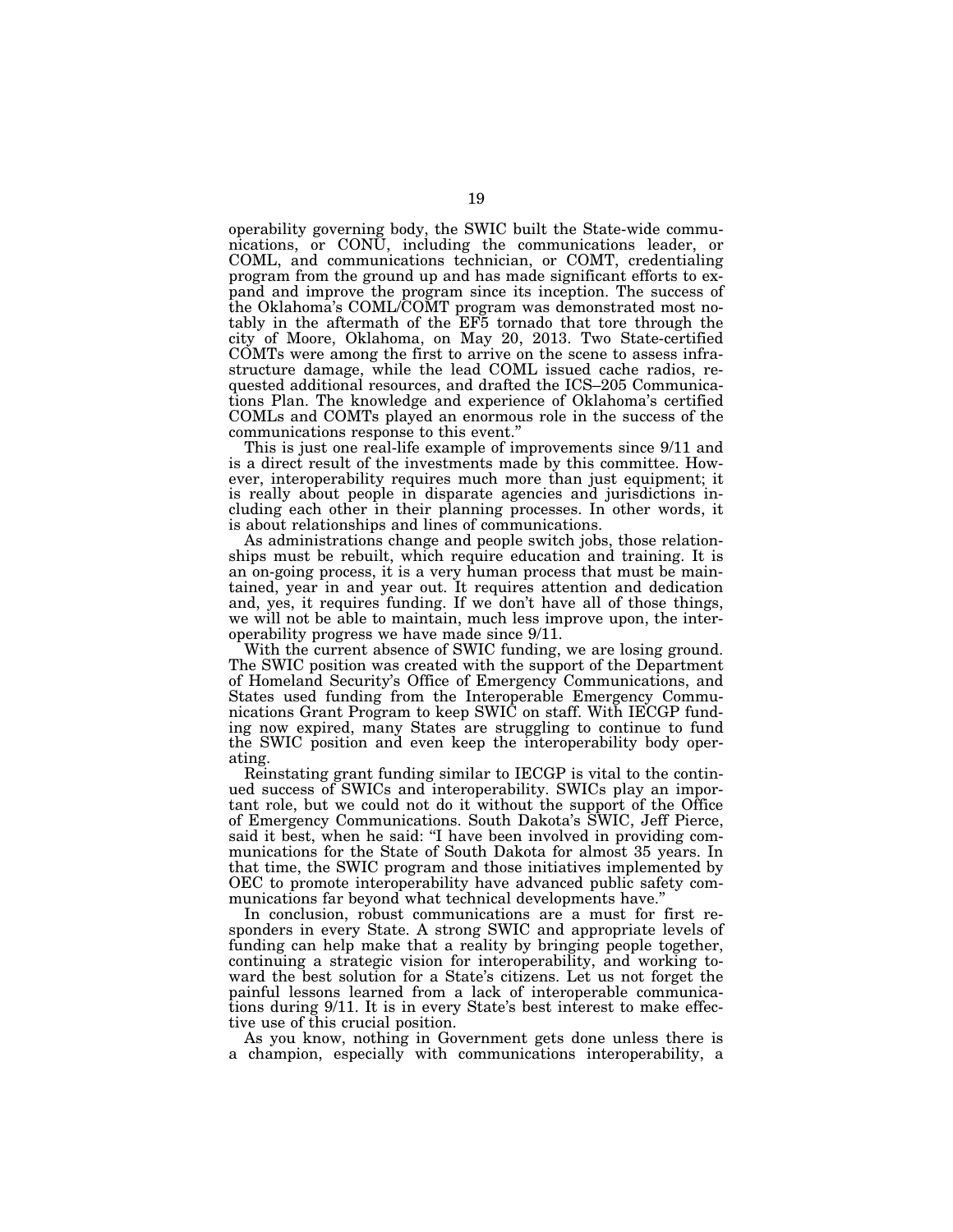problem that prior to the advent of SWICs often seemed to have no owner. The SWIC is the communications interoperability champion for the State and the Nation. Thank you again for allowing me time to provide this testimony. I look forward to your questions. [The prepared statement of Mr. Grubb follows:]

# PREPARED STATEMENT OF MARK A. GRUBB

#### NOVEMBER 18, 2014

Chairman Brooks, Ranking Member Payne, and distinguished Members of the committee, I would like to thank you for allowing me the opportunity to provide testimony on this important topic. My name is Mark Grubb, I serve as the director of the Delaware Division of Communications in the Department Homeland Security, and I am also the State-wide Interoperability Coordinator or SWIC for Delaware. In addition, I am honored to serve as the chairman of the National Council of State-wide Interoperability Coordinators. I am also Delaware's First Net State Point of Contact and I am an appointed member of Delaware's Enhanced 9–1–1 Services Board.

As the emergency response community and State executives prepare to work with the First Responder Network Authority (FirstNet) on the build-out of the National Public Safety Broadband Network (NPSBN), we are also simultane nating the transition from  $9-1-1$  to Next Generation  $9-1-1$ , as well as maintaining existing Land Mobile Radio systems that provide mission-critical voice. These efforts will all enhance emergency communications for public safety, Government officials, and the public, but they have also created a fast-evolving and more complex emergency communications landscape. With this evolution taking place, States and Territories have a great opportunity to leverage their State-wide Interoperability Coordi-nator (SWIC) to ensure these capabilities are built out in the most efficient and effective manner. Since 9/11 and the implementation of the SWIC Program, there are numerous examples of increased coordination intra- and inter-State. There have been significant improvements in State-wide communication systems, training and education of first responders and communications staff, and most importantly ongoing coordination by the SWICS at every level, but our work is certainly not finished. I think this point is certainly driven home by a recent quote from the Massachusetts SWIC Steve Staffier:

"As I witnessed during the Boston Marathon bombings, even though we have all made significant investments in equipment and systems around the country, we still need help in education/training/outreach to the end-users and key decision makers... and this requires a SWIC and funding.

''These radios and systems don't talk on their own and the coordination doesn't happen without the SWIC and a COMU (Communications Unit) Team of COML's (Certified Communication Leaders) and COMT's (Certified Communication Technicians).''

Or the statement from Oklahoma SWIC Nikki Cassingham after the tragedy of the Oklahoma tornados:

''In conjunction with the State-wide Interoperability Governing Body (SIGB), the SWIC built the State-wide COML & COMT Credentialing program from the ground up and has made significant efforts to expand and improve the program since its<br>inception. The success of Oklahoma's COML/COMT program was demonstrated<br>most notably in the aftermath of the EF5 tornado that tore through the Moore, Oklahoma on May 2, 2013. Two State-certified COMT's were among the first to arrive on the scene to assess infrastructure damage, while the lead COML issued cache radios, requested additional resources, and drafted the ICS–205 Communications Plan. The knowledge and experience of Oklahoma's certified COML's and COMT's played an enormous role in the success of the communications response to this event.

These are real-life examples of improvements since 9/11 and are direct results of the investments made by this committee. However, interoperability requires much more than just equipment—it's really about people in disparate agencies and jurisdictions including each other in their planning processes. In other words, it's about relationships, lines of communications. As administrations change and people switch jobs, those relationships must be re-built, which requires education and training. It's an on-going process, a very human process that must be maintained, year in and year out. It requires attention and dedication and, yes, funding. If we don't have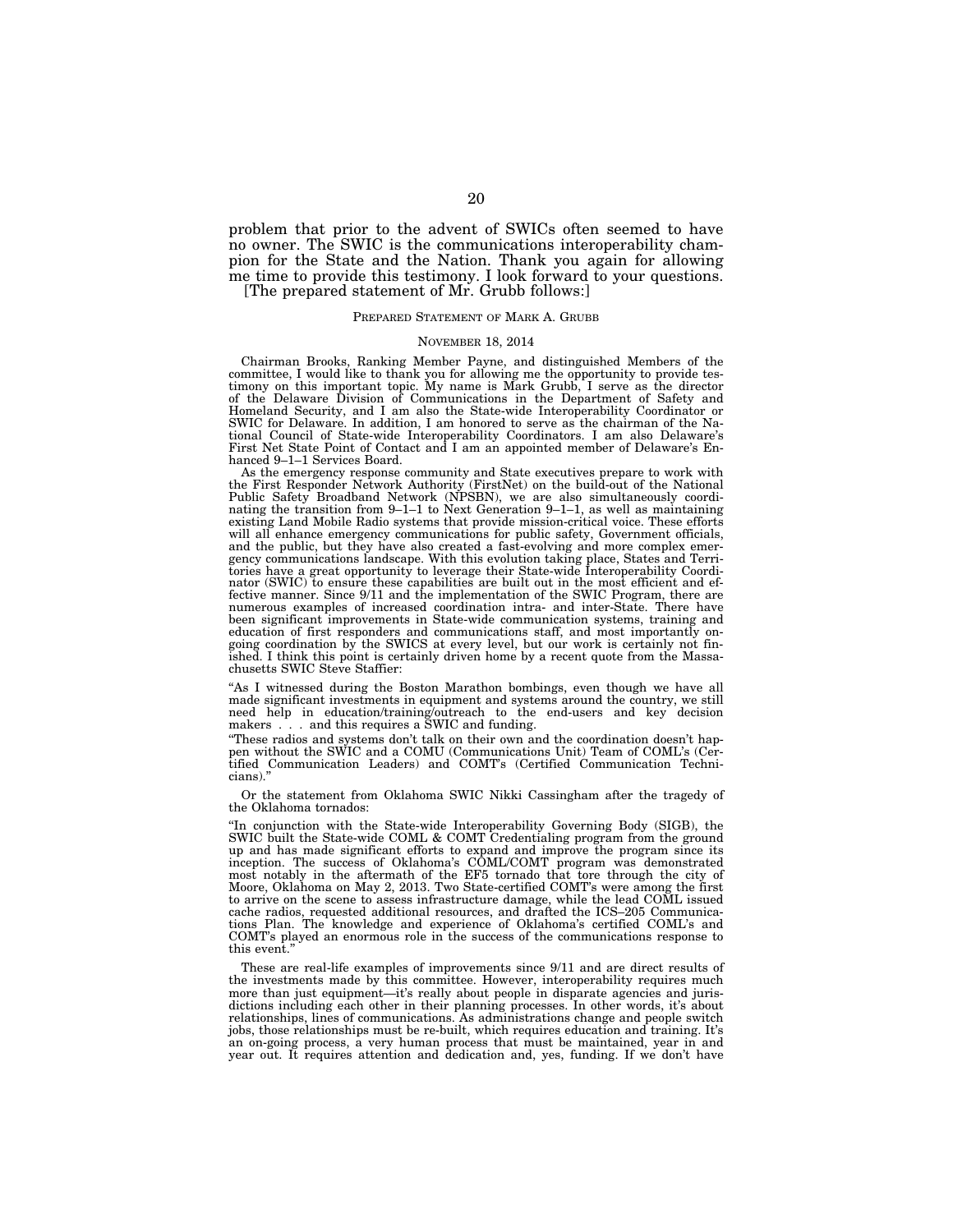all those things, we will not be able to maintain, much less improve upon, the interoperability progress we have made since 9/11. With the current absence of SWIC funding, we are losing ground.

SWICs play a central role in a State's emergency communications and interoperability efforts by working with first responders across all levels of government, acting as a central coordination and outreach point, and guiding efforts around the creation and implementation of State-wide Communications Interoperability Plans (SCIP). Because of their wide-angle view of communications across a State, SWICs can bring a vital perspective and strategic vision to a State's efforts, as well as guide thoughtful spending decisions, plan needed training and workshops, and improve preparedness State-wide. The Department of Homeland Security's Office of Emergency Communications has supported the development of SWICs, assisted with the creation and updates of State-wide plans, and helped States and territories form State-wide Interoperability Governance Body or State-wide Interoperability Executive Council to coordinate emergency communications. These existing structures and plans can and should be leveraged as States prepare for broadband and Next Generation 9–1–1.

Recently, States have been asked by FirstNet to appoint a State Point of Contact (SPOC) to assist with the planning and implementation phases of the NPSBN. In 18 States and the District of Columbia, the SWIC is also acting as the SPOC. In 12 States, the SWIC and SPOC both work within the same department, but in another 25 States the two roles are housed within separate departments. In addition, most States have a separate person responsible for 9–1–1 activities and the transition from 9–1–1 to Next Generation 9–1–1. With this structure, it is easy to see how the LMR, broadband, and 9–1–1 communication efforts can become separate programs with little coordination.

We have a tremendous opportunity for States to increase coordination across these various efforts to improve communications for public safety. The SWICs who are not the primary point of contact for broadband should include the SPOC and 9–1–1 Coordinators in the State-wide planning process while also expanding the existing State-wide governance structures to include the SPOCs, Chief Information Officers, and State  $\frac{9}{-1}$ -1 Coordinators. This would allow collaboration across all these various communication projects and ensure the SCIP is truly a comprehensive State-wide plan that addresses all elements of emergency communications.

For example, in Delaware, I have been asked to fill both the SWIC and SPOC roles and have also been asked by the Secretary and Governor to serve on the E– 9–1–1 board. This will enable me to look at the three elements in the most comprehensive, strategic, and public-safety focused way. It also allows Delaware to use the governance structure of its existing State-wide Interoperability Executive Council to address the design and use of a broadband system in the State.

In addition to keeping the SWIC involved in a State's work with FirstNet, States should consider the following to make the best use of this valuable position.

#### CONTINUE TO PROVIDE FULL FUNDING AND SUPPORT TO YOUR SWIC

The SWIC position was created with support from the Department of Homeland Security's Office of Emergency Communications (OEC) and many States used funding from the Interoperable Emergency Communications Grant Program (IECGP) to keep a SWIC on staff. With IECGP funding now expired, many States are struggling to continue to fund the SWIC position and even keep the interoperability body operating. OEC has been working to ensure applicable grant programs recognize SWIC support as an allowable cost to help States keep this vital position funded.

I would also urge States to find the funds to continue to support this position that both creates value and ensures efficiency. Among their vital roles, SWICs can be cost savers by ensuring a State spends its emergency communications grant funding and budgets effectively. Because the SWIC is able to take a comprehensive view of a State's communications systems, it's easier to ensure an agency doesn't go out and spend money on a system that is redundant with a solution available in the State or invest in something that is incompatible with other current or emerging technologies.

In addition, SWICs are able to help jurisdictions respond better to natural disasters, emergency incidents, and large-scale planned events by focusing on State-wide planning and supporting broader training and coordination. A strong SWIC knows where each Communications Unit Leader is in the State, has them trained and ready, and can quickly deploy them to an incident commander for any type of response.

Mrs. Chairman, as you know, nothing in Government gets done unless there is a champion, especially with communications interoperability, a problem that often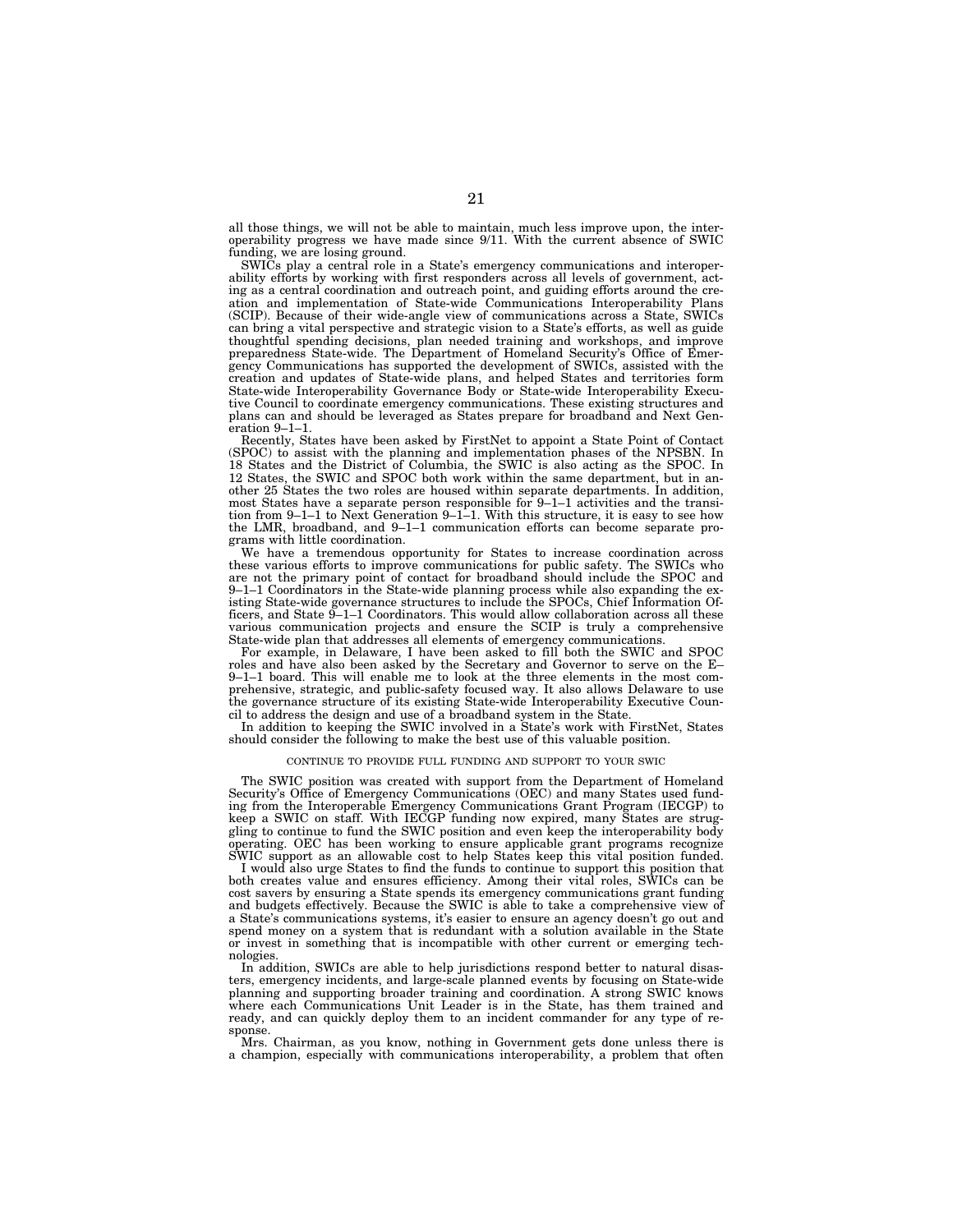seems to have no owner. The SWIC is the communications interoperability champion for the State and the Nation.

#### ELEVATE THE SWIC IN A STATE'S STRUCTURE

For the SWIC to be most effective, the position must be placed high enough within the State structure. We have some SWICs who are really strong and knowledgeable, but they are not placed in a position to effectively coordinate efforts, prepare for emerging technologies, and help ensure wise purchasing policy.

As Delaware's SWIC, I report directly the Secretary of the Department of Safety and Homeland Security who chairs the State-wide Interoperability Executive Council and reports directly to the Governor. The Secretary chairs the council's monthly meetings and votes as one of the 15 council members. The other members represent State and county governments and first responder groups.

I'm an active part of the council, but, by design, I am not a voting member. That neutrality gives me the opportunity to study and present facts, and then step back from any politics and allows the board to make its decision.

#### ACCESS THE NCSWIC NETWORK AND OEC'S SUPPORT

SWICs play an important role, but we could not do it without the support of OEC. The office really helps us do our jobs—especially in environments where funding has been cut—by setting priorities, bringing together the National Council of State-wide Interoperability Coordinators (NCSWIC), and providing guidance and training.

Before NCSWIC was created in 2010, SWICs didn't have nearly the bandwidth we have now because we couldn't reach across the country for ideas and support. We now have that deep bench and can get in direct contact with other SWICs who have faced similar challenges and scenarios. We can reach out and get really good answers and samples from other States' experiences and best practices. For example, Oregon worked with FirstNet to put together an incredible website on broadband for public safety. We got permission to utilize a lot of the framework from that website, and now Delaware has launched its State FirstNet site. The benefits of the NCSWIC came about because OEC helped set up the program and continues to support us in our joint efforts. In addition, by allowing each SWIC to request up to five technical assistance offerings each year, OEC empowers SWICs to bring additional training, education, and governance support to a State. South Dakota's SWIC, Jeff Pierce said it best:

''I've been involved in providing communications for the State of South Dakota for almost 35 years, in that time the SWIC program and those initiatives implemented by OEC to promote interoperability have advanced public safety communications far beyond what technical developments have.

#### **CONCLUSION**

Robust communications are a must for first responders in every State. A strong SWIC and appropriate levels of funding can help make that a reality by bringing people together, developing a strategic vision for interoperability, and working toward the best solutions for a State's citizens. Let us not forget the painful lessons learned from a lack of interoperable communications during 9/11. It is in every State's best interest to make effective use of this crucial position.

Mrs. BROOKS. Thank you, Mr. Grubb. I will now begin my line of questioning for 5 minutes.

I would like to ask Admiral Hewitt and—in your testimony, you noted that the first responder jurisdictions communicated seamlessly during the bombing incident and that that—in Boston. I understand that the radio networks worked extremely well and that had been—there had been training, extensive training that had taken place. But I have to share that I spoke with former Boston Police Commissioner Ed Davis and, in fact, he testified before the Homeland Security Committee—and I have seen him once since—and he indicated that the response was not without its challenges.

So while I am so pleased that the radio response went very well, first responders are also so accustomed to using their cell phones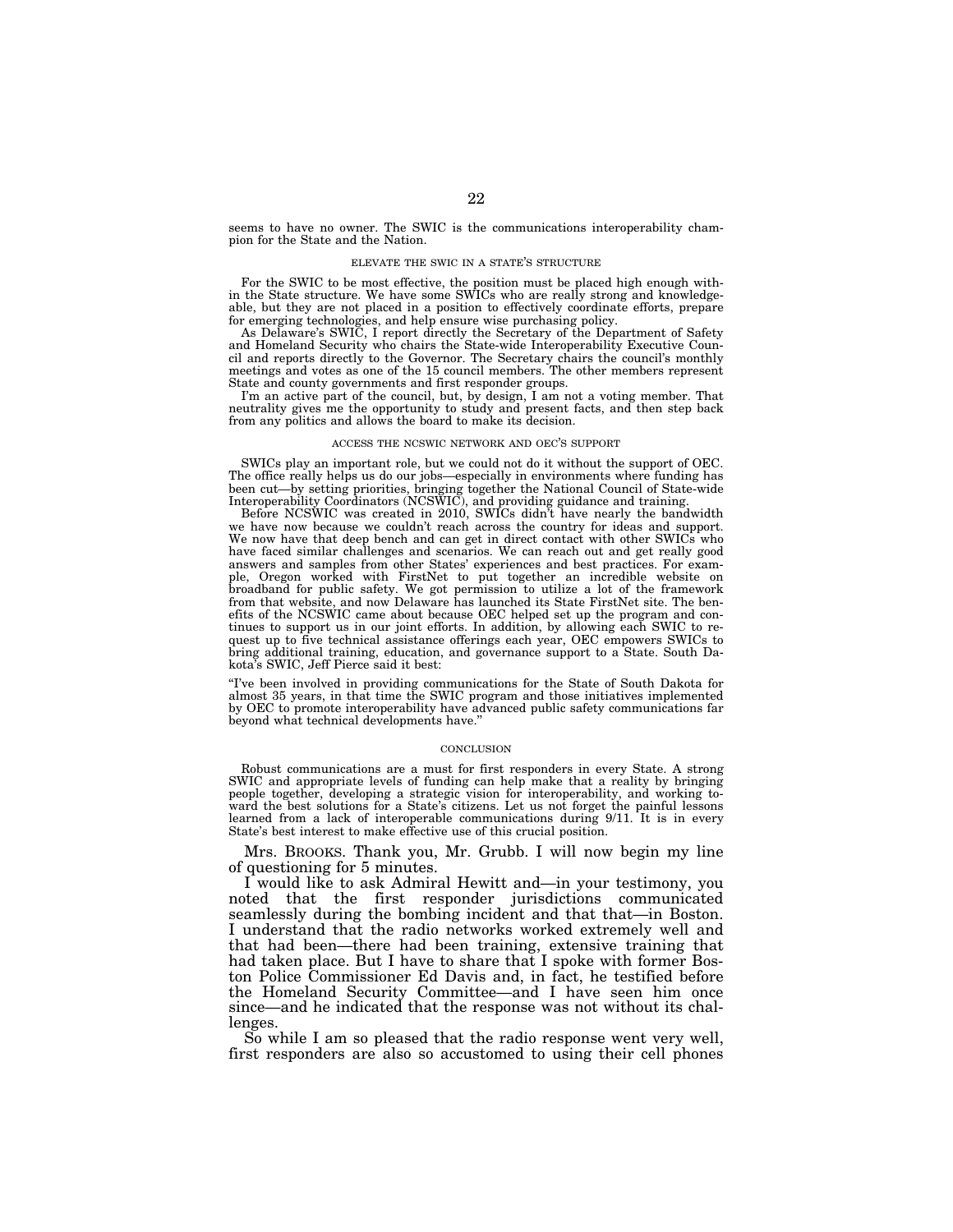and that the lack of cell service did impact the leadership's ability to communicate.

Can you talk about how OEC is working with Boston and—to address the lessons learned and where OEC is seeing these issues with respect to first responders also relying on their cell phones beyond the radio? What is OEC's, you know, thoughts and work on that particular issue? Because Commissioner Davis, you know, shared that they were unable to communicate on their cell phones. Any thoughts on that?

Admiral HEWITT. Thank you, Chairwoman Brooks. You are correct. In fact, there were news releases right after the bombing went off that the Federal Government shut down the commercial cellular network because—and it didn't. What occurs—the commercial networks are designed for a certain capacity, and that way exceeded that capacity, so only about 2 percent or 3 percent of the calls were actually going through, so it looked like it was shut down.

Office of Emergency Communications also has a National continuity program that has wireless priority services, WPS. That capability is available to public safety. In fact, in Boston, we had to but unfortunately, they have to pay a service charge to do that, and because they are strapped with funds, they don't have that capability to do so.

For the Boston bombings, we ended up turning on about 150 phones, cellular commercial phones in that area, but you need it right away. So the other aspect we are doing now is increasing our training programs and education on WPS and to make sure they are aware of those so they can.

But at the same time, we have FirstNet, you know, working with TJ and the FirstNet staff, having that 20 megahertz of spectrum set aside for public safety and the cellular band, it is going to be tremendously helpful on the day-to-day basis. So between the two, having FirstNet coming on-line to give us excess capacity and educating in that—those that do have to have cellular commercial phones, that they have WPS. So it is really a training and exercise perspective.

Just like we have been focused on land mobile radio, we now have to educate people on how to use broadband and the capabilities that are there, ma'am.

Mrs. BROOKS. Okay, thank you. I assume WPS is similar to the GETS card? When I was U.S. attorney, I had a GETS card that would give me priority. Although you have to: (A) Remember that you have the card and the phone number that is in your wallet, or in your—you know, and,  $(\bar{B})$  just remember to use it, right?

Admiral HEWITT. Yes, ma'am. In fact, the GETS card, there is a long identification number, and it is very difficult to use. With WPS, you just dial star, 272, and then the phone number, and then it goes through, so it is a lot easier to use. But many folks in the public safety world—because, again, it grew out of a National continuity program—aren't educated on it and how to use it. We are doing our best to get that word out to everyone.

Mrs. BROOKS. Okay, thank you. Mr. Kennedy, today you have completed 7 or 8 State consultations—I think I have read 7 and the eighth is in December. Is that correct?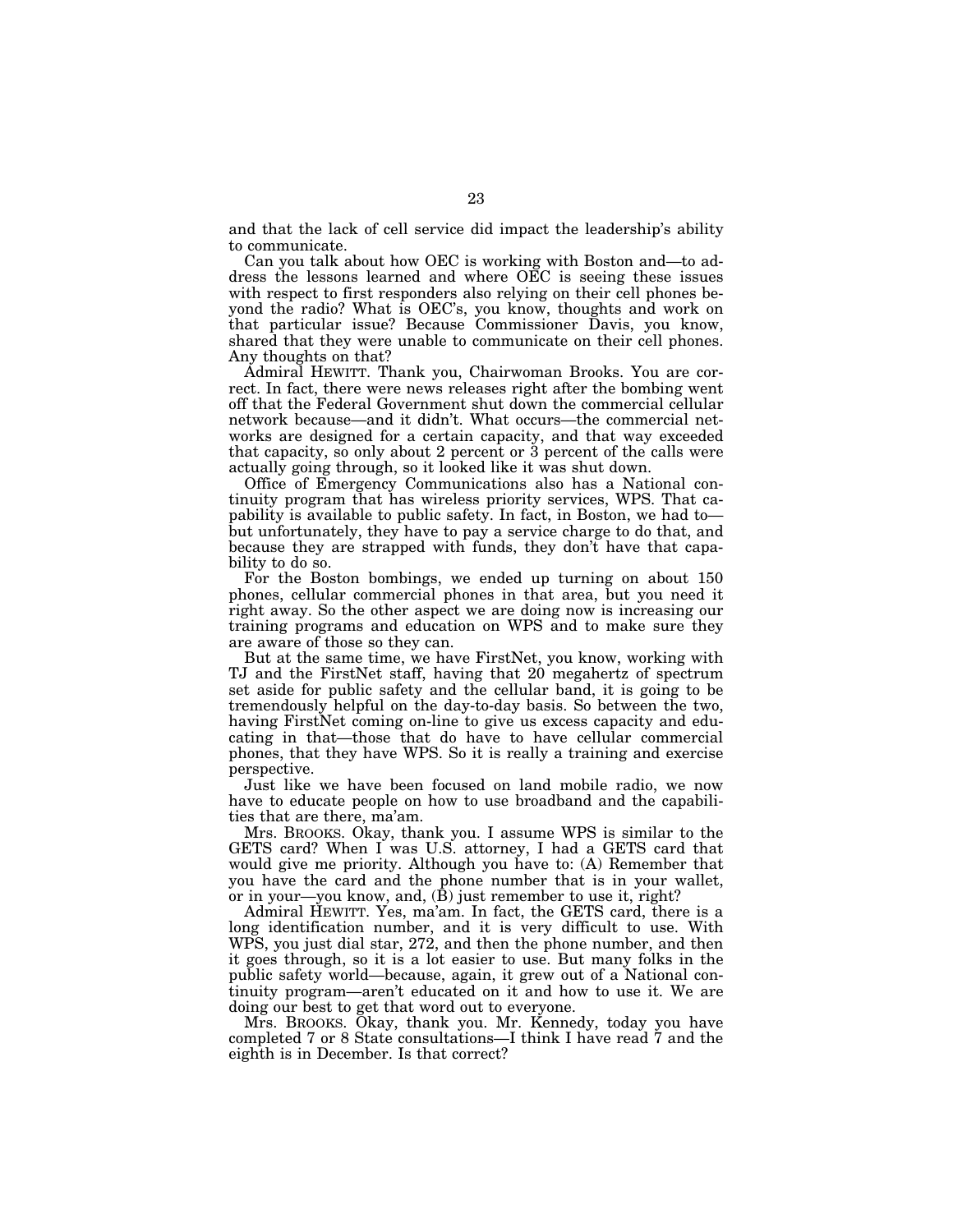Mr. KENNEDY. Yes. We actually just added 1 last week, so 8 are now done and 1 more to go.

Mrs. BROOKS. Okay. Okay, thank you. Can you please share with me in my brief time left, how are these meetings going? What kind of changes have maybe you made to the consultation process since you started the process? What is your projected time frame for completion of State consultation, which I think will be critical in the success of FirstNet?

Mr. KENNEDY. Sure. There are a number of phases to State consultation. The first meetings that we are talking about is kind of the Phase 1 set of meetings. Just like you have mentioned, we have gone through these 8 meetings. We actually have Iowa today. We have Florida coming up in the very near future. So we are continuing to plug through this first set of meetings while looking forward to right after the first of the year conducting the rest of them.

We have 32 States that are now ready to conduct consultations, so 8 of those are already—have occurred, but we are continuing to go through State by State and meet with a number of key stakeholders. Some of these meetings have had over 170 participants representing city, county, State, and different agencies, Tribal involvement from public safety, lots of key State officials, if it refers to transportation and different communication elements to the State CIO.

So a lot of cross-functionality in the room to be able to discuss how FirstNet will make a difference. Just like the example you went through, it is the example of having that priority built into the system from Day 1 and having the devices in the hands of people who need it.

So it has worked very, very well to start and continue to push that conversation on consultation forward. We are looking for a number of phases to consultation. Right now, we believe there will be probably 4 over the next year. We want to finish this Phase 1 and get into Phase 2, so that is our current plan for fiscal year 2015. To move that-

Mrs. BROOKS. I am sorry, just to clarify, is Phase 2 just the next round of consultations? Or is Phase 2 an add-on to what you did with the States in Phase 1?

Mr. KENNEDY. Yes, so Phase 2 will build on what was done in Phase 1, so Phase 1 is a full-day interaction with each of the States with a number of different asks from us to the State on where are their public safety users, how do they plan to leverage the network, a number of key issues and priorities for the State that we will be going back-and-forth with them on. That second phase would build upon that Phase 1.

As we move forward, this will help inform our RFP process, as well as inform the State plan. The goal of this consultation is to result in a State plan for each Governor to be able to make a decision on opting in or opting out of the State radio access network portion of the FirstNet build-out.

Mrs. BROOKS. Again, what is your projected time frame as to when you think the State consultations might be completed?

Mr. KENNEDY. Sure. So the only one I can really comment on right now is Phase 1. I believe that in this fiscal year we will complete the first Phase 1 for each of the States. Because each State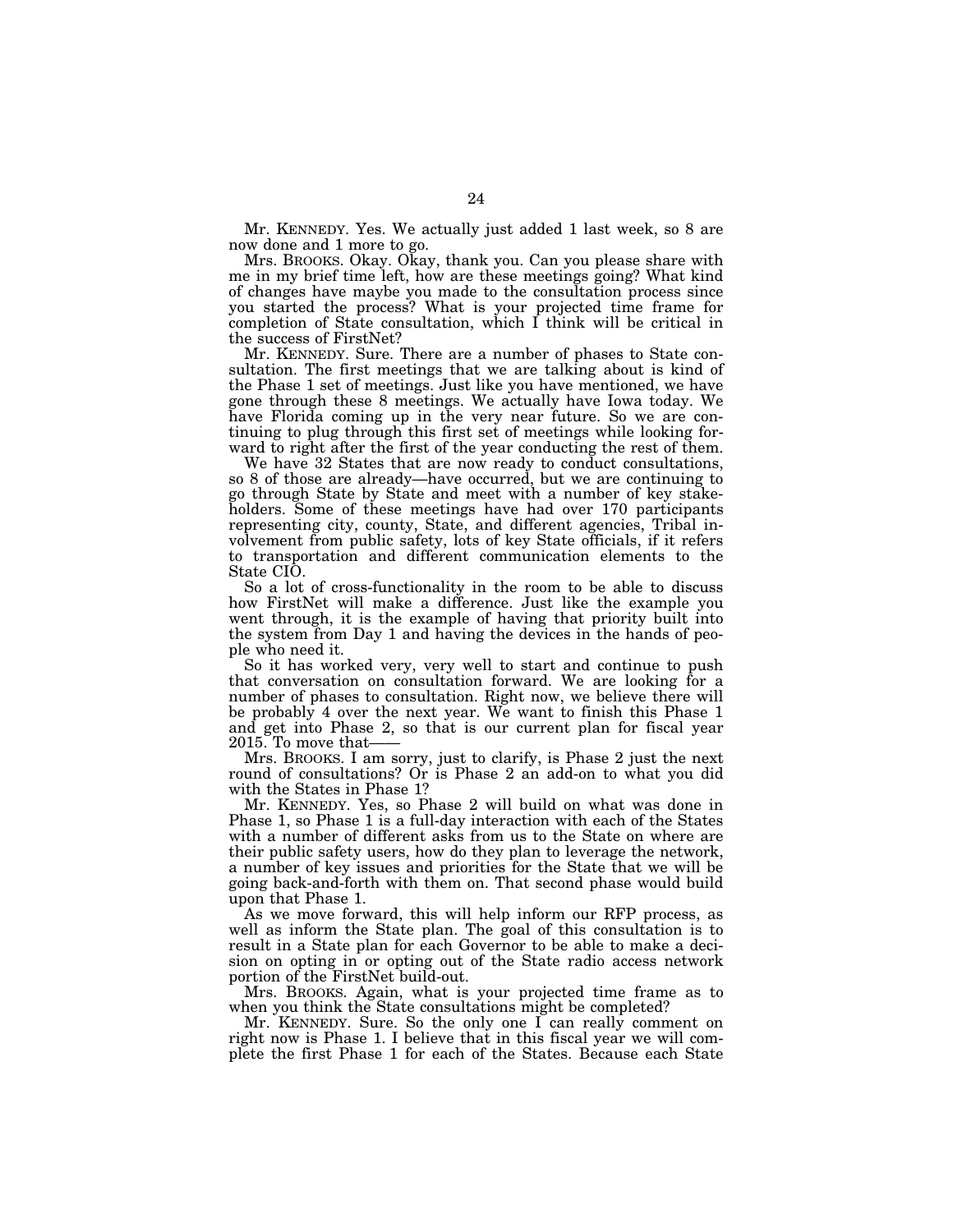is moving at a different time frame, as far as checklists and ability to get in, a lot of it is also at the mercy of when States are ready to have those conversations.

Mrs. BROOKS. How many States have submitted their checklists? Mr. KENNEDY. Thirty-two.

Mrs. BROOKS. Okay. Okay. Thank you. With that, the Chairwoman now recognizes the gentleman from New Jersey, Mr. Payne, for questions.

Mr. PAYNE. Thank you, Madam Chairwoman.

Mr. Grubb, in your testimony, you note that it is critical that the existing communications governance structures such as State-wide interoperability governance bodies be leveraged as States prepare for broadband and NG 9–1–1. From your perspective, as the chair of the National Council of State-wide Interoperability Coordinators, to what degree are States leveraging resources of these existing governing bodies as emergency communications technology evolves?

Mr. GRUBB. Thank you, Mr. Payne. I can speak especially for Delaware, where the—we leverage our State governing body quite heavily, and in most States—not most States—in some States, they do, as well. That coordination helps significantly, because in that governing body, it is chaired by the secretary of safety and homeland security, and he reports to the Governor, so he is a voting member. There are 14 other voting members from agencies throughout the State of Delaware.

We have leveraged that for our broadband working group for FirstNet. So it has helped—it has helped quite a bit. There are a lot of States that have started to look at that structure as they move into FirstNet.

Mr. PAYNE. Okay. You know, Federal support for emergency communications governance infrastructure, from the interoperable emergency communications program to UASI and the State homeland security grant program, has diminished in recent years. Today, I am introducing, as I stated, the SWIC Enhancement Act, which aims to preserve advances in emergency communications, governance achieved over the past decade.

Can you talk about the degree to which the success of the current efforts at enhancing interoperability are dependent on these governance structures being in place, particularly with the evolving broadband capabilities needing to be integrated into the existing land mobile radio capabilities?

Mr. GRUBB. Yes, sir. First of all, I would like to take this time to thank you for introducing that bill, that SWIC bill. It is of significant help to the SWIC community and something we talk about quite a bit. Next, in a couple of weeks, the SWICs and SAFECOM will get together in Norman, Oklahoma, and I can tell you that they will be thrilled with hearing that news, so thank you very much.

From a coordination standpoint, you know, SWICs now focus more on FirstNet. They need to maintain that interoperability. One thing I have to say that is extremely important from a communications standpoint and interoperability is that land mobile radio, the networks that our first responders use for mission-critical voice, they are critical to be maintained for the foreseeable future.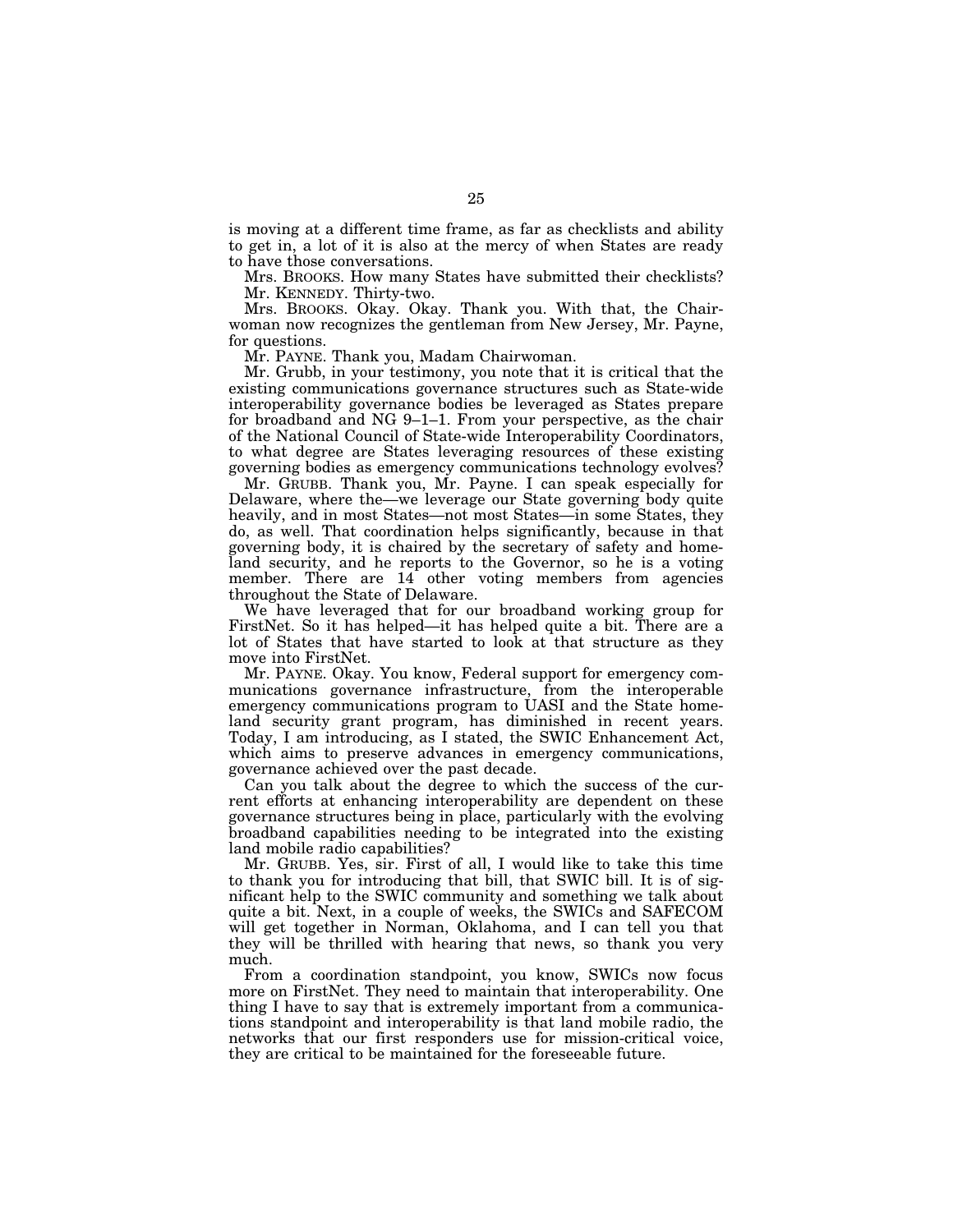That is one thing that I say in almost every meeting that I am a part of in the State of Delaware and elsewhere, is that although broadband will—FirstNet will bring data—and it is needed—mission-critical voice is the first thing that our first responders go to when they are an emergency situation. We had an officer in Delaware who was unfortunately killed in the line of duty years ago. He was stabbed by an assailant in the neck. Before he passed on the street, the first thing he reached for was his radio.

We need to maintain those radio systems and move into broadband so it provides additional data and additional resources for our first responders.

Mr. PAYNE. Thank you.

Mr. Kennedy, the State of New Jersey was awarded a Broadband Technology Opportunities Program, or BTOP, grant in 2010, and the FirstNet license—the frequency spectrum to the State to build the network in December of last year. Can you talk about the status of this project and how will FirstNet use the lessons learned from New Jersey's BTOP grant project to inform and develop a Nation-wide network?

Mr. KENNEDY. Absolutely, Ranking Member Payne. The deployable networks that the State of New Jersey are deployment as part of this key project are what we refer to as cells on wheels, often called COWs, and systems on wheels. These key systems really help out emergency providers both with big events, like the Super Bowl or events like that, that might occur, as well as large events that are unplanned for but also recur on a regular basis, like hurricanes, like you experienced with Hurricane Sandy.

The goal of the proof of concept network is really focused on three regions in New Jersey, the route 21 corridor, as well as in southern New Jersey in Camden and Atlantic City on the shore. All three of those will be key locations for us as we move forward to really see the different experiences we can get from those three geographic locations, and then that unique capability to be able to deploy to emergencies and respond to things like hurricanes, with additional broadband capability.

To the point mentioned a little bit earlier from Admiral Hewitt is having an ability with that dedicated spectrum that can make a difference during some of these very large events. So we prime to really leverage those key learning conditions. New Jersey is on track to complete that project on time, which is September 2015.

Mr. PAYNE. From what I understand in discussions with Homeland in the State of New Jersey, we are very proud of the work and accomplishments and the programs that we have made there and are really looking forward to implementing, want to be the first, so we continue to work hard on that.

Madam Chairwoman, I will yield back at this time.

Mrs. BROOKS. Thank you. At this time, we will start a second round of questioning. Mr. Grubb, you have the benefit of being both the SWIC, as well as what is called the SPOC. Any other acronym names you might have? But the SPOC is the FirstNet single point of contact for Delaware, as I understand, besides being the SWIC.

Can you—and I don't know whether or not many SWICs are SPOCs, as well, in other States—I am curious about that—but can you please share with us, what is your assessment of FirstNet's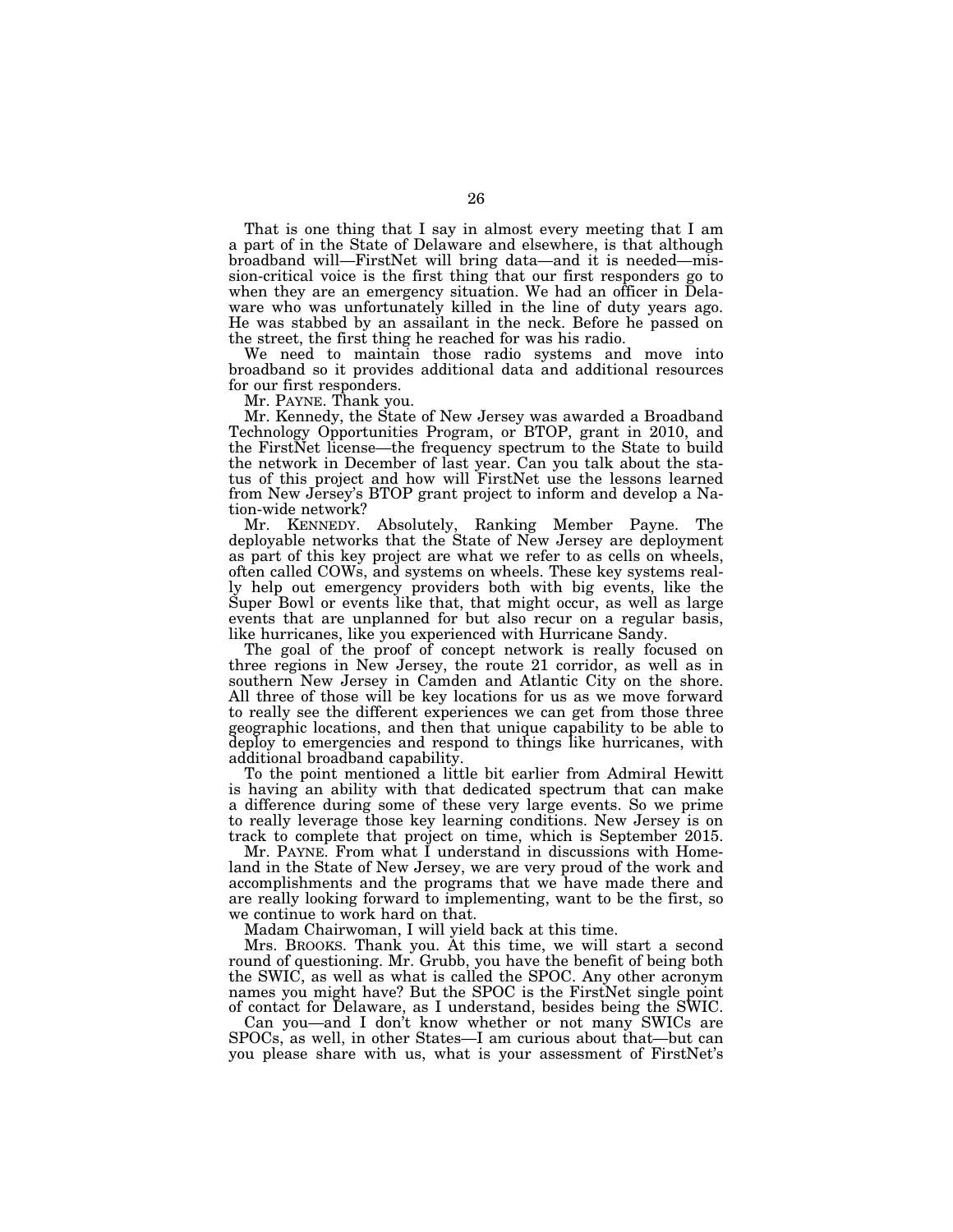and OEC's outreach with the SWIC and SPOC communities? You know, what is going well and what can be improved? Since you are getting ready to go to a National conference, I am sure that is a huge part of the discussion. So can you share with us what you and your colleagues are experiencing with respect to outreach?

Mr. GRUBB. Yes, ma'am, thank you. So the first part of your question, in 18 States and the District of Columbia, the SWIC is also acting as the SPOC. In 12 States, the SWIC and SPOC both work within the same department; in 25 States, the two roles are completely separate. So that gives you a little bit of a picture there.

I think, from my vantage point being the SWIC and the SPOC, and being on the 9–1–1 board, is significantly useful, because I get an overview of that entire landscape, and that is helpful in guiding resources and getting, you know, the little bit of funding that we do have where it needs to go. So that is significantly helpful.

Working with—let me start with OEC—working with the Office of Emergency Communications, Admiral Hewitt and his staff, is absolutely unparalleled. It is incredible. They are customer-driven and customer-focused. I could line up every SWIC in the United States and they would say exactly the same thing.

So I would like to congratulate the admiral and his team on the efforts that they have put through since 9–1–1. That is why the SWIC community is where it is today, and the outreach that we have been able to do is largely a part of their strong efforts over the past several years.

With FirstNet, the effort is also tremendous. TJ and his staff, they work tirelessly to bring broadband for public safety to—you know, to reality, and that I commend them on. I think that—as an independent authority, one of the things that holds them back is Federal regulations and hiring regulations. If they could get past that a little bit, I think that has held them back in hiring good candidates to help bring FirstNet even faster forward.

Mrs. BROOKS. Can you—or maybe Mr. Kennedy should delve into that a little bit further. What regulations are you referring to? Or Mr. Kennedy? That might be hindering faster implementation.

Mr. GRUBB. I know it is—but I know Mr. Kennedy can answer that a little better.

Mrs. BROOKS. Thank you.

Mr. KENNEDY. To Mark's comment, I think one of the things that we have realized as an independent authority inside the Federal Government is the Federal hiring process sometimes takes a little longer than we would like to see. One of the things that we have tried to do is make sure we get a lot of key technical talent and public safety talent into these key positions.

So as we look to staff our regions across the country, it has taken longer to get some of the key personnel into those positions and the key talent that we need on-board. We are continuing to move forward with requests for direct hiring authority from the Office of Personnel Management and really trying to make sure that we move forward with swiftness to be able to get the right staff onboard that will help States like Mark and the State of Delaware and others work through consultation.

Mrs. BROOKS. So when you request direct hiring authority from OPM, what is the manner of authority that you have now?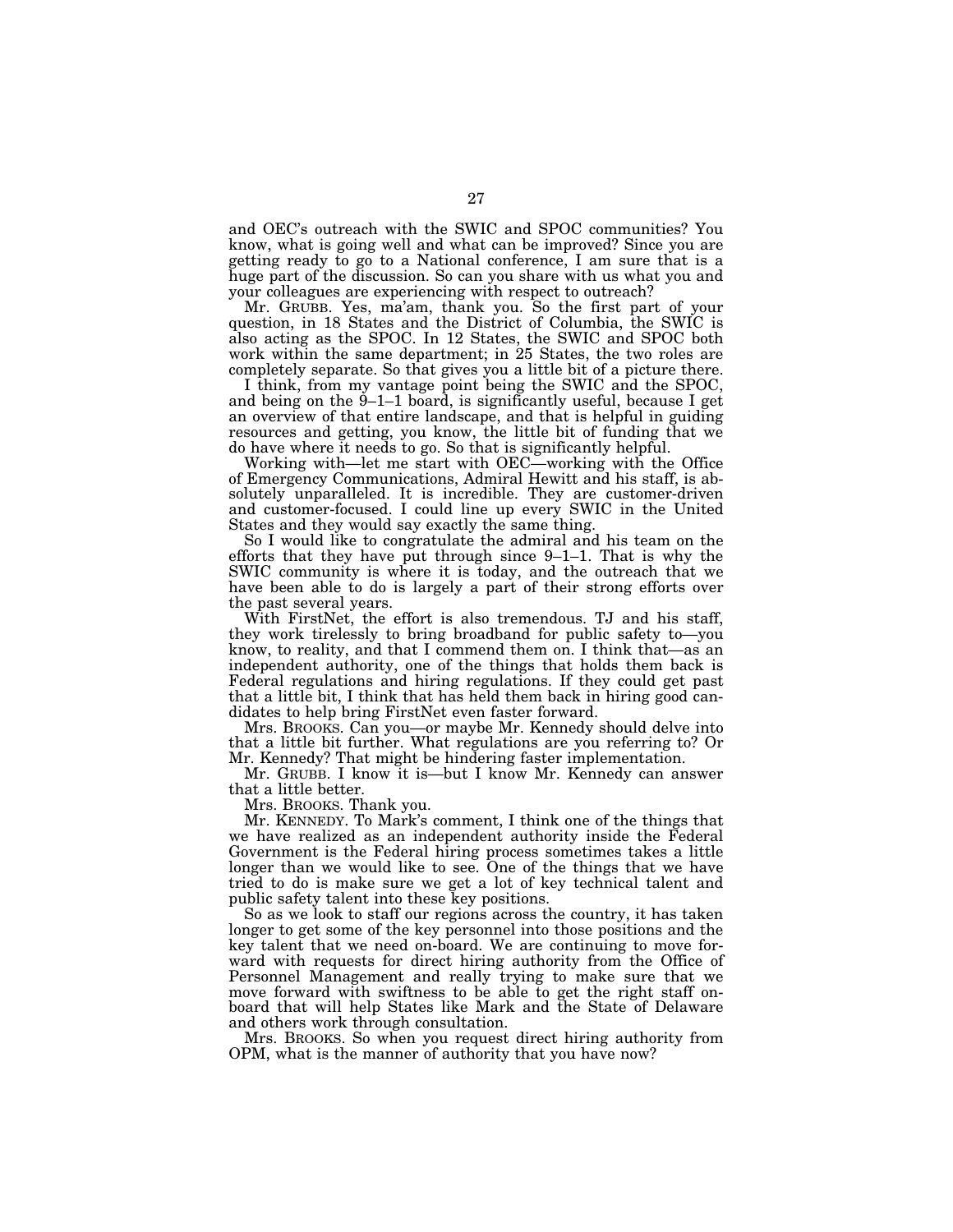Mr. KENNEDY. We currently do not have any direct hiring authorities at this point. We are currently working in the typical OPM hiring system for Federal employees.

Mrs. BROOKS. Okay. Is there anything further beyond hiring, Mr. Grubb, that you would like to share with respect to outreach efforts from FirstNet?

Mr. GRUBB. Only to reiterate that their office is excellent at outreach, helping us outreach to our folks. We have been on the message of FirstNet for a couple of years now, and with the change in leadership and with some—I think it has been a little bit slow, to be honest, but it is understandable due to the size of the project that they are undertaking. It is astronomical.

But I think our folks in the State are getting just a little bit leery of the message that FirstNet is coming. It needs—you know, we need to get it here.

Mrs. BROOKS. Okay. Thank you. In light of the accolades you have given OEC in particular with respect to their work with you, I have to share that there is a rumor surfacing that the Department of Homeland is considering moving OEC from the National Protection and Programs Directorate into FEMA. It is my understanding that members of the public safety community are quite concerned about this.

Admiral Hewitt, do you know—does the Department have plans to move—restructure and move OEC?

Admiral HEWITT. Thank you, Chairwoman Brooks. As you may know, the Department of Homeland Security is undergoing a Unity of Effort analysis to improve mission delivery through cooperation and collaboration across the components. In their effort, though, there has been no decisions on any change within the National Protection and Programs Directorate, which I am a part of, or the Office of Emergency Communications.

If any—you know, before any decisions would be made, we would be up here first and consulting with you, just because of the legislation. It says we work for the Office of Cybersecurity and Communications. We would be happy to meet with you at any time to get your recommendations on how to do improvements.

Mrs. BROOKS. Thank you. Right answer on consultation. Just wanted to make sure that Department of Homeland Security remembered how the office was set up. Since it is working so well, we look forward to having that discussion prior to any reorganization.

With that, my time is up, and I turn it over 5 minutes' more questioning to Congressman Payne.

Mr. PAYNE. Thank you.

Admiral Hewitt, in your testimony, you talked about the importance—the contributions the SWICs have made in advancing our interoperability goals. As you know, I am introducing legislation today that I hope will help States preserve and build on that progress. Have you reviewed this legislation? You know, I would look forward to counting on you to work with me to make sure that the progress that, you know, has been achieved with respect to interoperability is not lost as grant funds become more scarce.

Admiral HEWITT. Thank you, Ranking Member Payne. As I mentioned, the Secretary of Homeland Security just signed the 2014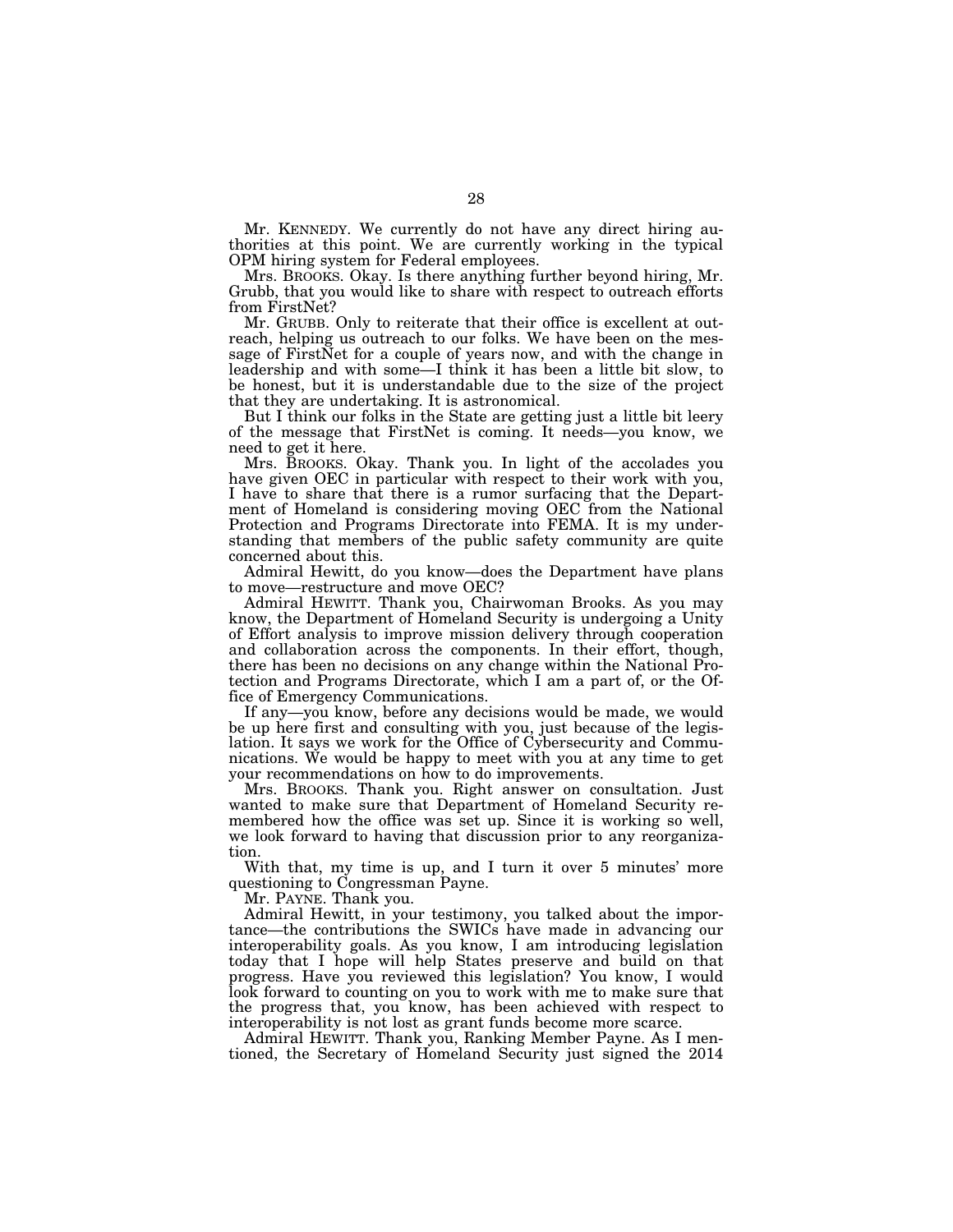National Emergency Communications Plan, and for us to successfully implement it, it is going to require every—all 56 States and territories to update their governance structures, to update their plans, and then to execute those plans, so your support and understanding how important a role a SWIC is—just like at the National level OEC is kind of that coordinating body. Every State needs to have that coordinating body.

Just to give you an example, FCC manages over 126,000 public safety land mobile radio licenses. Every organization owns their own land mobile radio. That is why we have this interoperability problem. When they are working and they are doing their training and exercises, generally organization-centric, and having someone overriding that and say, hey, make sure you look out for when that incident occurs that is multi-discipline, multi-jurisdictional, to be focused on that and making sure that your systems interoperate is critical. So thank you for your leadership in moving this forward.

Mr. PAYNE. So what happens? What do you do where there isn't a SWIC in place?

Admiral HEWITT. There is—in 2010, we had 44 full-time SWICs. Just March of this year, it is down to 26. But there are part-time SWICs in all States, so we do have someone part time. It is just and Mr. Grubb could probably answer that better, but I definitely think there is a difference being able to dedicate your time and then—and having a bunch of things on your plate.

Mr. PAYNE. Okay. Mr. Grubb.

Mr. GRUBB. I will go to Arizona as an example. Prior to the IECGP being lost, Arizona had a significant SWIC office. They honestly led the country in the way they were able to bring through COML training programs, COMT programs, coordination, oversight of technology. It was impressive. Now that really has gone away. That office has closed down. Their monthly governance structure meetings have gone to 1 per year, if that. At this time, the SWIC duties are maybe a quarter duty for the person who doesn't—has a full-time job and that happens in a significant number of States now.

It is—that split focus, it does not help, you know, interoperability moving forward. It really doesn't. Those are the things that we saw prior to 9/11 is there was no coordinator. Again, to my testimony, there was no champion of coordination for the States, and we are heading back in that direction unfortunately.

Mr. PAYNE. So do you feel that the SWIC should be a full-time position?

Mr. GRUBB. The SWIC should definitely be a full-time position. Not only should it be a full-time position, I think key is that the SWIC must be high enough level in State government to have effect on the outcome of this situation. What we have seen across the country is where SWICs have a director level or above position. They are much more effective in coordinating efforts of communications and interoperability across State government and county and so on and so forth.

Where we see a lower-level SWIC is where, you know, they are brushed under the table for the most part, and they are just not nearly effective, so that is a—you know, two-part answer, really.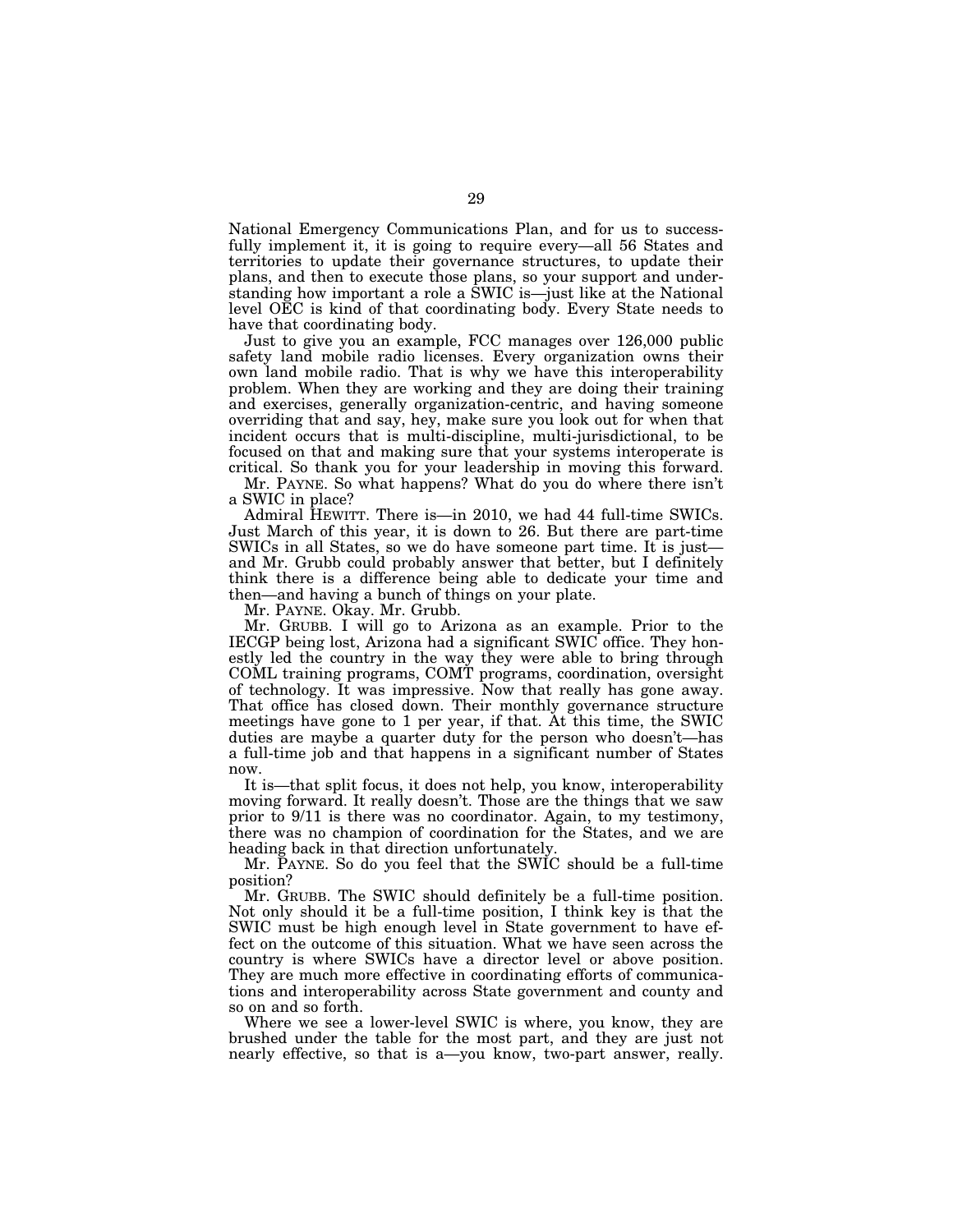Yes, full-time SWICs and they have to have a high-enough position in State government.

Mr. PAYNE. Well, in your position, you wear more than one hat. You are the SWIC, correct?

Mr. GRUBB. I am. I am the SWIC for Delaware. I am also the director of the division of communications, so we oversee the 800 megahertz radio systems for the State of Delaware. However, most of my focus on a daily basis is SWIC-related, so I have a team of people who focus on the operation of our mission-critical voice system, so there is a structure, but I count myself as a full-time SWIC.

Mr. PAYNE. Okay. I have another question, but I will yield back in the interest of time.

Mrs. BROOKS. Thank you. I think we are going to go to just one more round of questions. In the 008, Admiral Hewitt, National Emergency Communications Plan, OEC set three time-specific goals, and Goal 3 was that by the end of 2013, 75 percent of all jurisdictions would demonstrate response-level emergency communications within 3 hours in the event of a significant incident.

Was this one of the 90 percent of the goals in the new NECP reported as achieved? Isn't 3 hours a seemingly long time to set up a response? Can you comment on that? Are you still using the 3 hour window in the new plan?

Admiral HEWITT. I thank you, Chairwoman Brooks. Actually, the new plan—the goals that we have in there are higher-level. They are more strategic, because the landscape of emergency communications is much broader now. The first plan was geared towards land mobile radio, and it was geared government to government, or really response coordination between public safety officials.

But with the Boston bombings and other recent events, the landscape of emergency communications is expanded, next-generation 9–1–1. The biggest thing that I am most concerned with, lose sleep on, is the fact that there is a bomber that gets on a metro that someone is able to take a picture of, and that picture isn't able to go through NG91 to FirstNet and then out to alerts and warnings. We have to now open the aperture and make sure we have that interoperability of information and information services with that.

Mrs. BROOKS. How did you engage the private sector as you worked to update the NECP?

Admiral HEWITT. Thank you again for that question. We have as the communications sector-specific agent for critical infrastructure in the comm sector, we briefed them on—we had over 80 private and commercial carriers involved in the plan. We have briefed them on and get their inputs. So we could bring them in, because they are going to be—as I mentioned, the ecosystem for emergency communications is expanding. Really, we have got to even ensure citizens have the ability to communicate.

Mrs. BROOKS. Okay, thank you. Mr. Kennedy, we hear a lot about spectrum monetization and the need for FirstNet to ultimately be self-funded. Who do you see as consumers of excess capacity on the FirstNet network? How do you plan to ensure that public safety has adequate priority usage of the network, if and when we go to spectrum monetization?

Mr. KENNEDY. So kind-of two key elements to that question. I think, first off, on the—guaranteeing public safety prioritization, it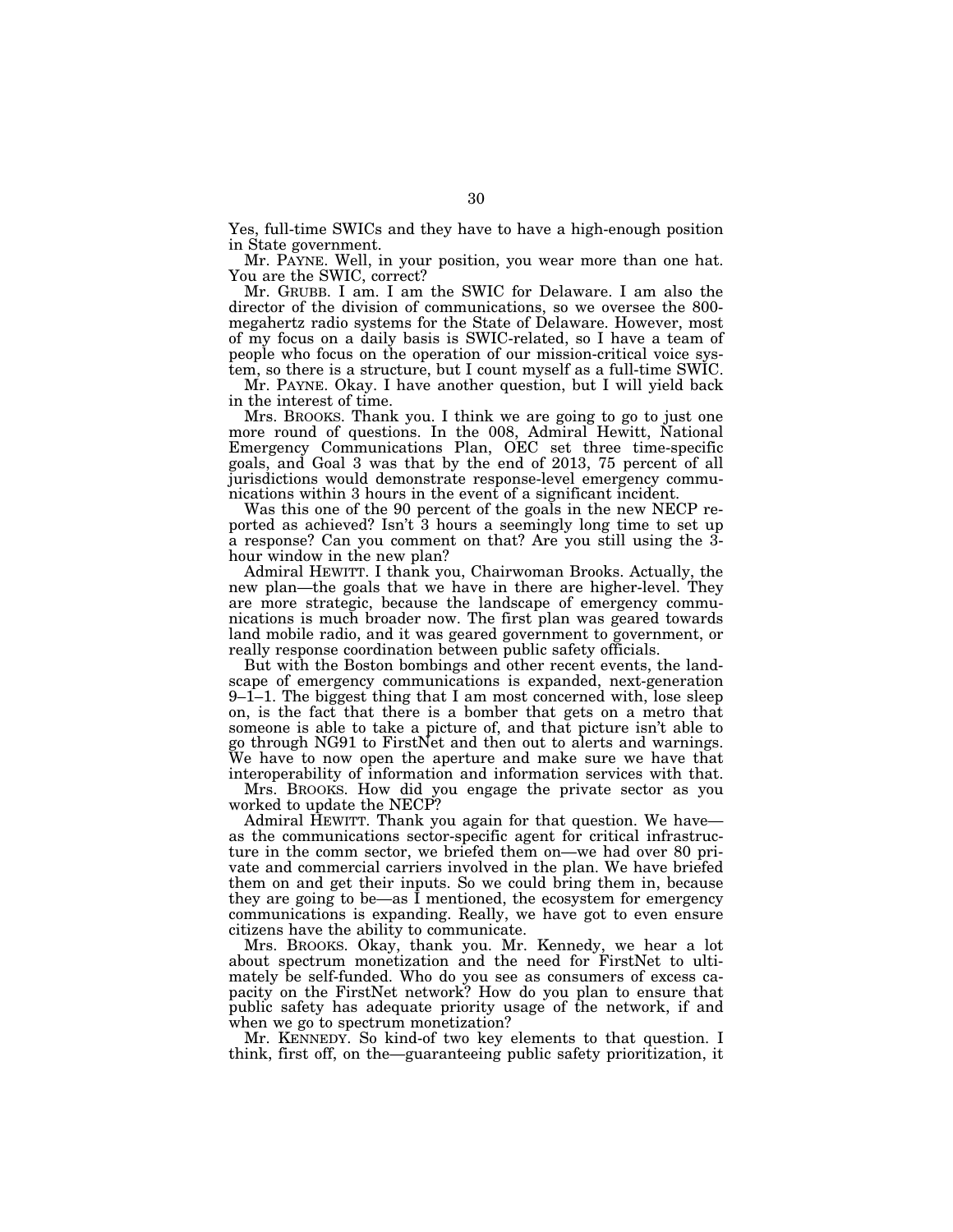is a key part of what we are doing in consultation. In consultation, we are covering really seven key elements—construction of the core and the radio access network build-out, placement of towers, coverage areas, adequacy of hardening security and reliability, assignment of priority. So key to that element is being able to have that priority capability and then really assigning priority and selecting users in training.

Those elements, though, of having that priority network is being built in from the ground up. So we have currently worked with our public safety communications research lab in Boulder, as well as our technical team, to test the priority functions that are needed on the network. The testing has been extremely positive. We have seen very good results from that. We will be building that into our RFP, so that the network will be built with that key priority in mind.

As far as the monetization of the network, the goal for sustainability is to have the ability for covered leasing agreements and having the ability to leverage parts of the network that are not being fully utilized on a day-to-day basis. We are building that into both our strategic plan and into our RFP process. We are very pleased with the current other spectrum auctions that are separate from our monetization that would occur as part of the secondary capacity on the network, and we have seen very good results from them. Because of that, we are encouraged that we will have additional funding to help support the network going forward.

Mrs. BROOKS. Thank you. Mr. Grubb, what challenges has Delaware faced, as was mentioned by Admiral Hewitt, while transitioning from 9–1–1 to next-gen 9–1–1?

Mr. GRUBB. We are right in the middle of that transition. So we are finished with our RFP. Moving forward, here in a couple of weeks, the board will vote on a solution, it appears. I think really the challenge is to make sure that everybody understands this is an evolutionary process. It will take some time to work.

I mean, this year, the wireless carriers were mandated to be able to serve and text to 9–1–1 centers. To my knowledge, from speaking to my colleagues across this country, where the few places that text to  $9-1-1$  is available, they only get very few texts, a couple. So it is—you know, that was interesting to me, I thought.

But it does, you know, lead you to understand that it is an evolutionary process. Even though we think that, you know, everybody wants to text to 9–1–1, they still prefer to call to 9–1–1. So we will get to text to 9–1–1. Then we will be texting pictures to 9–1–1. Then we will be texting eventually with broadband full video.

My concern—once we get to that point—is that the education for the call-takers, that is a whole different level of education that we have to contemplate now, because it is one thing to hear an emergency call, but it is completely another thing for them to view a crime taking place. So that is going to be part of that evolutionary process, so that—those are the challenges with the migration.

Mrs. BROOKS. Thank you very much. I need to suspend for 2 minutes to run down and place a vote, and I will return. The subcommittee will recess, subject to the call of the Chairwoman. Be right back.

[Recess.]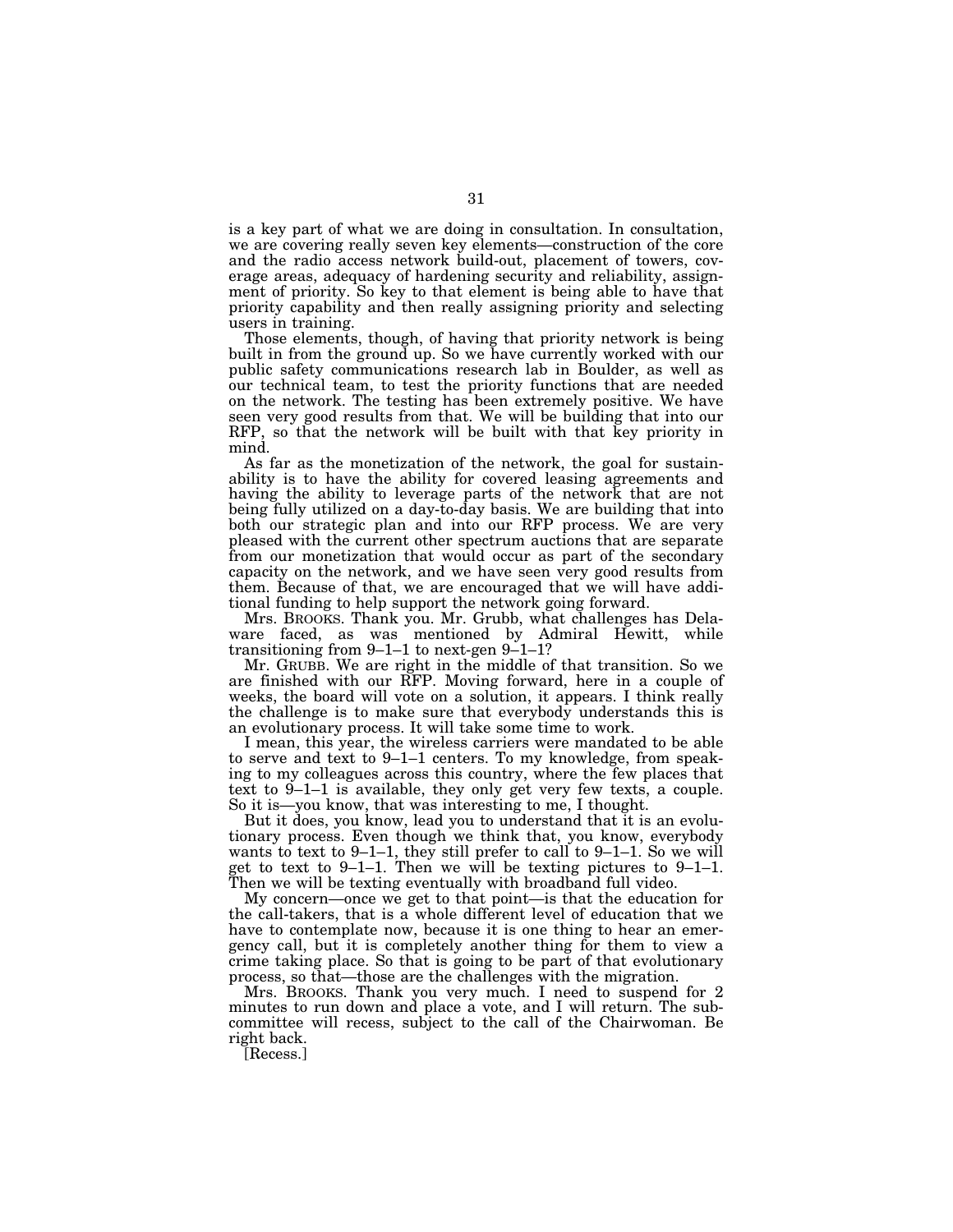Mrs. BROOKS. The subcommittee will reconvene. Thank you for that. Let me catch a breath.

Congressman Payne, 5 minutes of questions.

Mr. PAYNE. Okay, thank you, Madam Chairwoman. Mr. Kennedy, first responders and public safety officials will be FirstNet's primary customers. How is FirstNet utilizing the Public Safety Advisory Committee? What tasks have been assigned or undertaken by the Public Safety Advisory Committee?

Mr. KENNEDY. The Public Safety Advisory Committee really leverages the great work that has been done in SAFECOM by a number of the same members that we have mirrored with our public safety advisory committee. They have looked at a number of key factors and are taking on some of the most important elements that are operational to the future of FirstNet.

A good example of one of the roles they played is they created use cases for how public safety will utilize the first responder network and how that will be—in an operational sense—marrying technology with public safety operations. Those use cases have become a basis for our technical team to build requirements and objectives around—that become part of our RFP process.

A really critical point, is when you look at how a police officer, a firefighter, a paramedic will operationalize the use of this new technology. So those use cases by the public safety advisory committee have been extremely beneficial to that work.

They have also looked at important issues like hardening and looking at resiliency and what we need to do to be resilient in building this network. They have also looked at key issues when it comes to defining a public safety user.

One of the things we did was work with the PSAC on some of our initial understandings to create our public notice and comment on public safety users to make sure that we are being very transparent and working with both the public safety advisory committee and the public in general on who will utilize the network and how will they utilize the network.

So I think we have done a great job of engaging with the public safety advisory committee. Our next meeting is coming up in just a few weeks in Norman, Oklahoma. We actually often put these meetings right next door to the SWIC meetings that are happening, as well, with SAFECOM, so that we have the key players around the country from the 56 different States and territories that are a part of that key discussion along with the public safety advisory committee meeting in the same locations at the same time during that same week. They have really been a terrific help.

Chief Harlin McEwen has led that public safety advisory committee for FirstNet and the passion that we see from the vast representation across public safety that are part of the advisory committee has been a great help to FirstNet.

Mr. PAYNE. Thank you. You know, I understand that the RFI issue in September sought feedback on how to harden the public safety broadband network against cyber attack. Can you talk about the efforts being considered to harden the network against cyber attacks?

Mr. KENNEDY. Cybersecurity, as you know, is a critical priority for all of us in public safety and in the Federal Government. We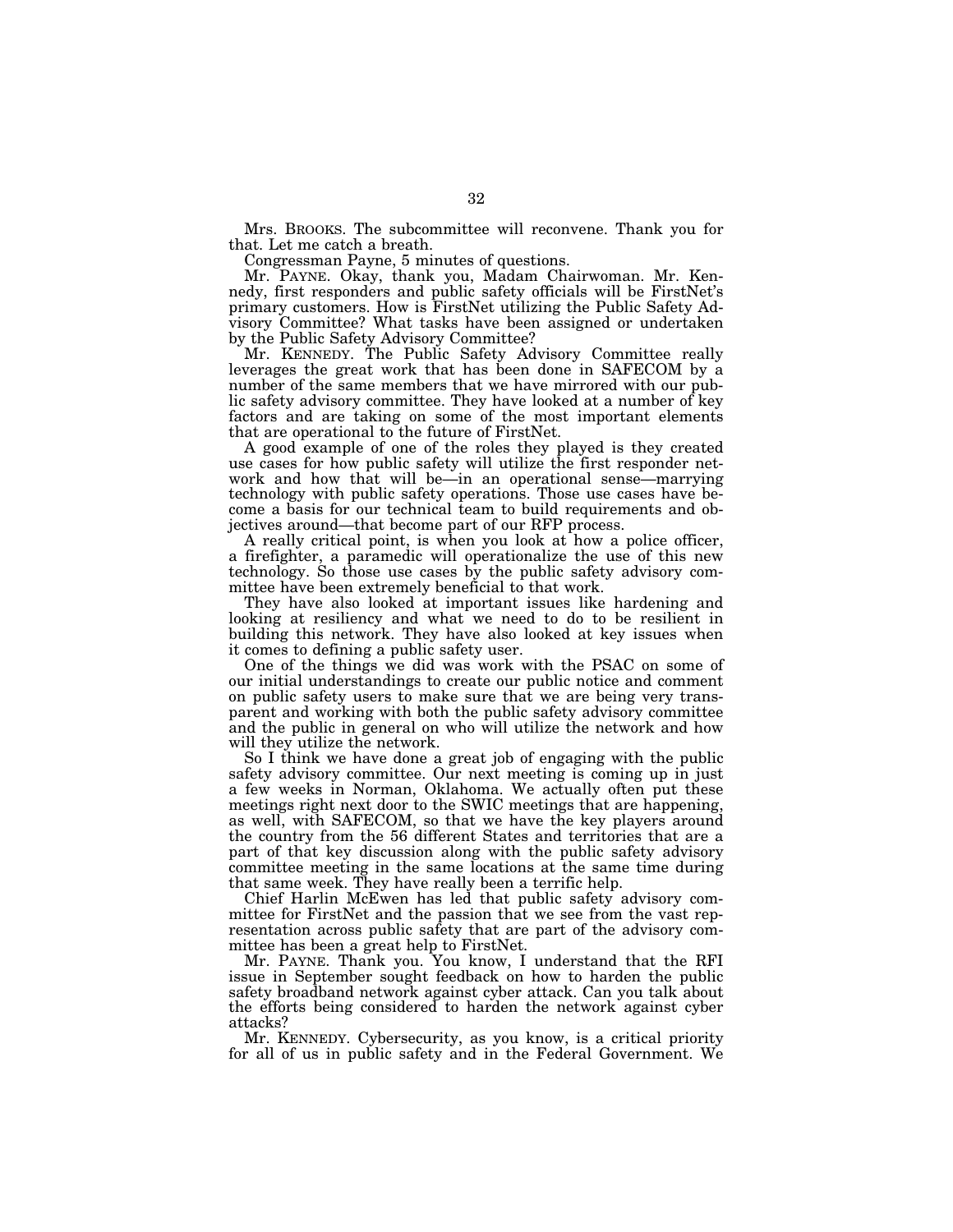have been working very closely with a lot of the cybersecurity best practices from the Department of Homeland Security, working with Admiral Hewitt's team and others to make sure that we are leveraging those centers of excellence. We have also brought onboard full-time staff that are focused on cybersecurity.

For us, we are leveraging, how will this work in the new mobile environment going forward? Working with many different levels of agencies. So looking at city agencies, county agencies, and State agencies, and how do they get access to key law enforcement information, as well as deal with, you know, key information that needs to be kept safe, such as, you know, emergency medical service records and other things that would go across the network? So for us, cybersecurity has been at the foremost of our requirements as we build our key RFP objectives going forward for FirstNet.

Mr. PAYNE. Okay, thank you. I think I had one more. Mr. Kennedy, we are sticking with you.

Mr. KENNEDY. It is okay.

Mr. PAYNE. You know, as Mr. Grubb observed, you know, SWIC may not always be the FirstNet single point of contact. What is FirstNet doing to encourage coordination particularly in those States where those positions are in separate agencies?

Mr. KENNEDY. We are doing a number of things. Just like the example with trying to have meetings that are co-located, where a lot of the State-wide interoperability coordinators will be to make sure there is good open communication. We also work with all of the single point of contacts regardless of their background to work on who should be invited to key meetings. They obviously have their own discretion, but we certainly ask them to engage the SWICs, and we want them to engage heavily on those key conversations.

Also, with the different SPOC backgrounds that are out there, most of them are very much engaged in public safety across the States. Sometimes it is a key State public safety official, such as from the State police. Sometimes it is the homeland security adviser. Sometimes it is the State CIO. But they are often very well connected with key communications officials, both in public safety and in State and local government.

So we found a lot of good coordination in reaching out to the SWICs and others to make sure that there is open communication going on at all times on what is happening with FirstNet.

Mr. PAYNE. Thank you. Well, I would like to thank all the witnesses for their testimony today. I will yield back.

Mrs. BROOKS. Thank you. I, too, would like to thank all of the witnesses for their testimony. Sorry, this has been a bit of a choppy hearing, and I know we had a bit of a delay in beginning. Again, this was rescheduled. But really want to thank all of you for your work. I can think of—for all of our first responders, nothing is more important—truly, they can have all the equipment in the world, incredible equipment, but unless they can arrive on the scene or if they are on the scene when an emergency occurs, if they can't communicate, they won't be successful.

We have come a long way since 9/11. But we obviously—as you all have indicated—have a long way to go, and we must stay at it. I just want to also thank Congressman Payne for his work on this critically important issue. This has been a top issue for him from